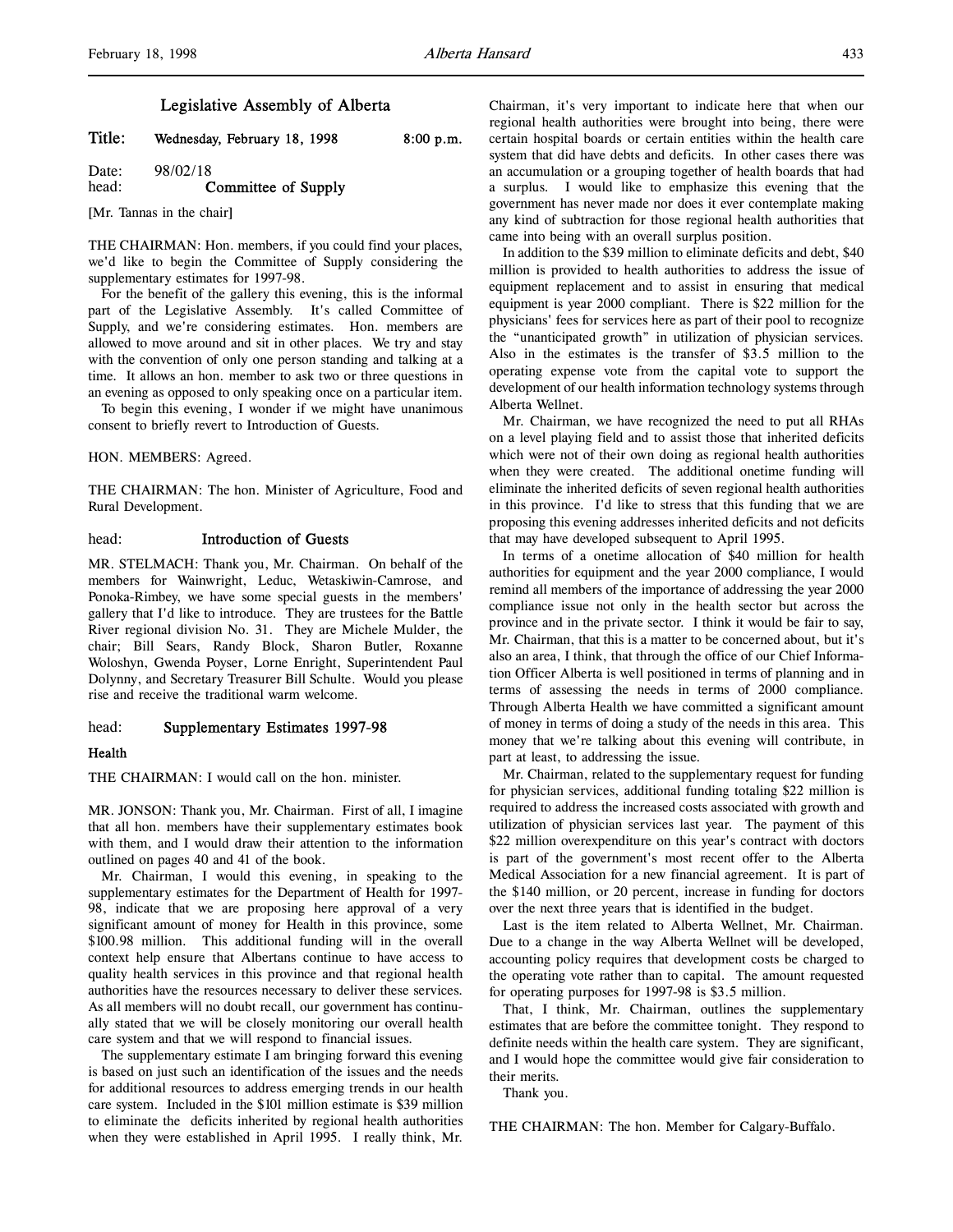tary estimates. One might ask why it is only now that the government moves on this matter. I think of the extent to which this has been a factor and a problem and a challenge for the Capital health authority with a very large inherited deficit taken over at the time that that authority was created. A number of different hospital facilities, in essence, were rolled into that, but clearly it's positive that Alberta Health is acknowledging that and moving on it now, however belatedly. I think the feedback I received from regional health authorities is that they do see this as a positive move, Mr. Minister, through the chair, that Alberta Health has finally addressed those needs.

assistance that's announced and provided for in these supplemen-

### [Mrs. Gordon in the chair]

I have a number of questions and issues with respect to practitioner services, but what I want to take the minister to immediately is element 1.0.5, Health Information and Accountability Division. Now, what we see is effectively a movement of \$3,500,000 from the capital account to the operating account. I'm not altogether clear. The minister referred to this as, I think he said, accounting advice that suggested it should be treated in that fashion. My question, because I want to be absolutely clear: are we to take from that \$3,500,000 transfer that there were assets – equipment, hardware, software – to be purchased by Alberta Health as part of the Wellnet program that are not now going to be purchased? Whether it's characterized as capital or operating, I think Albertans have to know and want to know and are certainly entitled to know: what are we talking about? Is it hardware? Software? Time? I mean, is this a onetime expense? Is this part of building up the health information system?

# 8:10

I think that in the Wellnet information and presentations they've made, Wellnet has talked about spending between \$200 million and \$300 million on information management and technology. I think if one looks at the Auditor General's report from September of '96, the Ernst & Young study of December of '96 and then the Action on Health statement from the government in November of '96 talked about substantial dollars in terms of the need to buy capital equipment and software in particular. So hopefully we can get some clarification from the minister on that, not just what account it's in but specifically: what are Albertans getting for that 3 and a half million dollar expenditure?

I'm particularly interested – I'll take the minister back to an issue, and that's the decision in the spring of 1997 to enter into a memorandum of understanding with IBM, or maybe I should call it the IBM consortium, because partners with IBM were Telus, Sierra, CGI, EDM, PSC, ISM – you have to love acronyms in the software and computer hardware business, Madam Chairman – and GE Capital. Now, there was a comprehensive memorandum of understanding, which I understood vexed the lawyers and senior administrators in Alberta Health for multiple months, but I'm wondering now whether a contract has been entered into with IBM. My understanding is that the issues have been resolved. I guess I'd want to know: how much of this 3 and a half million dollars is earmarked for the IBM consortium in terms of health information?

Also, Ernst & Young were hired, I think, as a quality assurance partner, so I'm interested in what portion, if any, of the 3 and a half million dollars has been paid to Ernst  $&$  Young in their capacity as the quality assurance partner.

Now, in the last Wellnet publication I saw, there were four particular projects that were identified as immediate and under way. One was telehealth. The second was the pharmacy network. The third was the year 2000 project, and the fourth was the triregion common financials, triregion being Capital, Calgary, and David Thompson. Now, the pharmacy network in the last Wellnet publication said that December of 1997 would be the time when the review of alternatives would have been completed and the detailed work plan undertaken. I haven't heard the minister or indeed any representative of Alberta Health advise what decision has been made there, so I'm interested in whether any part of the 3 and a half million dollars is earmarked for the pharmacy network.

In terms of the year 2000, clearly a major concern, I'm wondering if the minister can break out the \$3,500,000 in terms of health information and accountability. It doesn't give us very much detail, doesn't give us any concrete particulars, so my question to the minister through the chair would be: of those four elements I mentioned, what portion of this goes to the year 2000 project, which portion to the pharmacy network, which portion to telehealth; then, particularly, what portion goes to the triregion common financials? I'd like to know what's been spent in that area. Particularly in regards to the triregion financials, my understanding had been that the Calgary regional health authority had been identified to run a pilot project, which, if successful, was then going to be applied to the Provincial Mental Health Board, the Cancer Board, and the other 16 RHAs. All of that assessment and strategy was to have been done by December 1997, so that would still leave a number of months in that budget period. So I'm interested in knowing how much or whether any of the 3 and half million dollars being earmarked to that CRHA pilot project – I want to know what the costs are that flow from that.

Now, with respect to the onetime infrastructure support – this is the \$40 million to regional and provincial health authorities. I'm clearly talking about those moneys independent or collateral to the inherited deficit assistance sum of some \$39 million. I'd be talking about the \$40 million described as infrastructure support.

Some of us, Mr. Minister, are having a great deal of difficulty reconciling what you've provided with what we know the regional health authorities have said publicly and certainly privately to the minister and senior officials in Alberta Health is the minimum they require to simply manage to continue the same level of services that currently exist in their regions. I just say parenthetically, Madam Chairman, that we know that's not good enough because we know from a number of sources that we have some of the longer waits for accessing health care services that exist anywhere in the nation. So the status quo isn't good enough. Even if we were to argue that we must at least maintain the status quo, we know that, for example, the David Thompson regional health authority, which gets something like a 2.6 percent increase, has indicated that the extra money will not address long-term care, will not address capital equipment, will not address population growth in the David Thompson region.

I might just say the that East Central regional health authority gets a 1 percent raise, but they tell us that's still \$400,000 less than what they initially were advised they might expect from Alberta Health.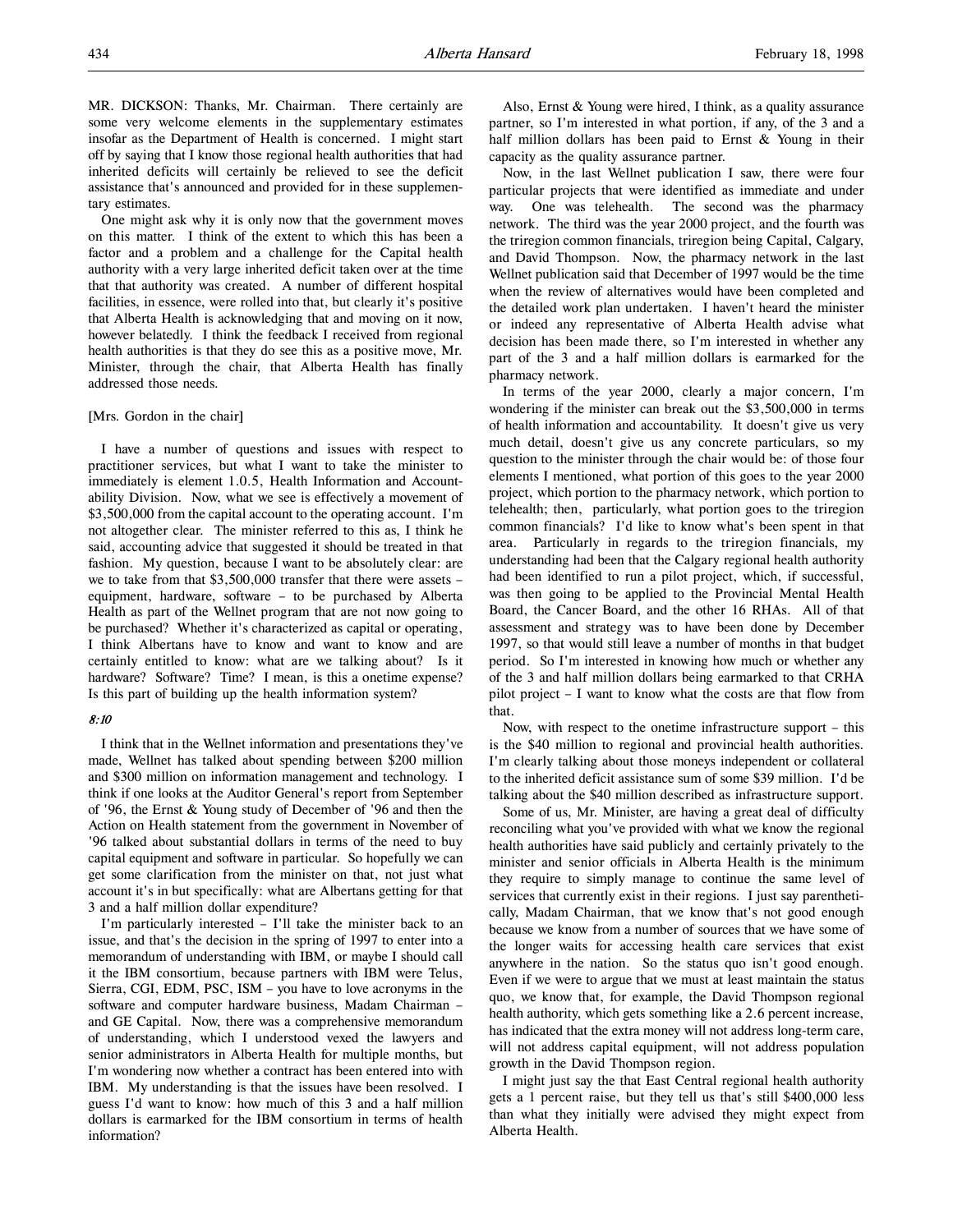Calgary region is a region that should be of enormous importance to members in the government caucus. Fully 20 of the 63 members are supposed to be here representing and advocating on behalf of Calgarians. The Calgary regional health authority has received something in the order of \$30 million less than what they said they needed simply to maintain the level of service that had been provided before. I think I may have indicated to the minister formally or informally that I attended the Calgary regional health authority news conference when Phyllis Kane, vice-chair, and Paul Rushforth, CEO, expressed their extreme disappointment and frustration that the provincial Minister of Health was not providing them with the funds they needed just to maintain the level of service. I think members understand the city of Calgary: three years, 70,000 new potential patients, an enormous strain in that region.

When we look at the numbers that are reflected in the \$40 million, I think one can reasonably ask: how can we have such a spread between what the regional health authorities have identified as need and that amount that's provided for here?

It occurred to me, Madam Chairman, that perhaps there's something missing in the information I got from the regions. Maybe the minister has some different numbers. So what I'm going to ask him to do before we vote on the supplementary estimate for the Department of Health is to go through and identify specifically what the request is from each of the regions so we can identify the extent to which there is a shortfall, how big that shortfall is, because we want to know. The minister effectively said in his comments that he was being responsive to needs of regional health authorities. Well, let's test that. Let's have the minister identify what the immediate needs are for supplementary funding for the 17 regions so we can compare it with the numbers we see on page 40 of the budget book.

### 8:20

What I neglected to mention also is that the Chinook regional health authority have specifically told me and certainly told my office that they're facing some major challenges – and they wouldn't be alone in this case – particularly in the area of labour costs. The Chinook region reports that their labour costs have risen 3.4 percent. The 1.5 percent increase that's reflected in the supplementary estimates simply doesn't get them very far.

Once again, what we see is a pretty clear indication that without some major change we're going to see a degradation, we're going to see a reduction in the level of service that already is some of the slowest service anywhere in the country. In the words of Phyllis Kane, vice-chair of the Calgary regional health authority, those reductions in health service to Calgarians may be impacted in virtually every kind of service provided by the Calgary regional health authority.

I haven't even mentioned the Capital health authority, because I know that my colleague the Opposition House Leader has got some very pointed and specific questions for the Minister of Health relative to that. I think it's fair to say that although the Capital authority was a little slower in identifying their shortfall, they also have a major issue over and above the inherited deficit which has complicated things for them.

I know there are many other members that want to join in the debate on supplementary estimates, but I want to say to the minister that with respect to physician services there's been considerable interest certainly in this House and I think in the province around the business of compensation to physicians. I appreciate the minister's candour in saying that the \$22 million in the appropriation here is in effect reflecting – I don't know

whether we can call it an overrun – an overexpenditure in the area of physician services. Hopefully, the minister will go the next step and acknowledge that this money in effect has already been spent.

When the government is doing its calculation – and members will remember that we went through this business of whether physicians are getting 5.5 percent, as the Provincial Treasurer said, whether they're getting 9 percent, as the Alberta Health spokesperson has said, or whether they're getting zero percent, which is the representation from Dr. Bill Anderson, the president of the Alberta Medical Association. We need to be real clear, and if in fact the \$22 million that's part of the supplementary estimate, this new appropriation, has already been spent, if you will, let's acknowledge that, because I think that's very important. This isn't in any sense really new money. The services have been provided to patients, the physicians have been paid, and now we're getting in effect after-the-fact authority to move some money around. So that's money that's already been spent.

Madam Chairman, I've touched on the deficit assistance. I've had a chance to speak briefly to health information and accountability and infrastructure support. One of the things that we might appropriately ask the minister while we're dealing with the 3 and a half million dollars for health information and accountability is to what extent those moneys are expenditures, if you will, for the benefit of Alberta Health and to what extent those moneys are going to be spent for the benefit of RHAs. I understand that clearly we're talking about one patient, but it's important in terms of analyzing who's spending our precious tax dollars appropriately to know whether this money is simply going into the provincial Wellnet initiative or to what extent that money is then going into any of the regions, presumably maybe the Calgary region, which is operating that pilot project on the triregion common financials group.

So those are the comments I've got. I look forward keenly to the minister's responses, and I just might say that I've always appreciated that the minister has tried very hard to be fully responsive when he's been asked questions, particularly in a verbal sense. This is a minister that doesn't tend to wait a long time to respond, so I'm hopeful, as I say, that before we get to the vote, we will get a very detailed response to these questions that I think Albertans are interested in, that we know the 17 regional authorities are keenly interested in. I await his response.

Thanks very much, Madam Chairman.

## THE DEPUTY CHAIRMAN: The leader of the ND opposition.

MS BARRETT: Thank you, Madam Chairman. I'm pleased to have an opportunity to ask the minister a few questions about the supplementary estimates. I'll get right to my point. One of the things that I'm concerned about, even though it is a transfer as opposed to a new appropriation, is the health information and accountability division. This is reference 1.0.5 on page 41. I find very little information in the estimates as to what this money has been spent on and why there was an increase over the projected amount from last year.

I note, Madam Chairman, that most of the increase in the dollars expended is the actual \$22 million for physician services. I'm not sure the explanation is actually as clear as it should be. It says, you know: "\$22,000,000 to the Physician Fee-for-Service Pool for unanticipated growth in service utilization." Well, if there was growth in service demand, then presumably there would have been commensurate growth in the hospital system that would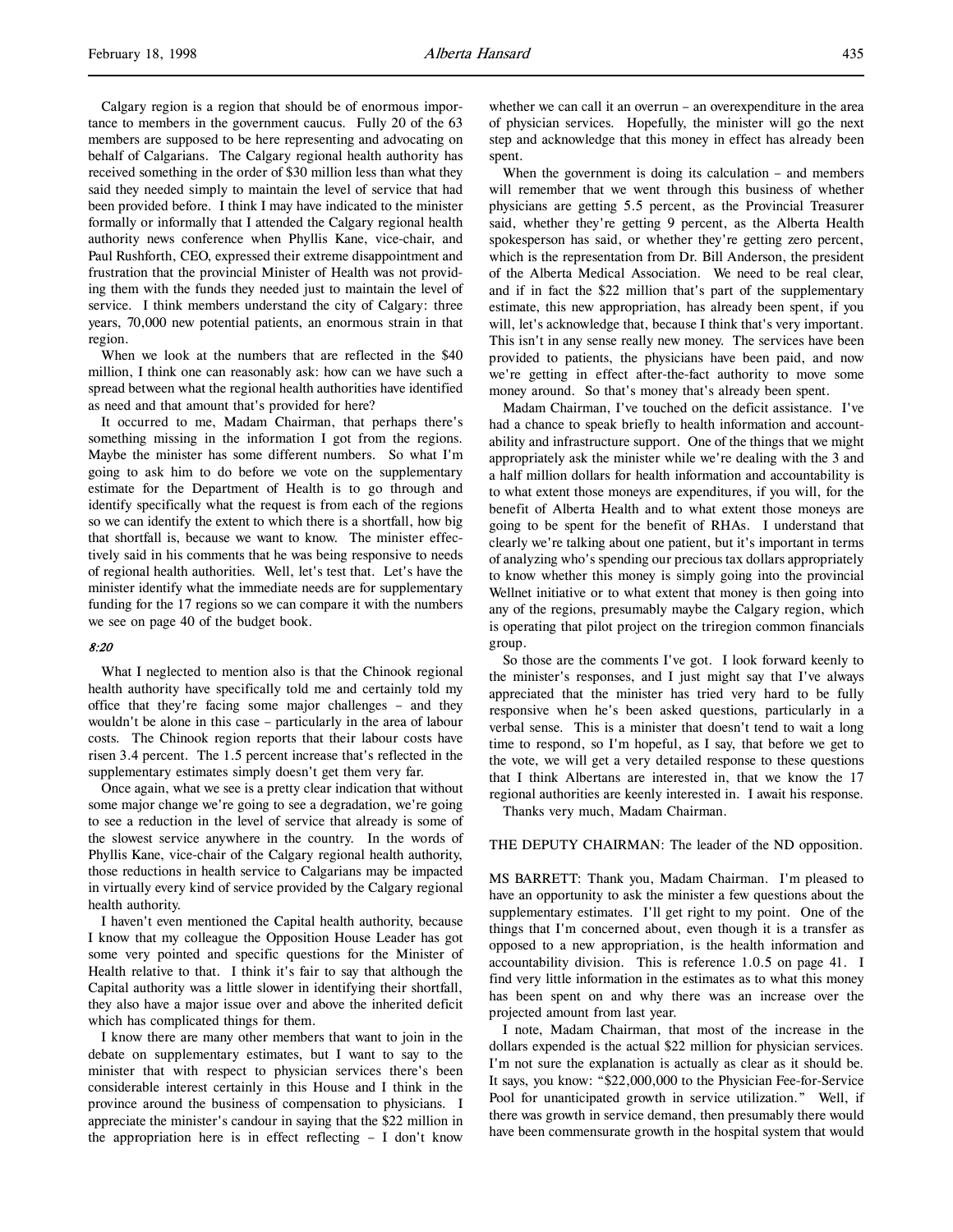On the issue of the health systems becoming 2000 compliant, it's hard to tell what percentage of this money is being dedicated to that and whether or not it is sufficient. I expect that it might be, but I wouldn't mind hearing an outline from the minister.

One of the things that has me absolutely baffled, though, Madam Chairman, is the \$39 million that some of the 17 health authorities had accrued in what's called inherited deficit. Presumably this is not just from the '97-98 fiscal year. This would be from previous years and I don't understand why it wasn't taken care of at the time, unless I'm wrong, and if I'm wrong, I don't mind. [interjection] Oh, the positive timing is now. I've got to teach you guys a thing or two about politics. You're supposed to do your positive timing before the election, not after the election.

Anyway, I don't understand why it was allowed to wait this long. In fact I'll make a political point. I don't know when the minister is going to get a chance to summarize. I'm not even sure at this point that we need to have regional authorities given the formula-based funding that we've gone to in health care. It seems to me that we may even be pushing the point now of having 17 competing entities, each with their own inherent built-in costs, and maybe those debts might not have been incurred if we did this all from one agency called the Department of Health.

Lastly, I see that if you look at the budgets of the last three years, they essentially perpetuated the cutting, which reached its worst in 1995-96. It's my opinion that – and we'll get to this, of course, in the main estimates. Until there is a significant increase in overall health care funding – and I don't mean just to the doctors; okay? I mean if we're acknowledging that the demand for doctors has grown, why aren't we acknowledging that the demand for hospital beds, particularly considering 50 percent of them in Edmonton and Calgary were cut, has also grown? We're going to need somewhere between \$300 million and \$400 million to give the proper boost to health care so that those hospital beds can be reopened and maintained.

## 8:30

Keep in mind, Madam Chairman, that hospitals have a lot of fixed costs to begin with. It doesn't matter if you've got 100 patients a day or 300 patients a day going through your emergency ward; you have to have X amount of staff, X amount of trained staff, X amount of each type of trained staff, not to mention all of your equipment and so forth in place in order to function as an emergency ward. So the reopening of those hospital beds, I would contend, would be relatively less than if you took the total cost of running the hospital system and divided either by 17 boards or X number of beds.

Those, Madam Chairman, are my questions and comments. Oh, I think I have one more. Yeah. I guess it would be an observation and a question, and that is the announcement yesterday by the Capital health authority that it's going to be reopening 16 new acute care beds. That would account for 1 percent of the beds that were closed since 1993. I'd ask the minister if he would answer this; that is, whether he believes that the 24 beds that were reopened by the Capital health authority in January actually made a difference to the waiting list compared to whether we would have had a significant decrease in waiting lists, including those in emergency waiting for acute care beds, if we'd had openings of long-term care beds, considering that many of the acute care beds are occupied, against their own will I admit, by long-term care patients?

Thank you, Madam Chairman. Thank you, Mr. Minister.

# Chairman's Ruling Decorum

#### THE DEPUTY CHAIRMAN: Thank you.

Before I recognize the hon. Member for Edmonton-Glenora, I do have to remind all hon. members that although we are in Committee of Supply and it does allow you some freedom and some latitude, it is not necessary to stand and visit with other members. Please find a place to sit and visit accordingly. Thank you.

The hon. Member for Edmonton-Glenora.

# Debate Continued

MR. SAPERS: Thank you. I have just a few questions for the Minister of Health. I'll try to be succinct to allow the minister plenty of time to answer, because of course it's important that we receive answers to these questions before we vote on these estimates. We're asking for approval to spend almost \$101 million of money that wasn't budgeted, and most of it is probably already spent. In fact, I guess my first observation will be that most of it has already been announced, and I do find it curious that the Minister of Health and the Premier would go to great pains to announce in the prebudget chat on TV and in the budget and in the throne speech all kinds of . . . I'll just wait until the leader of the ND opposition is finished with the Minister of Health, and then I'll continue. [interjections] He only listens to Calgary-Buffalo, you know. [interjections] Thanks.

I just find it curious that so much of this spending has already been announced, and Albertans will think it's a foregone conclusion. Of course, the appropriation hasn't come before the House yet. We have to vote on it, and you know there are all of those things to do with the democratic process in the Assembly. But that hasn't stopped the government from announcing spending before, and I guess it won't stop them again.

The first questions that I have are around the \$22 million for the fee-for-service pool. I note that in the program spending detail we see under line 2.1.1 that the total adjusted amount is \$767,445,000. Now, the original base in the budget was some \$719 million, and then it was up to \$737 million. Then during the election we heard that a deal had been made where there was going to be up to an extra \$50 million should the physicians bill through their cap. Now we see that it's \$767.4 million. The additional \$22 million being requested bumps it up to just shy of \$790 million.

So I hope that the Minister of Health will make it crystal clear to us and to the AMA and to all taxpayers exactly what the base amount is, not the ceiling but what the floor is in terms of the physician fee pool. Is it \$719 million? Is it \$737 million? Is it \$767 million? Or is it \$789 million? And which one of those floor figures is the starting point of your current negotiations? Do you expect that you'll spending more than the \$22 million and that in fact you'll be getting up to the approximately \$50 million that it was announced would be made available to physicians should they bill more than the approved pool during the election? Will we be looking at another overrun? I believe you should have those figures now because I know you're in the process of negotiations. I know that you've got your number crunchers working very hard, figuring out exactly where we're at in terms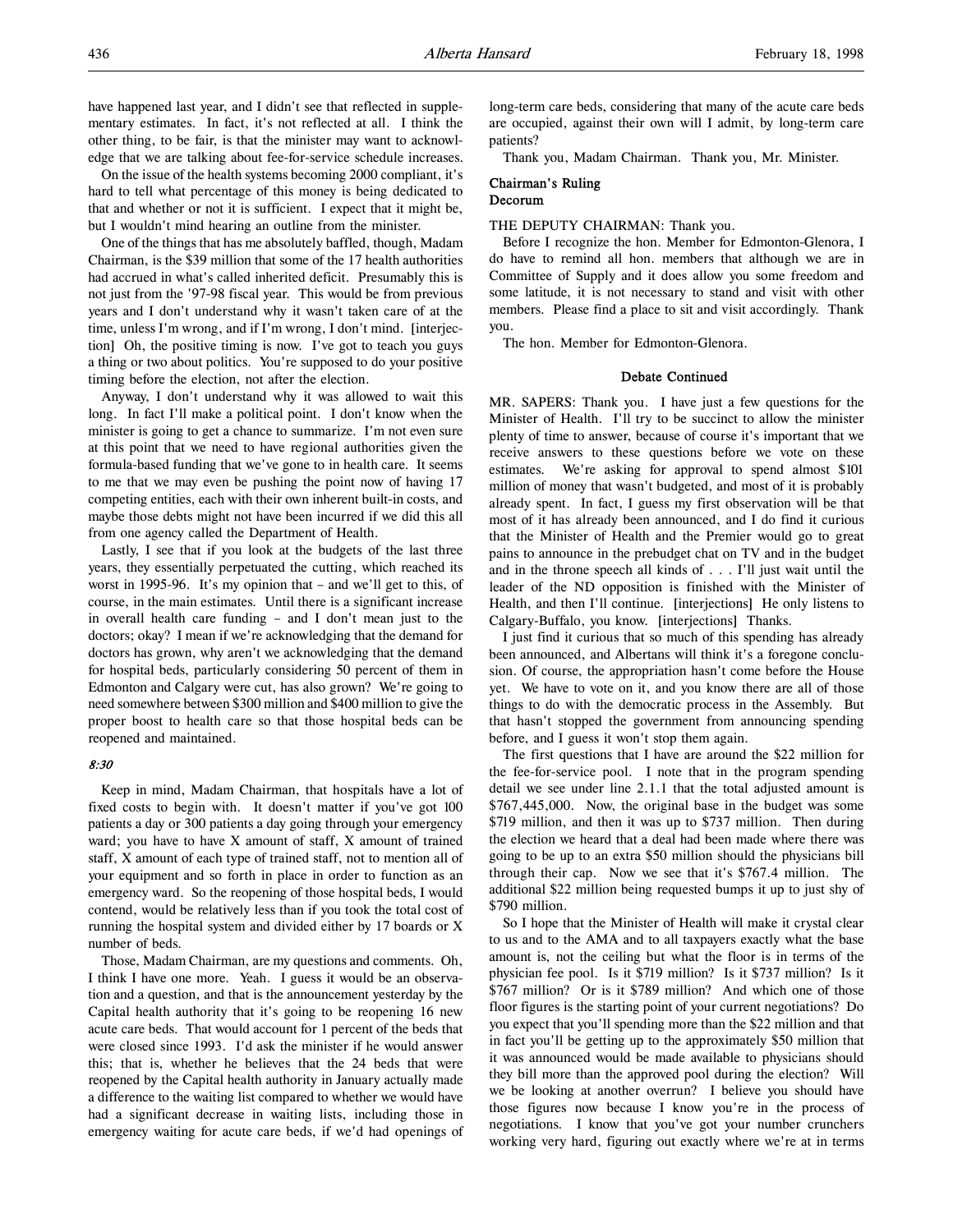of the physician fee pool. I know that you've got more current figures than this, and I'd like to know exactly where we're at and how much of that extra money has already been spent and what you expect will be the real floor amount for fiscal '98-99.

The next is the \$40 million to regional health authorities. I note that that \$40 million is divided between the deficit assistance and the infrastructure support. On the infrastructure support you have provided us details in the budget book. [interjection] The \$40 million is all for infrastructure? Okay. The \$40 million is all for infrastructure, and in the supplementary estimates book you break out the detail by health region or by provincial board for how much they're going to receive.

So we've got the 17 health regions. We've got two provincial boards. Mr. Minister, I know that you have spent time, as I have, talking with representatives of the faith-based boards and some of the other boards that still exist even though the government likes to say, "There were 200 boards before, and now there are only 17." Everybody knows that's not true. Everybody knows that there are 17 regional health authorities. There's the Provincial Mental Health Board. There's the Cancer Board. There's the Provincial Health Council. There are some 36 faithbased boards. There are private boards like the board that runs the Allan Grey, and on and on and on it goes. So we know that it's not just the 17.

What I'm wondering about is: have you heard the requests, as I have heard, from those other boards that still provide necessary health services for Albertans, mostly under contract to regional health authorities? Have you heard their pleas for infrastructure support as well? How do you expect these subcontractors to do their job, to be year 2000 compliant, et cetera, et cetera, if you're not providing them with extra money? Unless you're going tell us that some of the money you're allocating to the regional health authorities in fact is earmarked to flow downstream to these boards that operate facilities under contract.

If that's the case, I would like to know the detail, because I would like to be able to respond to the operators of the Allan Grey or the Bethany care centres or the Caritas hospitals. I'd like to be able to respond to those and others when they say, "Where are we going to get the extra funds, because we're being nickeledand-dimed and shaved in our contracts with the RHAs because they're still being squeezed for money?" So you see we have RHAs in Calgary and Mistahia in the Grande Prairie area and in Edmonton and all over the place saying, "We're not getting enough money to program to meet status quo, let alone increase in demand." You're giving them a little bit of extra money to meet these infrastructure needs, but is that money expected to keep on moving? If it isn't, what are you doing to meet those needs? If it is, I want to see the detail.

On the inherited deficit assistance request. It's some \$39 million. That's great. The bulk of that goes to the Capital health authority, and I have to tell you that as an Edmonton MLA I am thrilled that the government is finally living up to its responsibility and funding that deficit. Government has made it very clear, crystal clear in fact, that the regional health authorities are not to run deficits. And if they do  $- I$  can remember the previous Treasurer, Jim Dinning, saying that they simply won't. When asked the question at a provincial health association meeting, as I think it was still called at the time, the chair, Donna Rose, said: I know that the Treasurer will come to our assistance. He said: no, the Treasurer won't. As far as I know, that's been the government policy ever since, that regional health authorities are not allowed to run current year deficits.

But many of the regional health authorities had inherited deficits; you're finally recognizing it. The biggest one was in Capital, and that \$30 million to \$35 million deficit, depending on how you counted it at the time, has been a real anchor around their neck. While it's wonderful that you're going to pay off that debt now, what I'd like to know is: what are you going to do about all the debt servicing costs that have been incurred over the years? What are you going to do about all of the other interim financing costs in order to give the Capital health authority the same flexibility that, let's say, the Calgary health authority had because their inherited debt was so much smaller? That Capital health authority has had to deal . . . You're looking puzzled. Do you want to respond to that now, or will you be able to remember that thought?

### 8:40

MR. JONSON: I can't guarantee that, Madam Chairman, but I'll try to.

MR. SAPERS: The Capital health authority has been on this uphill fight to deal with the burden of being underfunded on the operating side, and a lot of that has had to with their need to pay debt servicing costs on that inherited debt. Now, if you're going to tell me that the Calgary health authority had a much bigger inherited debt to begin with, because that's when you seemed to be puzzled, then I'd like to know exactly – that was my point, Mr. Minister, that they didn't have one. So they didn't have the same problem; they didn't have the same yoke around their neck as the Capital health authority.

So my question to you is: what are you going to do to even out that playing field? You've got those two regions, Capital and Calgary, that provide the highest cost services, some of the most high-tech services, who provide support to all of the other regions – particularly that happens out of Capital, but to some extent out of Calgary as well – yet Calgary didn't have this inherited problem upon establishment. Capital did, and they've been fighting that for years. This government knows they've been fighting it for years. The now Minister of Family and Social Services was once dispatched by the government to go and do special duty and marginalize the existing board at the time and be like a knight in shining armour and ride in and try to find the \$20 million. Of course he couldn't, and some of that \$20 million the Minister of Public Works, Supply and Services is still responsible for because he hasn't paid the Caritas bill.

Then the Member for Calgary-Bow was on one, the minister of family services went and did another task force, and there's the Percy/Guenter report. So none of this is news. I know both chairs of the Capital health authority have told both ministers of health since that board was established that they've got to get rid of that debt. So while it's nice that you're spending the \$33 million now to put them at zero, let's not be under any illusion here about what it does. It just gets them out of the red and into the black. What are you going to do to help them compensate for all of the costs they've incurred because you as a government wouldn't live up to your responsibility at an earlier point?

So, Mr. Minister, you've got an interesting proposition on your hands for the Assembly. You're asking us for \$22 million for docs, and that money has already been spent in fact. You're asking for another \$40 million for a onetime infusion for capital, and that money's been announced I think twice, leaving Albertans with the impression that it's a whole bunch of new spending. But you've already announced it, and really you'd like the Legislative Assembly now to put its imprint on the government's good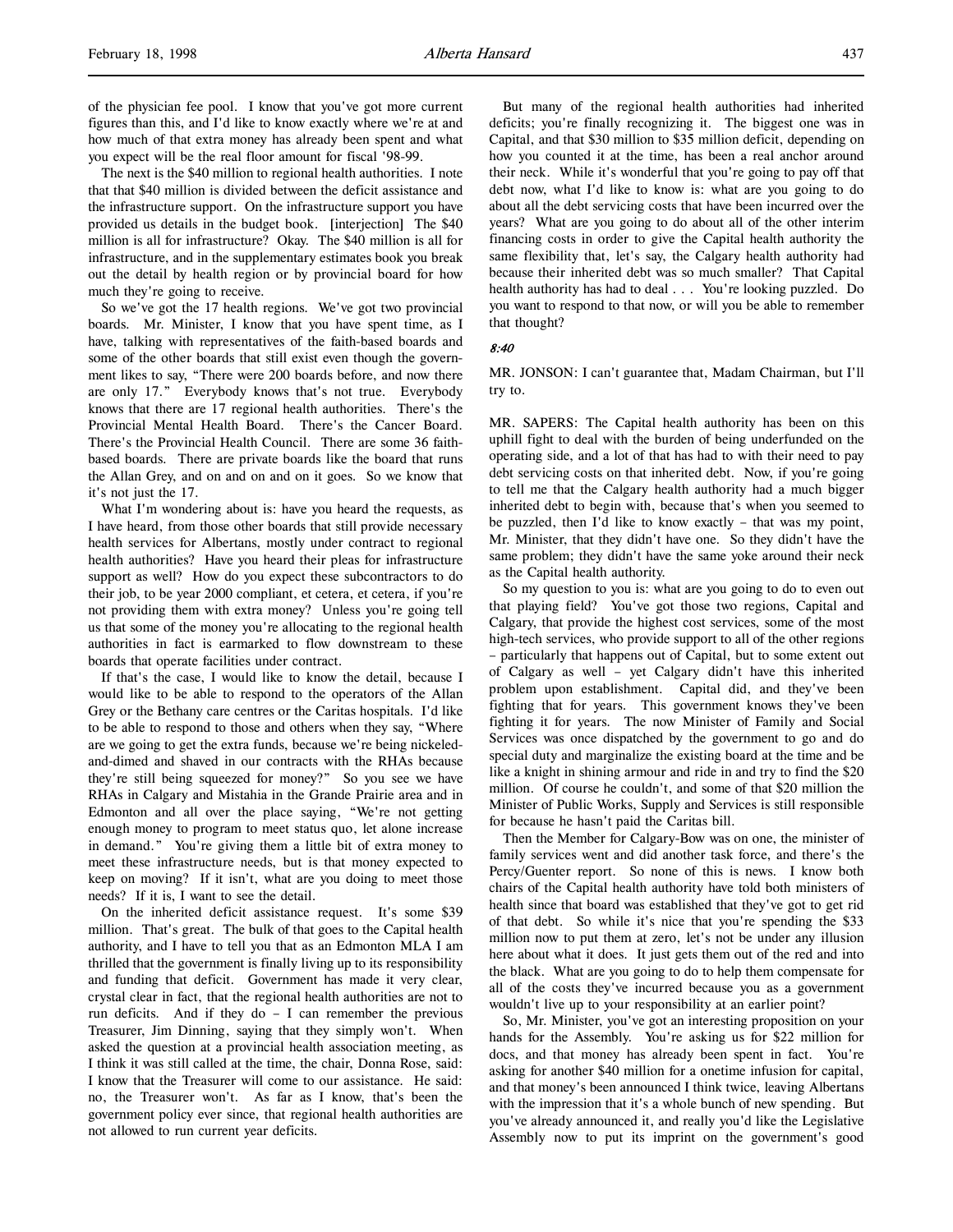intentions. We're willing, I think, to do that because the \$40 million I'm sure will be well spent and it's necessary, but I want to know how it's going to benefit all of the health providers in the province.

Finally, you're asking at this point in time for some \$39 million, money that is being used to pay off the debt. It was a debt that was created because of the way this government collapsed boards and regionalized and went ahead with a plan to create 17 regional health authorities well ahead of their thinking on how best to do that. So what we're stuck with is being asked to vote for or against largely things that are historical. I guess maybe that's why they call them supplementary estimates, because they let you recreate history. In any case, I would appreciate your thoughts and answers and reflections on my concerns.

# THE DEPUTY CHAIRMAN: The hon. Member for Edmonton-Mill Creek.

MR. ZWOZDESKY: Thank you, Madam Chairman, and thank you, Mr. Minister, for this opportunity to discuss with you the issue of your supplementary estimates request. I listened with great attention to the minister, as always, when he was explaining the requests before us. I'll try to keep my comments relatively brief. I think I followed the gist of what he was saying and where he was going.

Just before I get into that, I was trying to identify the particular areas that the minister identified in the supplementary estimates of the general revenue fund as presented before us with the department's summary as it exists in the government and lottery fund estimates book, where of course all the larger details are provided. I'll just give you one example, and that's in the area of health information and accountability division, where the transfer has occurred of \$3.5 million. I think the minister said that this was for essentially information upgrading, or words to that effect, and that it was coming out of the capital pool of money and just being transferred. Is that how you said that, Mr. Minister? I'll just read your comments in *Hansard*. I must have missed it a little bit.

But the point I want to make is to equate that with page 231 of the government and lottery fund estimates book, Madam Chairman, where health information and accountability under vote 1.0.5 is already estimating to spend somewhere in the neighbourhood of \$30 million for health information and accountability, and I'm not clear on how this additional \$3.5 million ties in with what's already in the budget. I understand it's a supplement to that budget and that it's explained here in terms of a vote necessary to pay for Alberta Wellnet. I guess what's not clear to me, Mr. Minister – and I'm sure you can clear it up in a snap – is the essence of the Alberta Wellnet program, that project. Is it something brand new or something that's just recently come onstream, or is it an oversight or something that was contemplated for further on down the line but is now required suddenly to be put in? I'm just not clear on that.

The other issue is with respect to the \$22 million that is requested for practitioner services. Here again I can appreciate that the department will need additional moneys for sudden expenses, primarily because we're talking about a rapidly aging population. As you know, Madam Chairman, rapidly aging populations require more reliance on health maintenance, and that translates into accessing the health services on a more frequent basis, and that translates into larger dollars. So there's the appreciation for the fact that our province is aging and also for the

fact that we're experiencing a tremendous migration of new people into the province here as well, and I can see where more physicians or fees to cover physicians' services will be required.

What I wanted to have the minister just comment on, if not tonight then some other time, is: of that \$22 million projected under supplementary estimates, how much of that in the minister's opinion is in fact going to reflect the need for more physicians, or is this more a reflection of increased work only, increased visitations, so to speak, to existing doctors? Is that something the minister could clarify for me? I appreciate the increased utilization is going to result in rewriting many doctors' contracts perhaps, but I'm not clear on what the minister or his department has in mind there in terms of the points I raised. Is it new physicians, or is it just new work for existing old physicians, as it were?

8:50

The other part of that equation would be that I'd really appreciate the minister telling me within that same context on physician services how this impacts the rural doctors, the shortage that we've heard so much about. I grew up in rural Alberta, as did many members here, I'm sure, and we know how acute those difficulties can become in rural Alberta. I have a genuine concern for the smaller towns out there, the Sangudos and Mayerthorpes of the world, which is my former domain. What percentage, if you will, of new dollars to that area is going to flow out to the rural areas?

The other point with respect to the \$40 million, first of all, for infrastructure that's required for regional and provincial health authorities and is being advertised as a "one-time infusion," to quote the book, "to address the issue of equipment replacement and to ensure that medical equipment is Year 2000 compliant" really has my attention. I recall that the minister of public works made a statement in the House here about a week or two weeks ago with respect to the need to update and improve all the computers in the government system and, in turn, out there in the so-called MASH or MUSH sectors, and I was quite impressed with the minister of public works' statement. In fact, when I had the pleasure of responding to him, I think I congratulated him on the insight and the foresight he had to improve funding to that area.

At the same time I posed several questions within the speech that I made, or at least I raised several points, and some of them were to do with health care. In particular, we know that information records, health records as well as everything from heart monitoring devices to the EKG machines in the hospitals to whatever are going to have to become compliant, as they say, by the year 2000, but I'm not sure that \$40 million at this stage is going to be what's required to solve that problem. I have no idea, Mr. Minister, whether it's going to be too much or too little, and I just wonder if you would clear it up for me, on what basis you've arrived at that figure. I see how it's all broken down in the book here. Is that based on estimates that, let's say, Chinook gave you, saying "We only need \$1,571,000" and Palliser saying "We only need \$934,000"?

What has my attention there, Mr. Minister, is that you say that it's a "one-time infusion." I would wager to say, without knowing a great deal about the issue of compliance, that common sense would tell me that \$40 million may not be enough to even scrape the surface of that particular issue. So perhaps a brief comment from you on that would help this member understand and pass on comments to those people that are interested in it.

The other part of the supplementary estimate, Madam Chair-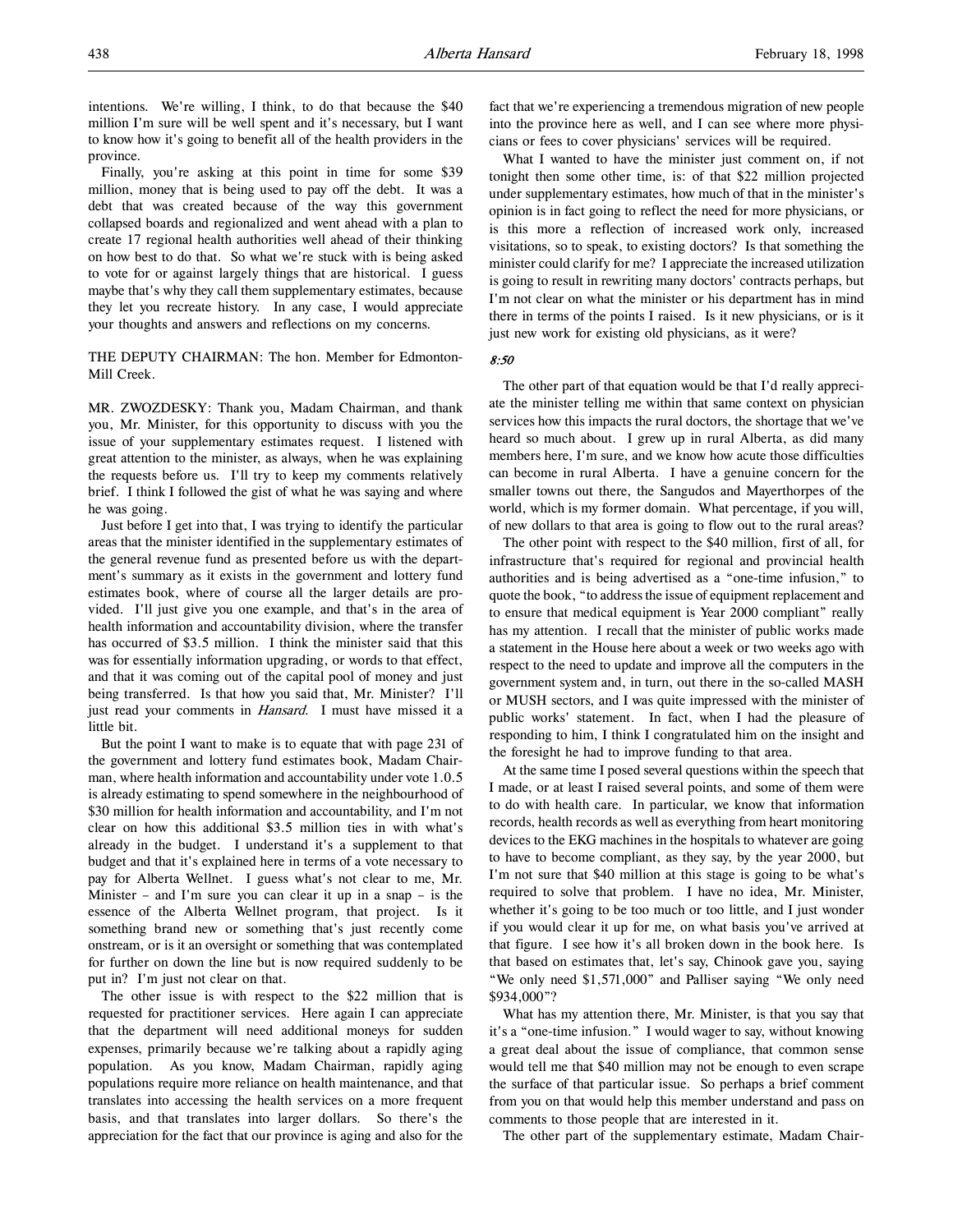man, has to do with the so-called inherited deficit assistance expenditure in the amount of \$38,981,000. What I'm curious to know here, Mr. Minister, is – first of all just a quick clarification on how it is that some of these regions wound up in their so-called deficit position. How long have they been carrying this deficit position? Is this a deficit that arose just in one year, or was it an accumulated effect? I see there are only seven regions that are affected. So that's just one quick question that I'm sure you'll clarify. I think you referred in your speech to the fact that this goes back to the change that occurred in 1995, which I understand, and that won't be a long explanation required.

My other and more important fundamental question is with respect to the whole issue of the MUSH sector carrying these deficits and why it is that the Auditor General in his report in 1996-97, in referring to the deficits that were accumulating – I'm not sure if he referred to them. I'm sorry; I shouldn't say that. In reference, in a general sense, to the consolidated financial statements of the province why it is that the MUSH sector is sort of exempted from that? They each present their own pictures; don't they? But they don't appear as a part of the consolidated financial picture of the province.

This morning, Madam Chairman and hon. minister, in Public Accounts we posed the same question to the hon. Treasurer of the province. I'll let you read it in greater detail. His response was along the line of: well it wouldn't be fair for us as a government to include the MUSH sector in our consolidated financial statements as such, because it wouldn't be fair – and I'm hopefully quoting him quite closely here – for the government of Alberta, for the taxpayers of the province to receive on the one hand inherited debt, if you will, from the health authorities; by the same token it wouldn't be fair of the province to include in its financial statements a sudden surplus that, let's say, the Capital region might have because of a tremendous fund-raising drive that year. This was the example, pretty close to source, that the Provincial Treasurer gave this morning. I listened very carefully to him because I was trying so hard to follow that argument.

The Auditor General himself – and I'm sorry; I'll cite the page number for you later – makes a recommendation on consolidation of these financial statements. I was looking for it here, Mr. Minister, but I couldn't quite spot it fast enough. Anyway, it's in the Auditor General's report for 1996-97. Again, I don't expect an answer to that tonight necessarily because it is quite complicated, and I don't want to put you at odds with the Treasurer. I just want clarification here on that whole issue, because it really caught my attention, Madam Chairman, when I saw the words "inherited deficit assistance." I thought: well if we're voting in a supplementary estimate to in fact bail these people out of a deficit position – and I have no problem doing that – then why would the Treasurer make the argument that those kinds of statements don't belong within the consolidated picture of the province? It didn't follow to me. It could be, like Columbo, that I'm missing something here. I'd appreciate that quick comment.

Let me just see if there was anything else here. I think that sort of rounds it out. Oh, there was one final thing I wanted to say, and that was with respect to the moneys requested. I appreciate, Mr. Minister, that the infrastructure support dollars are probably predicated on a level of need as expressed to you by each of the health authorities. What I don't understand is the larger discrepancy of funds that were requested by groups like Calgary and the Capital health authority in particular and the discrepancy between the amount of moneys that they had requested versus the amount of sudden moneys that became available to them. For example,

I think that Calgary had requested \$33 million or \$28 million – somewhere in there? – and they received considerably less. I think Edmonton region did not specify. At least they didn't make it publicly known, let me put it that way. They didn't make it publicly known how much money they were requesting versus how much was actually given to them, and that being the case, I sort of thought maybe supplementary estimates would be the place I would see the answer to that particular question, because this book does come out in a complementary way to the larger budget picture.

So with those few comments and those few questions my 15 minutes are up here, Madam Chairman. I will relinquish my chair to someone else and take my seat and look forward to the minister's comments to my questions and those of other colleagues.

Thank you, Mr. Minister.

THE DEPUTY CHAIRMAN: Does the hon. Minister of Health possibly wish to answer some of the questions now?

### 9:00

MR. JONSON: No, Madam Chairman.

THE DEPUTY CHAIRMAN: Okay. The hon. Member for Edmonton-Mill Woods.

DR. MASSEY: Thank you, Madam Chairman. I want to make a few comments about the supplementary estimates in Health, first of all because I welcome them. I welcome them because I think any help for the health care system has to be welcomed. We've been labouring under some very severe difficulties, and we need some solutions.

At the beginning of this session or some weeks back, the Member for Olds-Didsbury-Three Hills – I believe that was the member – in the response to the Speech from the Throne made some comments about the health care system, indicating that the health care system was in good shape and that people were satisfied with the service they were receiving. I guess I bridled at those comments because I had just had a 48- to 50-hour session in the emergency ward in one of the local hospitals. It was with an elderly relative who was in the last stages of his life and had been rushed to the emergency several times in the last couple of weeks. We had been called at 12 midnight to come and take him back to his residence because there was no space for him there, and they thought that there was nothing they could do for him. But the end came, and we spent, as I said, about 50 hours in and out of the emergency ward.

You can't leave that experience without some very strong impressions of the state of the health care system. The overwhelming impression is of a staff that is just run off their feet, absolutely harried with the kind of workload and the kind of situations they're dealing with. Uncle Wilbur was moved around the emergency ward from position to position, and if you've been in an emergency ward, this is a fairly public area. There are patients being wheeled in and out continually. There are family members visiting. There are doctors, there are nurses, there are support personnel moving in and out. He was moved around the emergency ward because there were no beds. There eventually was a bed. He was moved into a ward about four hours before he died. Again, you're left with the impression: is this the way that Albertans, after living in the province for 85-plus years, should be treated in the health care system?

I was also left with the impression that if there hadn't been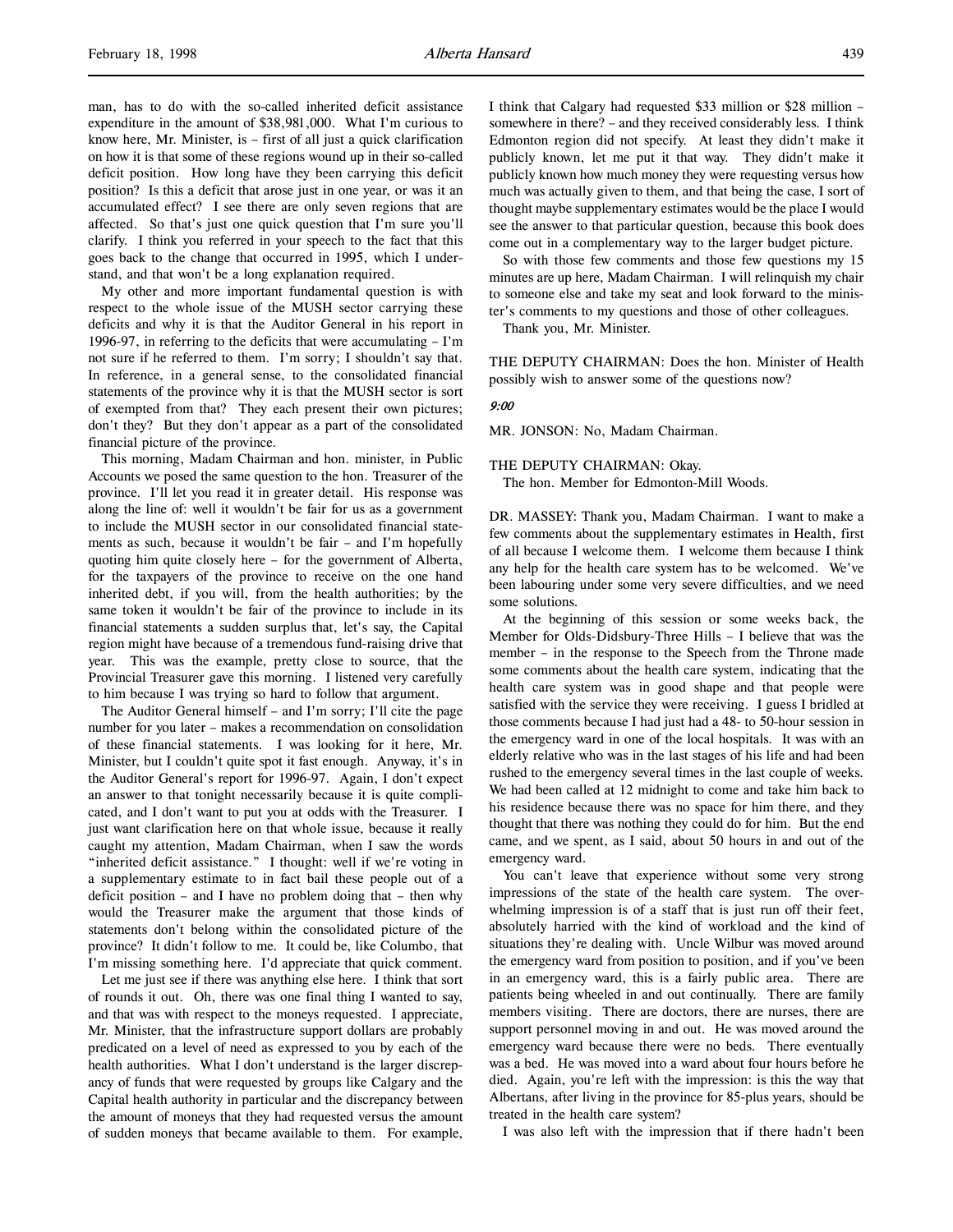family, if there hadn't been someone there to advocate on his behalf, given the kinds of priorities the staff was faced with making, he might not have fared even as well as he did. He was treated. I think that if you had asked us to fill out a questionnaire at the end of the experience, we'd have said, "Yes, his needs were looked after." But whether we have any confidence in the system is, I think, another question, and how we view how his needs were met is again another question.

So I came away from that experience with some questions about the adequacy of the health care system, concern for personnel, concern for the kind of facilities that are in place, concern for the staff. I'm not sure how long you can realistically expect doctors and nurses and support staff to continue to work at that kind of a pace and maintain their mental health and make the kind of good professional judgments we expect them to be able to make. So that was one experience I had, in response to the Member for Olds-Didsbury-Three Hills.

The second is the longer experience, and that's been in the constituency, our experience with the Grey Nuns hospital. We, as many members know, have lobbied every which way we can from mass rallies to presenting petitions in the Legislature almost on a daily basis during one session to have the hospital returned as a full-service hospital. In our terms that meant the return of the intensive care unit. Recently we were successful; we got that intensive care unit back. The Grey Nuns will be again a fullservice hospital.

When this was being considered, I went to the community health care meeting and asked exactly how much the return of that intensive care unit was going to cost. The response I got from one of the Capital health authority personnel was that the restoring of the intensive care unit would be a \$20 million expenditure. Of course, I guess I was more than a little surprised that it was going to cost \$20 million to restore what we'd had four years earlier, and I asked, for instance, what had happened to the equipment. I was told that that equipment had been dispersed. No one was quite sure where it went. I was also told that now a lot of the equipment would be dated and would no longer be useful. It seemed to me like a very, very heavy price tag to have paid for taking out the IC unit and then restoring that unit to the hospital. The official from the Capital health authority didn't quite ever come out and say in words, "We made a mistake," but everything but.

So if the minister could answer some questions for me, they would be, first of all: is there enough money in this requisition to reduce the red alerts in this city? Is there enough money to provide beds for patients when they're needed by those patients? Is there enough money to reduce the fear of Edmontonians that some of them now have in terms of getting into an ambulance? So those three questions. Is there enough money? Does this supplementary requisition make those three things possible for patients in the Edmonton area?

The other question I have is: what does it cost, because of the lack of plans initially, to make the so-called adjustments, and is that being tracked? Just what is the total cost of having made some of the changes; for instance, making those hospitals into health centres and then returning them to full hospital status? What has been the total cost to the health care system, and is that being tracked?

So I think those are my comments and questions. Again, I welcome it. I'm delighted the minister has seen fit to come forward with the supplementary requisition. I look forward to going through the budget for next year and hope that this is the

beginning of a march along the way to restoring confidence in a badly battered health care system.

Thank you.

THE DEPUTY CHAIRMAN: The hon. Member for Edmonton-Gold Bar.

MR. MacDONALD: Thank you very much, Madam Chairman. It's a pleasure to rise this evening and ask a few questions to the minister regarding the supplementary estimates.

# [Mr. Herard in the chair]

The minister, the hon. Member for Ponoka-Rimbey, states in a news release: "A quality publicly funded health system, accessible to all Albertans, is one of this government's highest priorities." My constituents are going to be very pleased to hear those words from the minister. The \$40 million that is going to be distributed is an important first step. Last summer, whenever I attended the Capital health authority meetings here – and particularly one, I believe, was in Pleasantview, in the south end of the city – the Capital health authority acknowledged there was a shortage of MRI machines. We all know the importance doctors are now putting on the MRI machines as a diagnostic tool. I would like to know if any of this money is going to centres outside of Edmonton like Lethbridge, Grande Prairie, perhaps Fort McMurray even, for the purchase and maintaining and operation of these MRI machines. [interjection] It's in there? I would like to know when this is also going to be done.

# 9:10

The minister is obviously very worried about viruses in his hospitals, but he's also worried about, I see, viruses in his computer by the year 2000. We all know there may be trouble across the world with our computer programs. How much of this \$40 million is going to be used to fix this, and who is going to do it? Which computer company is going to do this fixing of this problem?

Also to the minister. For the operating expenses to develop Alberta Wellnet, the \$3.5 million, I would like to know: who is going to administer this program? Is it going to be a program that's going to be divided up by the regional health authorities? Is it going to be an entire program that's going to be across the province? How exactly is this going to be done? How much of that \$3.5 million is going to be used in administration? This is a significant amount of money, and is this going to reduce the stress that we're putting on our health care system? How is it going to reduce the stress that we are putting on our health care system?

If the minister in due time can answer these questions for me, I would be very grateful. Thank you, Mr. Chairman.

# THE ACTING CHAIRMAN: The hon. Member for Edmonton-Glengarry.

MR. BONNER: Thank you, Mr. Chairman. I would like to speak tonight as well on the supplementary estimates requested for the operating expense. I must start by saying that anytime we get close to a \$101 million increase, it is an excellent move and can only benefit Albertans.

However, I do have some concerns, and they were brought to light by a particular family that resides in Edmonton-Glengarry. A young man, 42 years old, was in the hospital. He was having difficulties with his heart. He had previously had a bypass.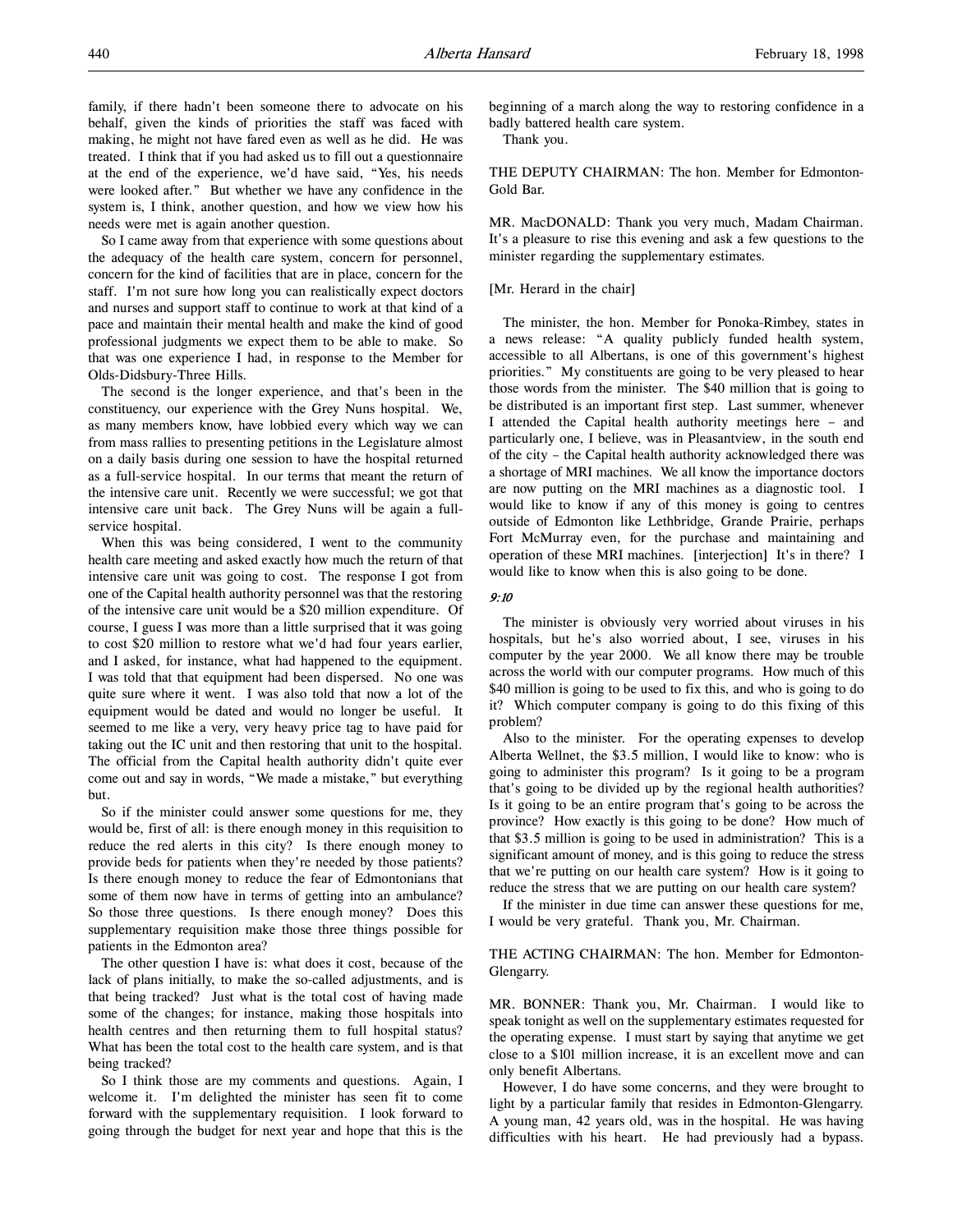Nobody did any testing on this man. His heart was racing. They got it settled down. They sent him home, and in a few hours he was dead. Three weeks later his mother, who was also experiencing heart difficulties, was sent to the hospital. Her daughters and son and husband got to the point where they wouldn't go visit her in the hospital because they were being pressured to take her home.

Those types of things should never happen in Alberta. I relate these stories because I do have the same questions that some others have posed. One hundred and one million dollars is terrific. Is it enough? Is it enough to relieve those fears that people have? We also had the opportunity to talk to nurses, nurses who in hospitals refer to this as running a track meet every particular day. You can only do it so long without burning out. Another thing that I noticed that I liked to see here was particularly for the Capital health region, that their inherited deficit is going to be paid off. That certainly is good news for people. It will free up moneys to do other things.

Other questions I saw here as well. There is \$40 million being allocated "to Regional and Provincial Health Authorities as a onetime infusion to address the issue of equipment replacement." My question is: how often are we going to have to continue this infusion? Is this once every three years? Once every five years? How often will this equivalent be good once we put this infusion in there?

To get back to questions others have touched on, I think my questions are slightly different when it comes to money. Is there enough money put in here at this point to keep our young doctors from leaving the province? We spend a tremendous amount of money educating these people, and it seems that many of them are heading for greener pastures, and those are south of the 49th parallel.

I heard the president of the Alberta Medical Association talking about the rural areas and the difficulties they are continuing to have in attracting doctors to those areas and keeping them in those areas. I would certainly hope that this issue will be addressed in this \$101 million.

I guess my final comment here to the minister would be: is there enough money for us in this province? Again I want to refer to comments made by the president of the Alberta Medical Association when he indicates that we are having trouble attracting specialists in the areas of orthopedics, cardiology, and neurosurgery. These are key areas, very specialized areas, very expensive areas, and I would hope that in these supplementary estimates there is adequate money there to answer these questions.

Thank you very much, Mr. Chairman.

THE ACTING CHAIRMAN: The hon. Member for Edmonton-Ellerslie.

MS CARLSON: Thank you, Mr. Chairman. I too would like to add my comments to the supplementary estimates on Health. As my colleagues have said, it's very unfortunate that most of this additional money that's being requested today is onetime funding or hot-spot funding.

There's no doubt that there's definitely a need for the Minister of Health to address the ongoing requirements of the health system and properly fund it. First, I think those requirements need to be addressed. I think you've made some progress in those areas, but I think we still have a number of operational deficiencies that are readily evident anytime you talk to someone who has used the health system in the most recent past.

I have two examples of the problems that we're facing in the hospital system that I've dealt with just in the month of January that I think are very significant. One has to do with a young woman who was having her first baby. This woman had a problem pregnancy. Throughout the course of the pregnancy she had lots of ongoing problems that had to be dealt with at the hospital in addition to her doctor in a clinic. When she went into labour, she went to the hospital when her contractions were about six minutes apart. When they hadn't progressed past five minutes over a number of hours, the hospital said that they didn't have a bed for her, that they were too full, that she would have to go home.

Now, here's a high-risk woman, a first pregnancy, whose contractions are five minutes apart, who is now told to go home in January during that cold spell we had. Temperatures are hovering around 30 below. She lives in Leduc. She has to travel from Mill Woods to Leduc on highways that were closed that day. When all this was pointed out to the hospital staff, who were very nice and certainly were doing their job very well, she was told that really wasn't their problem, that there was no recourse there. There was no hospital bed for her, and if she wanted to wait in the waiting room, she could. Other than that, they simply could not accommodate her, and she was to go home.

I don't think that is indicative of a caring system that takes a look at people who are in high-risk positions and puts them at increased risk. Certainly that isn't what her doctor wanted, certainly that isn't what the staff at the hospital wanted, but that was their only choice under the kind of health care funding system they have right now.

Another example is a woman who went into that same hospital a week later to have a hysterectomy. This woman, first of all, was given a morphine overdose, because the staff that was on the case there was not properly reading the file. As a result of this morphine overdose, this woman was repeatedly throwing up blood for five or six hours and had no assistance or care during that time period.

### 9:20

I had told her when she went into the hospital to take an advocate with her, someone who would sit by her bed and go for help as required, provide interpretation when necessary. She works; her husband works. They have two teenaged children. Her husband couldn't take the day off, and she couldn't find a girlfriend to sit with her, and she doesn't have any other extended family around. So she was on her own in this case. This was a woman who fell out of bed twice while vomiting, couldn't get any assistance to come to the room, finally did. When her doctor came, the doctor immediately identified this as a morphine overdose situation, and they got the system under control.

Six hours later this woman was discharged from the hospital because there were not enough beds in the day surgery ward of the hospital, and they had to bump people who had been in the hospital for 24 hours or more. This woman had no ride. She signed no discharge papers. She had no one to accompany her down to the doors of the hospital to see that she could walk. I think that's absolutely an appalling situation. This woman called me in my office. I went and picked her up at the hospital and took her home and made sure that she was settled. She did not have any home care services provided for her although she clearly needed them. She was in quite a sad state of affairs.

More and more I'm seeing this come through my constituency office as a problem that's hitting people in the hospital system, not because the personnel there are wishing to put people under any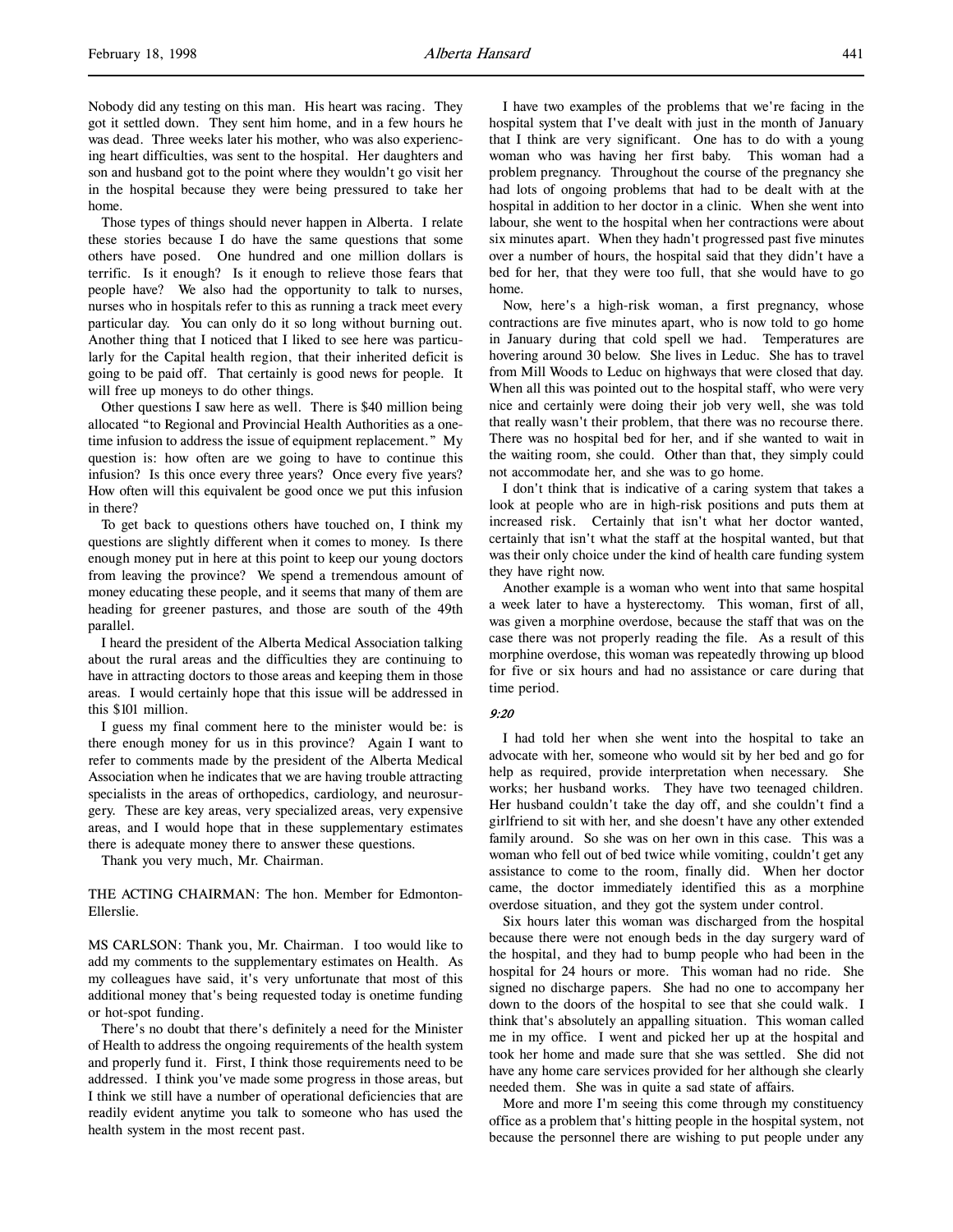more stress or cause them discomfort or throw them out of the hospital before they're ready to go, but simply because they don't have the beds and they don't have the staffing to adequately address these problems.

This is a burden that is increasingly being felt by women in this province, Mr. Minister, because women for obvious reasons are bigger users of the health care system throughout their lifespan than men are. This puts women in a very unfortunate situation. It puts anybody who has to use this health care system in a very precarious situation where they have to bring advocates with them when they go to the hospital.

Our colleague for Spruce Grove-Sturgeon-St. Albert has a very similar situation to relay about her own father, who had to recently use the health care system. Once again, knowing that you need to have an advocate go with you, they called on her sister, who is a nurse and works in that local hospital in the emergency ward. She went with her dad while he was experiencing a severe gall bladder attack to be there to help and support in any way that she could.

While she was in the hospital in the emergency ward, the doctors asked her to put on a gown and do a short shift with them because they were so understaffed and they had a couple of emergencies come in. A man in the next bed was dying, a series of complications had happened, and they just didn't have enough staff to adequately handle the situation. So at three o'clock in the morning, after she's done a full day shift, she dons a gown, cares for her father plus these other patients, goes home after three hours, gets a little bit of sleep and comes back and does her regular morning shift. Now, I ask you, Mr. Minister, if this is an appropriate use of the people of this province and how much longer we're going to put them under this kind of stress.

So I would suggest from seeing the dollars that we have in these supplementary estimates tonight that you are only doing damage control and minimal damage control at best. At what point are you going to reassess the health care system in this province and properly fund it?

MR. DICKSON: Mr. Chairman, I think some seven of my colleagues have had a chance to address a variety of concerns with respect to the health estimates. It strikes me in looking at this that in many of the questions that are asked, people are looking for additional information that isn't evident in the couple of pages of the estimates. You know, for each of the 61 lines I count on pages 40 and 41 in the supplementary estimate book, effectively each line represents an expenditure of \$1,655,426.

My thoughtful colleague from Edmonton-Mill Woods had suggested, you know, that in an education system – and I say this particularly to the minister with his extensive background as an educational administrator. In how many other areas of expenditure of public money, how many school boards, would we be spending almost \$101 million on such skimpy information? It's a good observation, and I want to suggest to the minister and through the minister to his colleagues, who also are dealing with supplementary estimates, to consider that a couple of lines of additional information could obviate a lot of the concern, a lot of the questions.

It's something that ought to be considered. I think that just because in the past, supplementary estimates have attracted such little description is no compelling reason why we couldn't provide more. I think the more information we're able to provide by way of explanation – it would go along way toward streamlining the process, even though it's only two days. The same practice will apply and I'll make the same observation when we're dealing with the main budget.

Thanks very much, Mr. Chairman.

THE ACTING CHAIRMAN: Thank you. The hon. Minister of Health.

MR. JONSON: Thank you, Mr. Chairman. First of all, just to reply to the last question from the Member for Calgary-Buffalo, I would respectfully suggest that in terms of the detail – I realize that we have an overall set of concerns here. Actually with respect to the supplementary estimates on two items which make up the bulk of the funding, where the money goes is on page 40 in terms of being allocated to regional health authorities in the case of infrastructure support for the purposes of equipment and initial work at least on the whole area of compliance 2000. The \$38,981,000 is in my view even more straightforward. It goes to those seven regional health authorities to eliminate their debt and deficit accumulation.

Now, I think that all the questions that the members across the way have raised with respect to the other elements of the supplementary estimates are good questions, and I'll try to answer those. First of all, Mr. Chairman, I'd just like to hit what I regard as some of the major questions raised by the members across the way, and I would also undertake to provide answers in more detail to the more technical questions that have been raised.

First of all, there was a question raised, "Why now?" in terms of being able to address the whole area of debts and deficits for those health authorities that inherited these obligations when they were created as health authorities. Quite frankly, Mr. Chairman, it is a point in our renewed mandate as a provincial government where we have the ability to set aside money to address what I think is an important and certainly, you might even say, a nagging problem that has beset some health authorities across the province.

We are in, I think, generally a very healthy financial position relative to the budget year we are just completing. We have a larger than predicted surplus for the budget year we are just completing, which supplementary estimates have to deal with, and it is possible to do some significant things in terms of onetime funding for infrastructure and, in this case, debt and deficit reduction. It is a nagging problem, as I've said; therefore I think this is an opportune time to deal with it.

There were several questions raised with respect to health information, Mr. Chairman. There's a good story to be told here, and certainly the Member for Calgary-Buffalo, I think, is aware of part of the overall objectives here. With respect to the supplementary estimates, quite frankly when we launched into our initiative in terms of developing an information technology system for health care in the province and charting our path in terms of developing that system, we did allocate significant funds. But perhaps it's a mind-set, Mr. Chairman, that you have about information technology. If you go back a few years, I think most of the people in this Assembly would relate technology to equipment and to hardware. Therefore, Alberta Health allocated money in this particular area under the title of capital equipment. However, as we got into our planning and our projecting in terms of work in this area, we realized that the first place that we'd have to allocate money, commit money, was in terms of overall intellectual property – yes, contracting with a company such as IBM and engaging Ernst & Young to sort of monitor, make sure there's quality assurance with respect to IBM's planning for the health care system. Therefore, we were apprised by the Auditor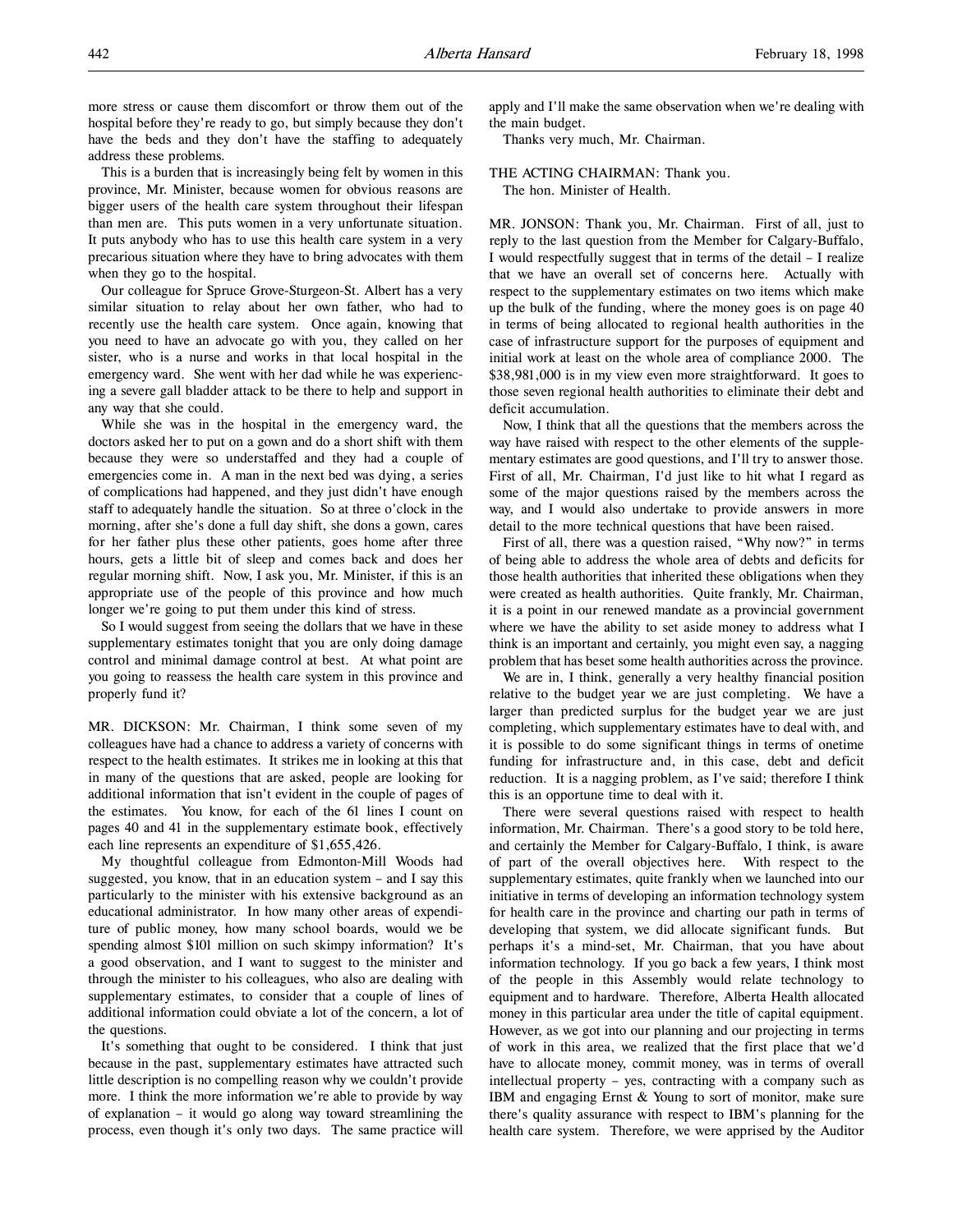General's department that it was not appropriate to have this expenditure that we were making under the title of capital. It needed to be shifted to operational. So that is what is being reflected here.

## 9:30

With respect to the specifics that the Member for Calgary-Buffalo raised with respect to certain projects in this area, I will provide a more detailed response there, Mr. Chairman. I would like to assure him, for instance, that the triregion project is going ahead, in which the Calgary health authority is involved. I know I've signed an approval for the next step in that particular costing study, so that is certainly proceeding.

The Member for Calgary-Buffalo also raised the issue with respect to the year 2000. I think it has been indicated by the Premier – I certainly would concur – that the \$40 million for capital equipment, a year 2000 compliance, is a very significant effort in this particular area. But we do recognize as a government that we have to look again. We have to continue to bring up to date our information with respect to the requirements of compliance 2000. It's very important, very sensitive to the health care system, and we are going to be looking at that further over the next few months because it is in a very important area.

Mr. Chairman, there have been references to physician services from I think the majority of the speakers this evening. What we have here is basically an overrun on what was projected in the budget in terms of physician services. The volume went up rather dramatically towards the end of this particular fiscal year. We recognized that with the combined very significant reinvestment in health on November 24, 1996, there would be, you know, a corresponding increase in physician services, and that's what's being recognized here in terms of our budget. The two things paralleled each other. The overexpenditure was there, and we're responding here to cover that particular overexpenditure.

There was a question raised also with respect to the whole health information effort, and I can assure you, Mr. Chairman, that we are working very closely with the regional health authorities. They're involved with our overall planning committees. The money that we're putting into information services is, yes, directed out of Alberta Health's departmental budget, but it isn't for computers for the deputy minister, I can assure you, although I expect he has one. The whole point here is that you have to have a system; you have to have an overall central organizational point of view here. It's got to be a network. Overall, the benefits that will come from the funds that we're putting into this particular project are for the regional health authorities, the physicians, all the people involved in the health care system, most of all the patients.

I will respond further. There were a number of very good questions raised with respect to compliance 2000 and the overall information network. I will get back to the members involved with respect to that.

There were questions raised, Mr. Chairman, by the ND opposition leader with respect to the whole area of information systems, yes, but also with respect to the regional health authorities and the whole area of debt and deficit. The question, I think, was: how will this benefit the seven systems of regional health authorities that are affected? The major positive effect that it will have is that the regional health authorities that had this particular burden, if you will, will now not have to service that particular debt or deficit. They will be able to free up operational funds. One good example is that they'll be able to put money up front to bid on contracts for services, for supplies, get discounts, get into the whole area of being able to get into a normal purchasing mode with respect to all the costs that affect regional health authorities. That's just one, I think, of the overall benefits.

The Member for Edmonton-Glenora talked about the \$101 million. I was glad for his recognition of the significance of that.

There were some questions raised, Mr. Chairman, which of course are important, but I think, respectfully, I would have to say outside of the context of these supplementary estimates.

I'd just like to say with respect to all of the comments that were made on physician negotiations that we have, as you know, very significant dollars placed in the budget that was brought down on February 12. We are ready and able to negotiate, and I'll just leave those things here at that point this evening, Mr. Chairman, because I think the best place to deal with this is at the negotiating table.

With respect to the questions, however, that were also raised by the Member for Edmonton-Glenora with respect to the volunteer hospital sector, the volunteer hospital sector is recognized in the province, but they are under service arrangements, contractual arrangements, if you will, with the regional health authorities. In the contract terms that are arrived at with  $X$  or  $Y$ , a volunteer hospital, such things as their costs and staffing and so on have to be recognized in that particular context. We are not planning to start paying off debts of what are entities outside of our actual jurisdiction as a governing body in the whole area of health, although once contracted, of course, they become part of our overall delivery system.

The Member for Edmonton-Mill Creek – with respect we got into lotteries here. These estimates do not deal with lotteries; however, there are two points here. First of all, with respect to capital expenditures out of the \$40 million, it's up to an RHA what equipment or what things they spend their money on. There is also another factor in our budget, Mr. Chairman, which deals with equipment through an allocation from lottery funds. That will come up in the course of the debating of our regular estimates.

I'd like to also assure the same hon. member that we are very concerned about rural doctor supply. We have put various proposals forward, increased our funding in this whole area. One of the things I would just like to comment on, Mr. Chairman – because I think it's very important – is that as Minister of Health I would like to see in the future that we would be able to decide, certainly in consultation with physicians and regional health authorities, how many doctors we need, in what particular area, and that we would be able to locate them there and remunerate them properly. This is part of what I would think would be logical overall health planning. That would be a major accomplishment if we could get to that point in the future with respect to health care.

### 9:40

The Member for Edmonton-Ellerslie and the Member for Edmonton-Gold Bar raised some questions which deal with individual cases. If they would wish to provide me with the specific information, I would certainly try to follow up on them. I'm not in any way here ignoring the concerns that they raised, but I have a hard time relating them back to the specific supplementary estimates, which I think in the broad sense will strengthen the health care system, but it's hard to relate them to those specific concerns.

Finally, Mr. Chairman, I would just like to reiterate that I welcome the participation that has occurred with respect to these supplementary estimates. I've kept notes, and there will be the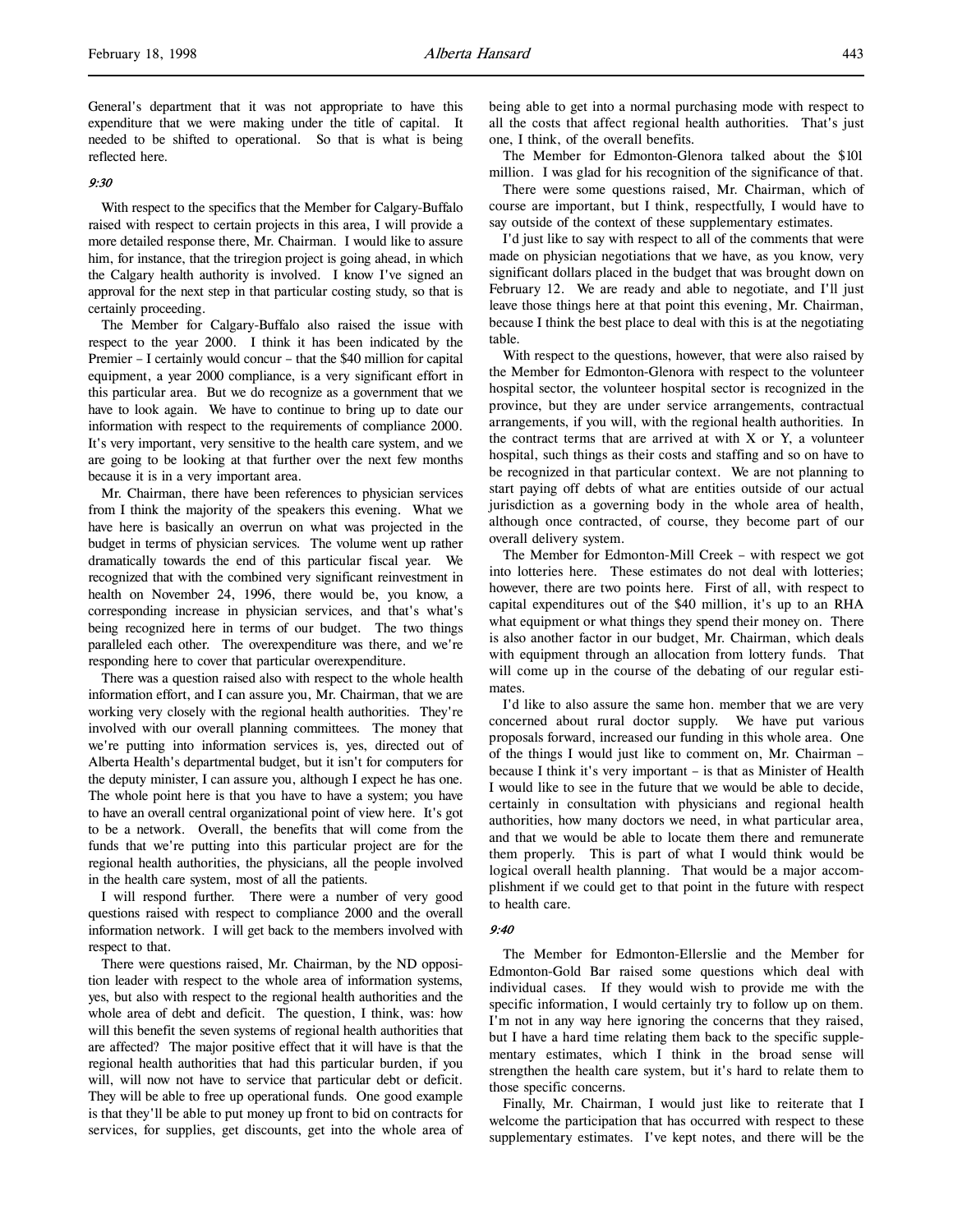record of Hansard, and I will get back to members on specific concerns that they have raised.

#### THE ACTING CHAIRMAN: Thank you very much.

Seeing no further questions, we will now move to the supplementary estimates of the Department of Municipal Affairs. The hon. Minister of Municipal Affairs.

# Municipal Affairs

MS EVANS: Thank you, Mr. Chairman. You have before you a supplementary estimate for \$2.2 million of additional nonbudgetary disbursement funds. The Alberta Social Housing Corporation receives nonbudgetary funds to cover losses on the disposal of surplus housing, land, mortgages, guarantees and indemnities, and for principal debt reduction in excess of recorded amortization.

It would be important for me to state right at the outset that for a number of years we have been reducing the inventory on the housing corporation, and as we move forward with that and as we project what in fact may be needed to cover those nonbudgetary funds, I think it's quite realistic to assume that this request for additional nonbudgetary funds would come forward at this time given the real estate activity in Alberta this year. This vote is used to fund losses on the disposal of nonsocial housing assets that were recognized previously but not recorded. So this is really a paper or an accounting transaction. It is something that recognizes at this time the activity in the Social Housing Corporation portfolio.

We had forecast to be overdrawn this year due to increased sales activity and, as I've stated already, the active real estate market. The '97-98 budget for realized losses on asset dispositions was \$12.2 million, and now at the end of the fourth quarter we are estimating that amount will be \$14.4 million.

The accounting process we follow requires that assets be written down to the lower cost or market value at the time they are declared surplus and no longer serve social housing programs. This valuation adjustment is recorded as an expense at the time the asset is declared surplus, but funding is not provided by Treasury until the asset is sold. Assets include surplus housing, land, and mortgages no longer required by the Alberta Social Housing Corporation, and they have been previously written down on the books of ASHC, but the loss was not funded until they were sold this year.

Disposal of surplus housing assets is an ongoing activity in the department, and the remaining unsold inventory is five mortgages, 40 properties, 244 lots, and 1,158 acres. The funded write-downs of these remaining assets is \$44 million. Since these losses have been previously recognized in the government's consolidated financial statements, this increase of \$2.2 million has no effect on the government's '97-98 bottom line, and I think it's important to note that.

Just some detail. The forecast is as follows: surplus housing, \$1,048,000; land, \$8,499,886; mortgages, \$3,914,899; and guarantees and indemnities, \$1,064,000; for a total forecast of \$14,414,897.

Now, Mr. Chairman, the 10 months that ended January 31, '98, showed quite extensive activity in surplus housing, land, and mortgages. What we have predicted and we feel relatively confident will be achieved is that we'll meet our target at now an estimate of \$14.4 million. I just have to state that at the time the budgetary estimate of \$12.2 million was provided at the approval of our budget last year, it may have looked optimistic. It would appear that as a result of the sale of some 173 lots and properties,

we are exceeding that. Among the sale of the community housing portfolio, Métis housing, rural, and native, we have mobile homes taken back under the mobile home loan insurance program. That program, as you know, ceased in October of '93. However, we're continuing our commitment to existing insurance policies in force.

So, Mr. Chairman, we'd be pleased to take questions. I will answer those that I am able to answer. I have a complete schedule with me of all assets that have been disposed of in this 10-month period thus far, and I'll do my best to accommodate the questions.

MR. DICKSON: Mr. Chairman, I'm hopeful that the minister will table the list that she proffered a moment ago.

I can't resist making some comment on the irony that this supplementary estimate is all about disposing of social housing at the very time the city that I'm from and I represent – Milton Bogosh, the president of the Calgary Apartment Association, talks about 350 vacant apartments on any given day in the entire city of Calgary. The reality is that we have no restriction in terms of rent increase, that we only have a requirement there be no more than two rent increases in a given year.

What we've got in the city of Calgary is plenty of seniors, many of them in downtown Calgary. I know the Member for Calgary-West has heard many of these concerns as well at the Kerby Centre. We have a lot of seniors who can't afford to live in their apartments any longer. They've had in some cases a 10 percent rent increase in 1997. They're looking at a similar kind of increase in 1998. The reality is that people are having to move out of places where they've lived for a very long time. In many cases it's seniors. Too often it's widows, elderly women.

My concern is that all this supplementary estimate speaks of is disposal of social housing property, and it's going to be a puzzle to my constituents that are looking for low-cost, affordable, safe accommodation. [interjection] Mr. Chairman, I don't know what the housing situation is in the constituency of the Minister of Energy. There may be some in this Assembly who think government has no role to provide social housing, to provide low-cost housing, but you know, it's the action of the government which, they're always telling us, has translated into this huge population increase. The fact that we've got over 24,000 people who moved into Calgary last year the government would take credit for on the one hand. Yet what it does is it drives up rents in places like downtown Calgary so people don't have affordable accommodation.

So, Mr. Chairman, I acknowledge I'm stretching the limits of relevance on the supplementary estimate, but I couldn't forgo the opportunity to simply touch on the irony and to mark the irony in what's deemed a priority by the Minister of Municipal Affairs and to just comment on the extent to which it is so dramatically at variance with the needs of people in downtown Calgary who are looking for affordable accommodation and looking for leadership from the Department of Municipal Affairs.

Thanks, Mr. Chairman.

### 9:50

THE ACTING CHAIRMAN: The hon. Member for Edmonton-Glenora.

MR. SAPERS: Thanks. I would like to go on record with a couple of questions for the Minister of Municipal Affairs, and I want to thank her for her enduring co-operation during this process.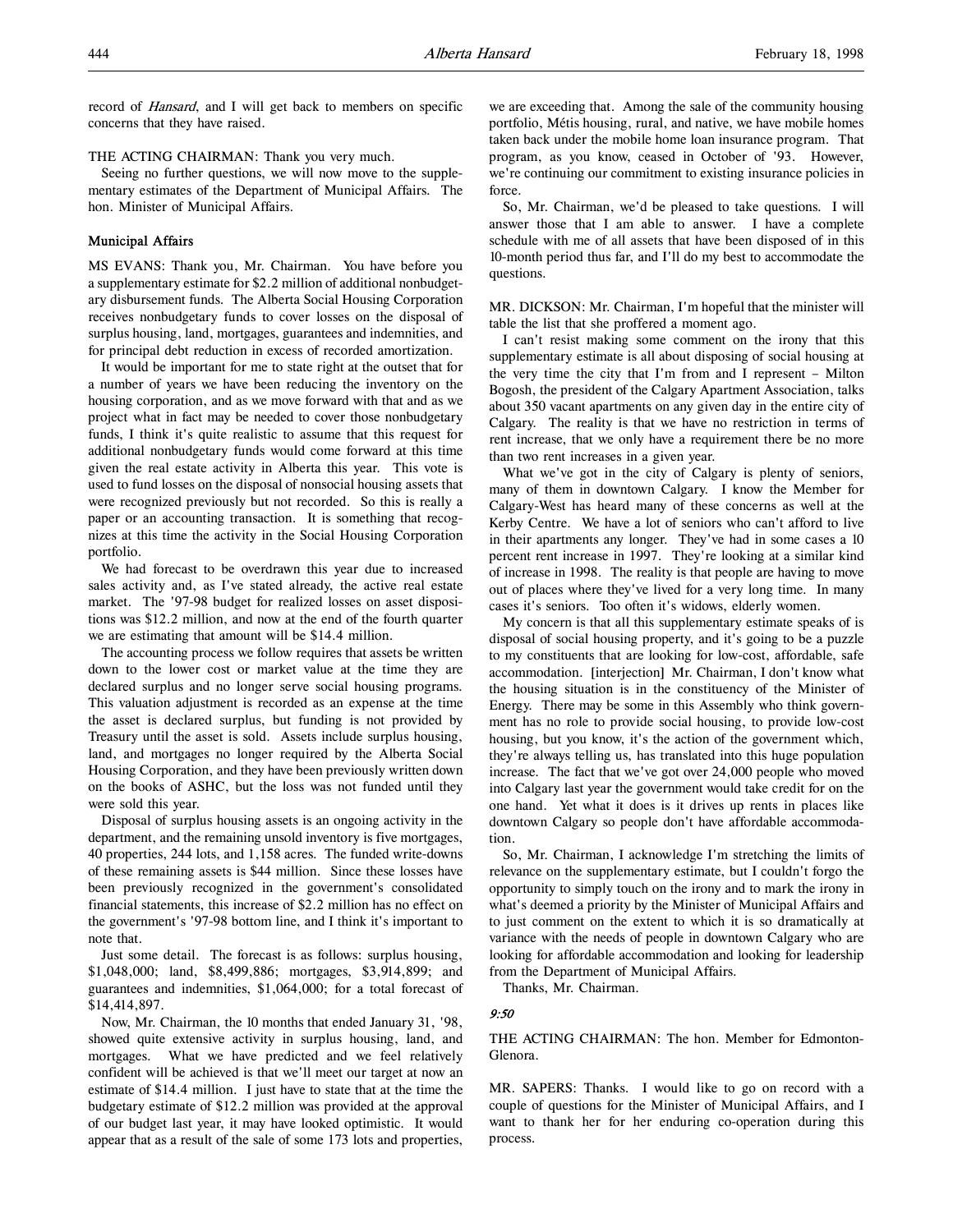[Mrs. Gordon in the chair]

The \$2.2 million in payments – and I understand exactly why and how we got there. But I'm wondering, Madam Minister, if you could tell us: is this the last time that the Assembly is going to be asked to pay for something in this regard? Either through a tabling or maybe you have the figures now, would you be able to tell us what that cumulative total is? The Minister of Energy was just saying that the losses on the social housing portfolio are now worth \$3 billion already. I had understood from his earlier remarks that they were 2 and a half billion dollars. So that's another \$500 million that we just learned about now. I'd like to know if you could tell us if this is the end of it, and if it isn't, what do you anticipate?

I'm also wondering if you can tell us if there has been any consideration given to hanging on to some of the portfolio that may not be economic at this point in anticipation of some pressures that are coming in different areas of the province. You know, we've heard a lot of good news about economic activity in different parts of the province where there has been surplus inventory in social housing stock before. We've run into this problem, for example, with nursing homes and long-term care beds where we close them down, but then the pressure develops and you have to gear things up again and it costs a lot more money or you have to start displacing people. There was even a situation I think previously where the then minister of social services suggested that if you couldn't get decent housing where you were living, then you should just move, which I know isn't an acceptable alternative for you and for this government in terms of people's family supports, community supports, employment contacts, et cetera. I don't think this government is telling people just to move from now on.

So really three questions. One is the total portfolio loss at this point on the social housing. Number two, has the bleeding stopped here? Is this it, or what do we anticipate in the future? Third of all, has there been consideration given – and could you illuminate us about that consideration – to hanging on to some of those nonproductive parts of the portfolio now in anticipation of some of the economic development in those parts of the province?

Thanks.

THE DEPUTY CHAIRMAN: The hon. Minister of Municipal Affairs.

MS EVANS: Thank you. I'd be pleased to just provide a couple of observations for the comfort level of colleagues across the House. You'd be pleased to know that in Calgary we have hundreds, more than you imagine, I suppose, given what you're telling me, hon. member, about the number of vacancies available. We have still got money available for rent supplement programs, and I think the huge challenge is getting landlords to buy into the program. We're working with the landlords with Calhome and with the Calgary Housing Authority. As you know, if the people have very limited income, that tops up the payments to the landlord from 30 percent up, given their income.

We're not contemplating rent controls, and in the schedule, which I will get printed and put in proper form for this House and table within the next two days, Madam Chairman, you'll note – and I think it should be comforting to know – that we didn't sell very much in Calgary, given that there isn't very much to sell. But throughout the balance of Alberta, where we did make sales, it's my sincere hope that the refinancing on the housing corp will

enable us to more prudently assist where those builders, developers, and where social housing is needed. In fact, those dollars that have been saved by the disposal of assets may help supplement some of the other activities in housing in this province where we are providing dollars in support of various programs at the community level.

Is this the end of it? To the other hon. member across the House: no, it's not the end of it. We still have a number of assets remaining, albeit a disposal of them may not come as rapidly. We are accelerating the disposal of certain lands – the lands in Fort McMurray, Timberlea – and we're very actively involved, particularly because there is a shortage of available space there for homes.

Any consideration to hanging on to any of it? Well, I can't see any reason for us to hang on to it. I think it's prudent for us to continue with the program of disposal. Certainly it's not a fire sale mentality in the department; we're being responsible about it. But we are trying to achieve some net gain for the province in converting these assets in terms of some liquidity to work on other programs. So I don't believe that there's anything irresponsible about any of the asset dispositions we've provided. I'll table this tomorrow.

With that, I think that's everything.

THE DEPUTY CHAIRMAN: If there are no more speakers, we will move on to the next – oh, I'm very sorry. The hon. Member for Edmonton-Mill Creek.

MR. ZWOZDESKY: Thank you. I just have one quick question to the minister to sort of formally request that she table that list of properties and so on. I don't know if you had said you would or not, but I was hoping you would do that.

MS EVANS: I will table that with the cumulative total that's been suggested previously.

MR. ZWOZDESKY: Thank you very much, Madam Minister.

# Public Works, Supply and Services

THE DEPUTY CHAIRMAN: Hon. minister.

MR. WOLOSHYN: Thank you very much, Madam Chairman. In 1978 the province entered into a land exchange agreement with the city of Edmonton whereby Public Works acquired various properties that are now part of the grounds around the Legislature. Part of the 1978 land exchange involved Public Works selling two parcels of land, the parking lot located south of 99th Avenue and west of 109th Street and a block of land used for parking and landscaping located south of 97th Avenue and east of 106th Street, to the city for roadway requirements associated with planned changes to 105th Street and 109th Street as part of the so-called project Uni of the day.

The land exchange agreement provided for Public Works to repurchase these two parcels of land should the city no longer require them. The city has confirmed that the lands are no longer required. As a result we require an infusion of about \$2.5 million in capital for the value of the land established via the 1978 agreement and a further \$6.6 million under operating, which would be the interest on that \$2.5 million.

THE DEPUTY CHAIRMAN: The hon. Member for Edmonton-Glenora.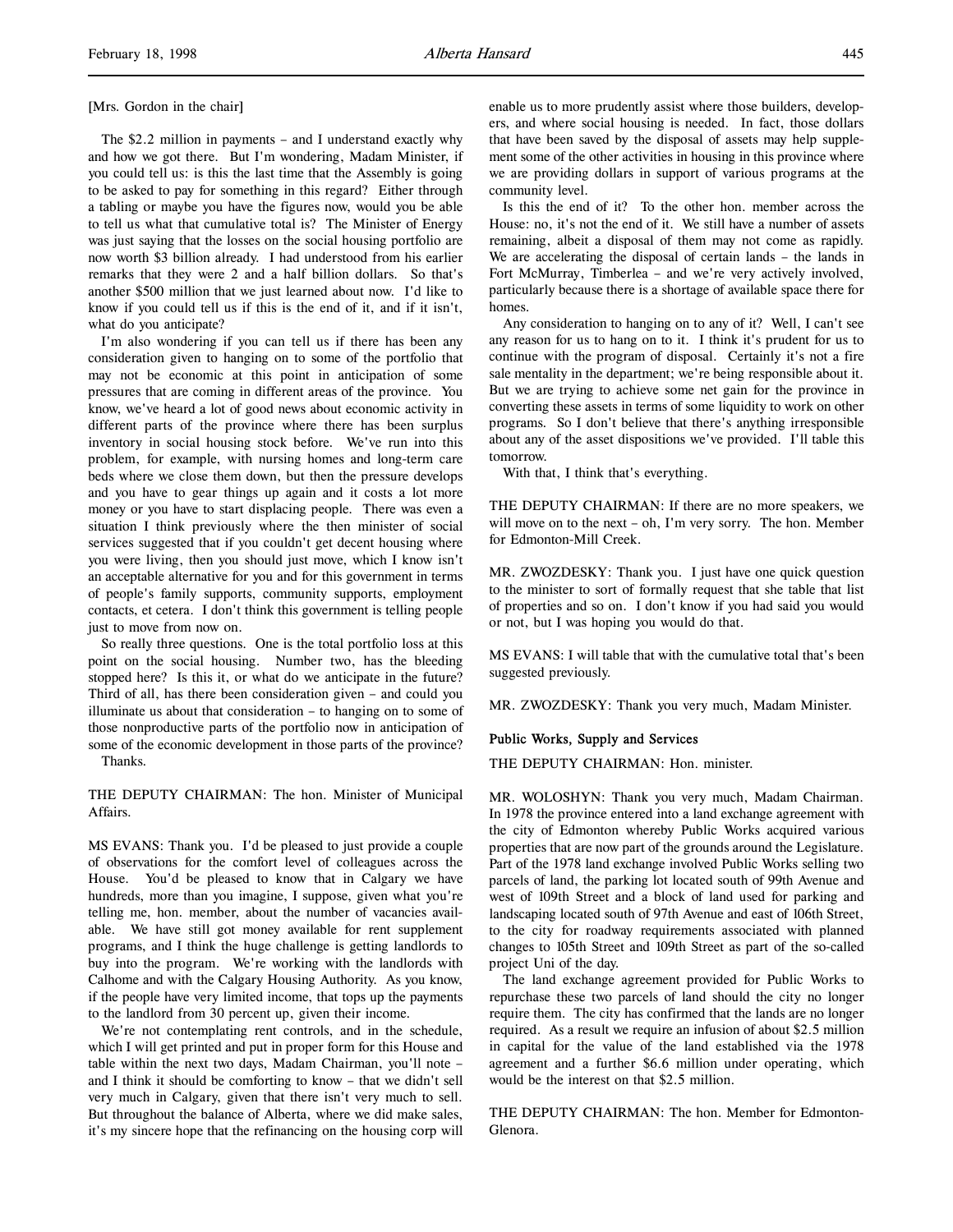THE DEPUTY CHAIRMAN: Okay. Hon. members, is there anyone else that wishes to speak?

MR. ZWOZDESKY: I just have a quick question for the minister, and it flows out of the ministerial statement of a couple of weeks ago perhaps. That's with regard to the compliance issue of computers and so on. I was just looking through supplementary estimates here, and I noticed that there is no additional amount requested for the office of the chief information officer, which, I would assume, is one of the most impacted offices with respect to the compliance issue. I just wonder: is that office, which is a newly established one, equipped well enough for the challenges ahead? If that's the case, then a simple answer would suffice.

Thank you.

MR. WOLOSHYN: As you're fully aware, that office was moved over to report to Public Works. The short answer to your question is: yes, it's sufficiently funded at the moment. During the upcoming estimates for the forthcoming year, there'll be opportunity then to seek more input. As I say, our overall departmental budget is well under control, all aspects other than this one issue which we brought forward today.

# 10:00

THE DEPUTY CHAIRMAN: Thank you. If there are no other speakers, we will move on to the next department and consider the supplementary estimates for the Department of Transportation and Utilities.

The hon. Minister of Transportation and Utilities.

### Transportation and Utilities

MR. PASZKOWSKI: Thank you, Madam Chairman. It's my pleasure to provide you with the information today on the supplementary estimates of Transportation and Utilities for this province. We're requesting a supplementary of \$135,762,000 to address our infrastructure and disaster recovery needs for the year 1997-98.

The total amount of funding has been reviewed case by case for the period of July 1997 to January 1998 and agreed to by Treasury Board. In this supplementary estimate we're asking for \$134,762,000 under the operating expense vote and \$1 million under the capital investment vote.

Funding of \$3.7 million is needed under the operating expense vote to provide assistance to municipalities with rural roadways to accommodate heavy truck traffic associated with new resource, industrial, and value-added development of the province.

For the northern and central Alberta disaster recovery program \$28,062,000 is requested. Under the disaster financial assistance arrangements – and this is the federal/provincial cost-sharing agreement – the province expects to recover approximately \$17.5 million from the federal government.

Funding of \$2 million is needed for costs associated with the southwestern Alberta grass fire in December of '97, and \$1 million is requested for costs associated with shipping industrial generators to eastern Canada in January of this year to assist with critical power shortages caused by ice storms.

We're also requesting \$100 million in onetime funding for eight infrastructure initiatives: the north/south trade corridor to accelerate the construction of the urban portion of the corridor, two grants to municipalities to recognize additional costs being incurred because of increased truck traffic related to increased economic activity and the impact of wet weather in 1997, and to expedite the construction of access road infrastructure to the Métis settlements.

Third is the resource road improvement program to help municipalities maintain their roads impacted by heavy industrial traffic or intensive agricultural activities by expediting priority projects.

The fourth item is grants to transitioning municipalities. This is to accelerate payment of existing commitments to former improvement districts.

Alberta cities transportation partnership: the onetime increase per capita grant from \$25 to \$32.50 will accelerate priority projects.

The sixth is grants to towns and villages. The street improvement program will receive onetime funding to help reduce a backlog of eligible projects.

Rural utility grants and services: to help reduce the backlog of eligible distribution system extension projects under the rural gas program. The backlog is the result of the high cost of propane in '96-97.

The eighth item is the municipal water and wastewater grants, and they will aid eligible municipalities in advancing the construction of key municipal water supply and treatment facilities, as well as wastewater treatment and disposal facilities.

Under the capital investment vote funding of \$1 million is requested to construct primary highways to accommodate new resource, industrial, and value-added developments under the infrastructure for new industry program.

Mr. Chairman, this concludes the information on our supplementary estimates. I'd now be pleased to answer any questions, and if I'm not able to answer the questions, we'll certainly provide the information in a written form.

MS CARLSON: I'm happy to rise to speak to these supplementary estimates for Transportation and Utilities and point out how ridiculous I think it is that in this kind of ministry, where you can clearly forecast what's going to be happening 12 months ahead of time, you have to come to the Assembly for supplementary estimates of \$135 million.

Now, I know this minister is smarter than that, Madam Chairman. I know he's a lot smarter than that. I would urge him in this coming budget year to be talking to his colleagues and ensuring that the planning is done for Transportation and Utilities that will adequately fund the needs of this province in those regards now, before you have to come back here for more supplementary money.

He knows, coming from a rural constituency with major highways running through it, how important it is to these local municipalities to know what their operating dollars are and to have ongoing funds that have been projected not one year, not after the year is over, but at least three years in advance so that they can do their long-term planning. You can't do it when you get this short gap kind of funding, Madam Chairman, that we see happening here. What this amounts to is the annual goody giveaway to try and keep the municipalities quiet, and that just isn't good enough for the province.

When we take a look at where all of this money is going, we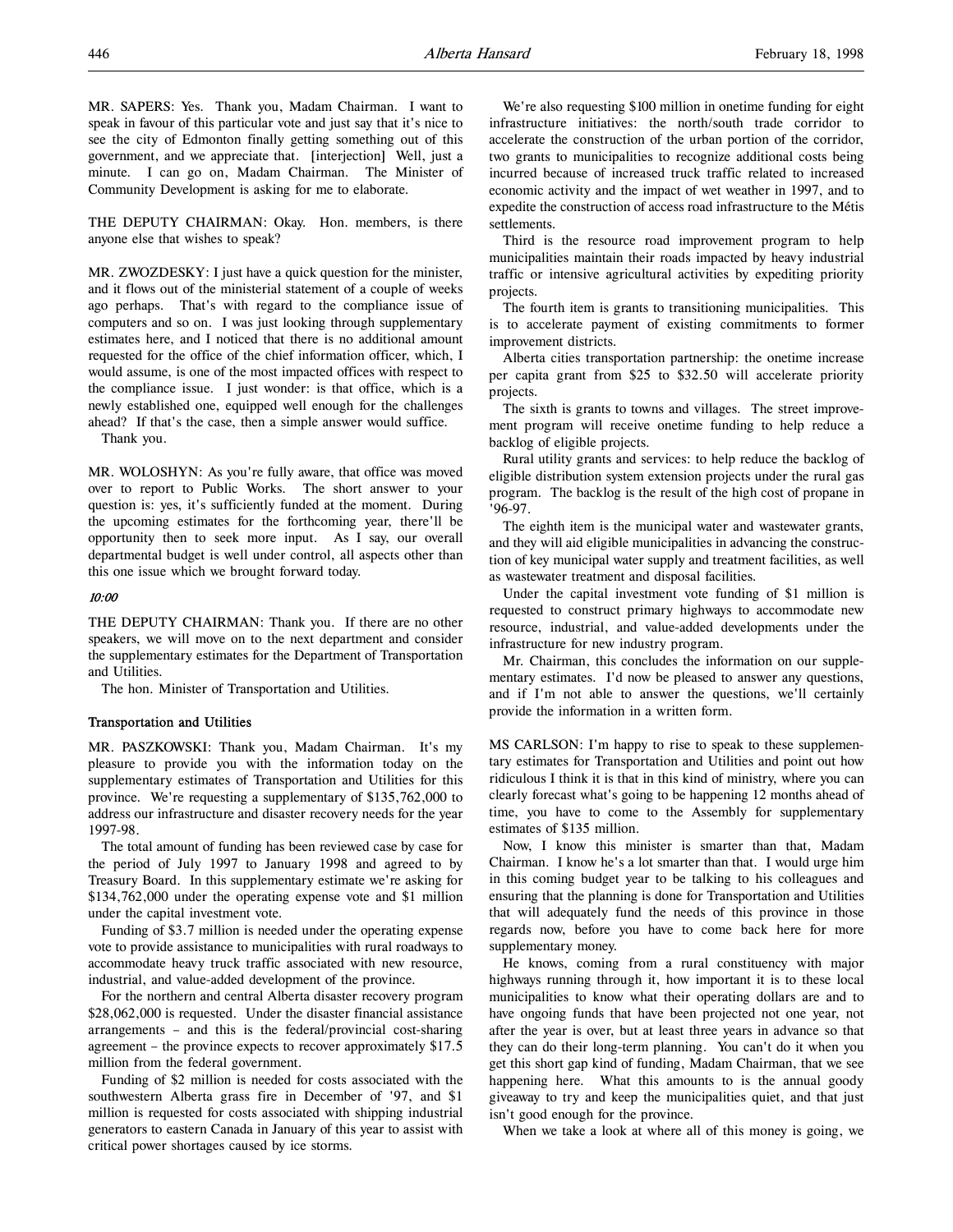see that it's all short-term, one-stop shopping for these municipalities, and all of them all over the province are saying it simply isn't enough. It isn't enough to address the hidden deficit that we're seeing in infrastructure throughout this province, and it isn't good enough for them to be able to do any kind of even shortterm planning, never mind long-term planning.

So I would like the minister to address that specific issue: how are municipalities going to be doing any long-term planning when they never know until the end of the budget year when they see how big the balloon is at the end of the year, and they can start to lobby for the goody giveaway for that year. What they need are ongoing funds that adequately meet sustainable levels of keeping infrastructure in reasonable repair. We're not even asking for good repair. We're not even asking for new repair. We're just asking for reasonable repair here. So if the minister could address that.

You know, it's very interesting to see that some of this money that's going for infrastructure initiatives is talking about initiatives in areas that had new activity due to improvements in the area or new jobs in the area. Well, this government never has a problem forecasting what the growth of jobs is in this province. They never have a problem forecasting what the growth of industry is in this province. Why, Madam Chairman, do they have a problem forecasting what the infrastructure needs are in this province? Those three things are not incompatible. They all roll into one. If you can forecast needs in one area, you can forecast the minimum needs in another. Then you should be able to put them into the budget now, at this time of year when you're doing your planning, and not have to come back to us for additional funds at the end of the year.

Disaster services. I think it's excellent that you sent generators down east during that time period, but once again you shouldn't have to come here looking for these kinds of dollars every year. For many years we have been saying that you've been underestimating the needs of the disaster program. What you need to do, we think, is forecast it at about \$30 million a year. That allows for all kinds of contingencies. If you've overforecast, the money can go back into GRF. But we're not in this position. We're at the end of the year, and you've got to come back for more money.

Proactive planning is a sign of good government. It's something that I know this minister can do, has done in the past, and should be doing in the future. If he has to twist some arms with his colleagues, then that's what he should do.

Thank you.

# THE DEPUTY CHAIRMAN: The Member for Calgary-Buffalo.

MR. DICKSON: Thanks very much, Madam Chairman. I wanted to raise with the minister specifically 2.5, urban transportation partnerships. Implicit in the word "partnership" is two different entities working together for a common purpose, but it seems to me that maybe we should rename this, because this is no longer, on the evidence, any kind of urban transportation partnership to the extent that that suggests a partnership between the city of Calgary and the province of Alberta.

I think what we've got here is the proposal to simply increase the per capita grant from \$25 to \$32.50. It doesn't begin to meet the needs of the fastest growing urban centre in this province. The fact that we've had 70,000 new people in the city of Calgary in the last three years, over 23,000 in the last 12 months, puts enormous strain on our transportation systems.

I couldn't believe it, Madam Chairman, the other day when this

minister in answering a question said with a straight face: well, Calgary is on the north/south corridor, so Calgary will therefore stand to benefit. What this minister may not be hearing from the 20 other Calgary MLAs but certainly the message from the city of Calgary is that it's simply a question of moving people around the city of Calgary. It's not the north/south connector that's the issue. What the city of Calgary has said is that the relief provided here would afford one new off ramp. Well, we have a long list of projects in the city of Calgary that require urgent attention of this government.

# 10:10

There was a time a number of years ago when there was a very strong partnership between the larger cities and the provincial government. I think of the ring road; I think of the light rail transit initiatives in Edmonton and Calgary. Those were initiatives that were well resourced. They were planned in advance. It made sense to be able to do some things that could be duplicated in both Edmonton and Calgary. There was a substantial and continuing commitment from the provincial government to bring in those key capital projects.

Now what we've got is that this government seems to have ignored that space on the map between Airdrie and Claresholm, and the government seems to have lost sight of the fact that we've got some 800,000 who have to get moved around. If we're not prepared to put the kind of dollars in and build the kind of capital projects required to be able to accommodate that growth, what happens is that instead of Calgary being a very attractive place for new businesses to set up, an attractive place for new people to move to, we'll develop the kind of reputation of Vancouver and the lower mainland and Toronto and places like that, where traffic is next to impossible.

Mr. Minister, I don't know whether you've had the experience that I have of talking to a number of people who have moved from Vancouver, moved from the lower mainland of British Columbia to Calgary. I was always astonished when I'd run into the number of people, because typically our migration pattern has been the other way. You'd ask people: "What are you doing in Calgary? Why'd you leave southern B.C.?" There are some other factors. I'm not saying it's only transportation. A big one is cost of housing and so on. But transportation problems are often identified as one of the things that makes the metropolitan Vancouver area not a great place to live and work. I'd hate to see the same kind of problem develop in the city of Calgary, and I'm fearful that with the incredibly modest additional money going into the city of Calgary, we're headed in exactly that direction.

Now, one can discount everything Calgary's city council says, but I'd prefer to give those elected people the benefit of the doubt. They are the ones wrestling with this huge population growth, and I just think it's so important that this government find the resources to be able to meet those needs. It's not enough simply to say that we're going to make this very modest change and because Calgary's on the north/south trade corridor, that's going to translate. We have fine north/south roads in the city of Calgary. Deerfoot Trail is an outstanding north/south corridor. Our problems are people getting from northwest and southwest into the city core. I mean, that's where the problems and the logjams are, Mr. Minister.

I just have to urge the minister to pay closer attention to the very important advice he's getting from the city of Calgary and I suspect from other municipalities as well, but clearly this doesn't pass muster.

Thanks, Madam Chairman.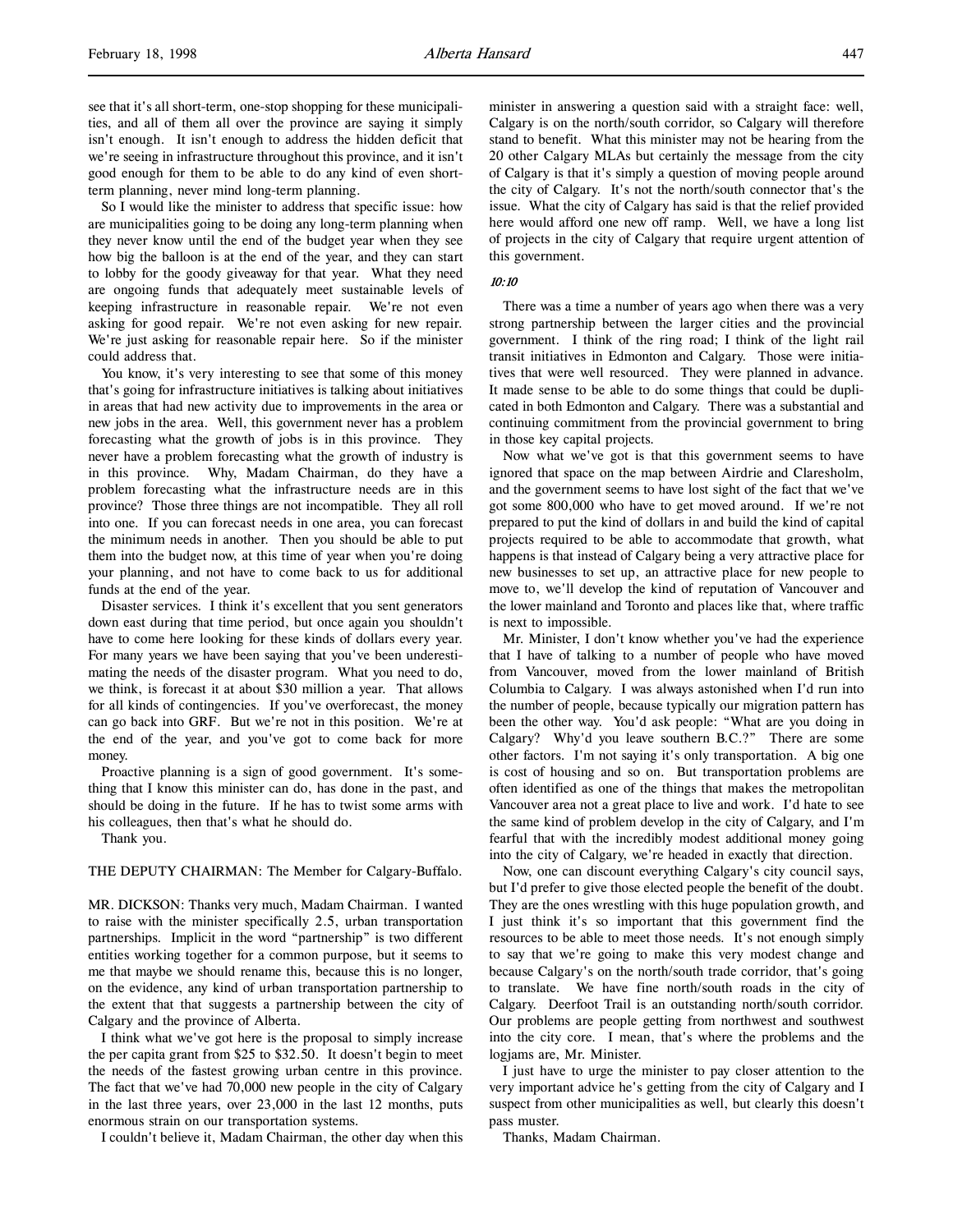THE DEPUTY CHAIRMAN: The hon. Member for Edmonton-Glenora.

MR. SAPERS: Thank you, Madam Chairman. Mr. Minister, I want to perhaps depart a little bit from the questions you've been asked to this point. I want to say that I for one am very happy to see that you were able to get out of your cabinet colleagues some acknowledgement that what's been done to transportation grants over the last few years has been wrong. I see that you're getting it in the right direction again. I appreciate that, and I know that the people of the city of Edmonton appreciate that. I, too, have heard that it's not enough. It doesn't make up for the losses in the past, and it doesn't compensate really for some of the delays in infrastructure and some of the projects that had to be put on hold. I want to say that I'm glad to see you were able to get that. I hope that one of these days you'll be in a cabinet meeting and answer that question about show me the money, that you'll be able to come out of that meeting and you'll have the money. Even if that has to come in a supplementary estimate next time around, I'd be happy to see that too.

The grants program to municipalities. There's been a lot of attention paid over the last couple of years to the cuts in the bigticket programs, you know, in health care and education. There hasn't been, in my mind, enough attention paid to the price that municipalities have paid for the financial restructuring that's gone on in the province. I would argue and I think you would probably argue too, although I don't know whether you can in the Assembly, that that price has been too high. So when I see some effort being made to redress that, I'm happy. I wish that it was more, and I'm going to argue in this Assembly for it to be more and might even say antagonistic things from time to time about why it isn't more, but this is at least a start.

I do have a couple of questions about disaster services. This is always touchy because, you know, you're helping people out in times of need. On the one hand, I can congratulate you and the government for recognizing the approximate \$30 million shortfall. If you've reviewed Hansard from budget debates from previous years, you may have noticed that there have been some consistent suggestions from the Liberal opposition that the projection for disaster services has been consistently low. I believe last time around the suggestion from this side of the House was that it be increased to \$30 million.

I would like to ask you why this is showing up in the supplementary estimate and why it's not showing up in the budget estimates for your department. It seems to me that you'd be pretty safe in budgeting for it, and of course if it's not spent, that's a bonus and it'll be good. I know the Minister of Energy always likes to talk about money not spent, and perhaps you'd be able to add to that if this money was budgeted and then not called for. I for one would feel that we were doing a better job as legislators and as the guardians of the public purse if we at least clearly anticipated the expenditure, put it into the budget estimates, talked in that process of debate about whether it was enough or not enough or about right, and then give everybody a clear expectation that the money was there, that the government was in fact on guard and expecting or at least prepared to spend the money if it was necessary. I'd feel much better about that and feel that we were doing a better job than to see it come in as supplementary estimates.

I have a very particular question about the \$1 million that we're being asked to vote on for support to eastern Canada. I think all Canadians were affected by the ice storm in the east and were

touched by either personal stories from friends, family, colleagues, or just from the news reports about what the people in Quebec and Ontario were going through who were impacted by that ice storm. There were lots and lots of stories of generosity that certainly I saw in the newspapers and on television news.

This is the first I've heard of this. When I saw the supplementary estimates, that was the first I heard that Alberta had come to the table with a million dollars. I'm curious about that. It's not that I'm opposed to it, Mr. Minister; I'm just curious about it. A million dollars is a lot of money. It was a nonbudgeted expense obviously. We've seen other disasters that have hit various parts of this country and in fact this province. There have been questions about whether or not the relief provided to the businesses in Peace River as a result of their flood has been adequate. There have been questions about whether the farmers in the Peace country have been adequately provided for. I don't recall that Alberta spent a million dollars for the floods in Manitoba. We might have; I just don't recall it. Perhaps you could let me know. I know that there was some flooding and some rock slides and people were stranded in the interior of British Columbia, and I don't remember Alberta coming to the table then.

### 10:20

I'm just wondering what the decision-making process was when the government of Alberta decided to come to the assistance of our eastern neighbours with this million dollars. Again, I want to stress that I'm not opposed to it; I just want to know what the decision-making structure and process was and what we can anticipate in the future in terms of Alberta, who as a province is fortunate enough to be in a position to offer this kind of substantial aid. I'm just wondering what we can expect in the future should another similar kind of disaster befall one of our neighbours.

The other set of questions I have around the million dollars is as follows. A million dollars is a lot of money in postage and handling. As I understand your comments, the million dollars is being requested to pay for the shipping of transformers. Now, I've seen the little . . .

#### MR. PASZKOWSKI: And renting them.

MR. SAPERS: Oh, okay. I was going to say – because I've seen the little ones, you know, that you take camping and the big ones that go on rail flat cars. [interjection] Yeah. You're anticipating a couple of my questions, and I appreciate that, because I wanted to make sure it was at least the big ones. You know, for a million dollars I wanted to make sure that we were sending something substantial out east.

You're also indicating that it's for the rental of them. So these weren't assets of the provincial government. I'm assuming that these were generators that are privately owned that Alberta assisted in rounding up and organizing the shipping back east. Maybe you could tell me a little bit about that process. Was there a call for tenders? Was it sort of spontaneous? Did people who had generators come together and come to the government and say, "We'd like to rent you generators so you can send them back east"? Will you be able to in fact provide some detail as to who it was that got the contracts or who did the business with the government of Alberta, apparently on behalf of all Albertans, so that this province could come to the assistance of other Canadians? Was there just a sort of general contractor involved? Did we use an agent? Was it just a whole array of individuals or construction companies? [interjection] Okay. So I take it there's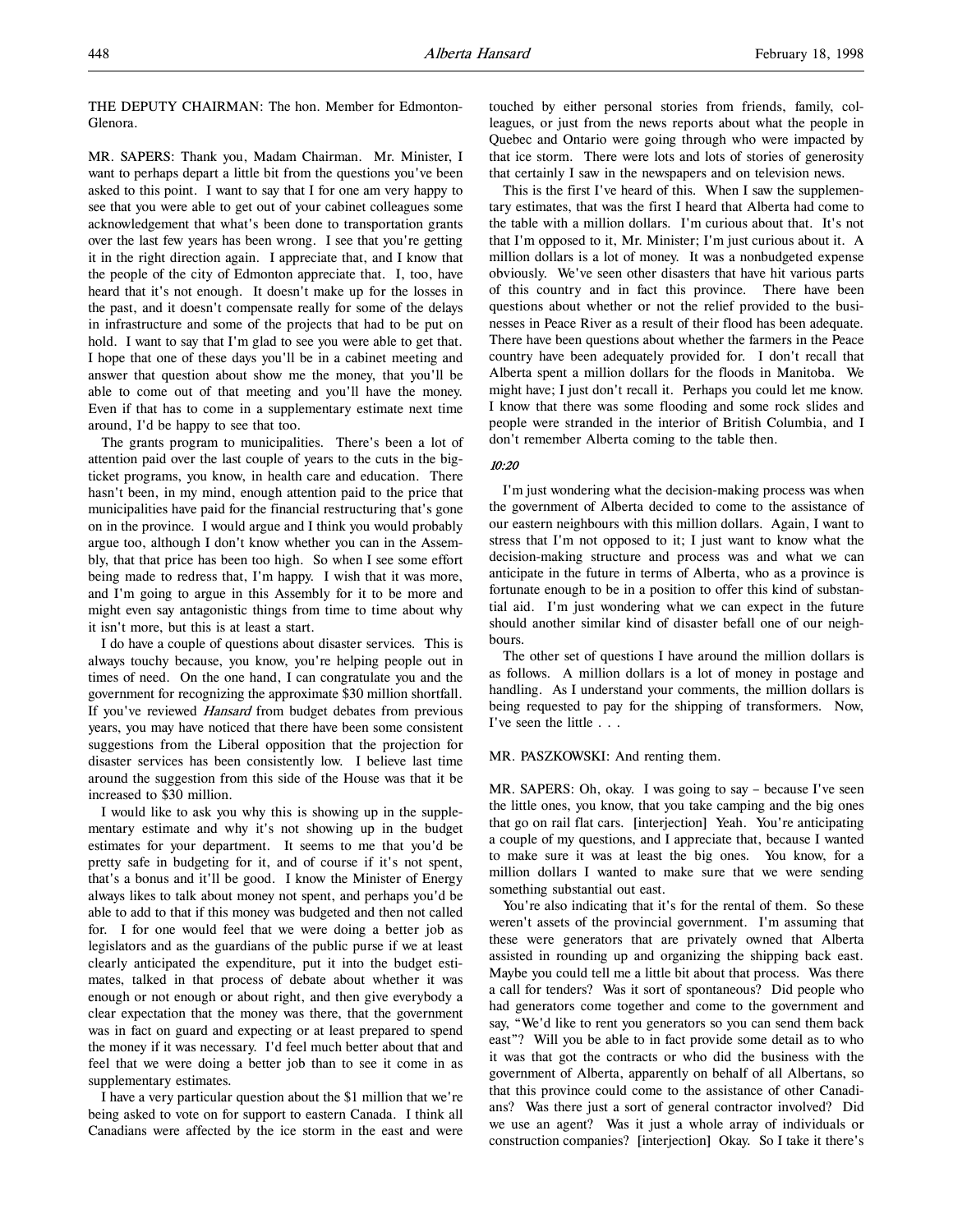an inventory of companies that have this kind of equipment available. Was it somebody then from your department, from the department of transportation, who contacted these companies to find out if they had surplus equipment, and was this in response to a request from either the government of Quebec or the government of Ontario?

MR. PASZKOWSKI: You're right on all of them. You're answering your own questions.

MR. SAPERS: Okay. I'm quite genuine. I would just like some details, so if you could do that . . .

THE DEPUTY CHAIRMAN: Hon. member, if you could go through the chair, please, instead of having a dialogue.

MR. SAPERS: Okay. So if you could just provide some details, I would be very, very pleased to receive those. I think it's also something that is worth noting. I mean, I think it's terrific that we're in a position to be able to offer that kind of substantial assistance.

Thank you.

THE DEPUTY CHAIRMAN: The hon. Member for Edmonton-Gold Bar.

MR. MacDONALD: Thank you very much, Madam Chairman. I have a few questions for the minister on these supplementary estimates I am reading with interest. You know, since we relaxed the machinery and equipment tax – and there has been talk of eliminating the last of it over the next two years – my concerns are regarding the money, the \$3.7 million "to assist municipalities with rural roadways to accommodate new resource, industrial and value-added developments." Are these roads going to be from secondary roads into an oil lease? If the minister would be kind enough to explain to me if this is a subsidy, a subsidy of some sort to the resource industries. I would like to know about this \$3.7 million amount in roads.

The idea that we're going to spend a onetime commitment of \$7.50 per capita for Alberta cities' transportation partnership – this \$7.50 onetime increase is not adequate. In my constituency there is a major thoroughfare; there's talk of upgrading it for more heavy-truck traffic. I listened to the minister intently in the spring; he was describing to us how heavy-truck traffic destroys the roads: it makes cracks in the roads, the moisture goes into the road bed, and as a result, it loosens it entirely and makes repairs necessary. The minister left me with the impression that there are many roads not only in the cities but throughout the province that are developing these cracks where moisture goes down below the asphalt and causes a great deal of trouble. He is probably fully aware that \$7.50 is not enough.

There should be in this city to meet the future demands of truck traffic a complete truck route built around the city on the east side. Perhaps we can go from the new military base down to the intersection for the Yellowhead going east and then perhaps the highway to Wainwright as well. Military vehicles could use this route and they could go to their base at Wainwright and they could also go to the base at Suffield. The minister and his department are to be congratulated for starting, if it's going to be a priority, the Anthony Henday Drive interchange and also, I understand, the new interchange out at Ellerslie. This is a step in the right direction, and I congratulate the minister and his department on this. Hopefully in the future there will be more than this \$7.50, because the old grant was substantially more, and we need good roads if we are to attract industry.

I am very, very curious about the idea of this resource road development and the money we're putting into this and also in the partnerships for municipal and rural utilities, reference line 4.0.1. There is an additional \$2 million going into rural utility grants and services. Now, I'm interested, when Bill 7 comes into force, in the changes that that's going to make in the rural gas distribution systems. What exactly is this going to do? [interjection] It's going to have nothing to do with that? Okay.

With those comments, Madam Chairman, I would like to take my seat. Thank you.

THE DEPUTY CHAIRMAN: The hon. Minister of Transportation and Utilities.

MR. PASZKOWSKI: Thank you very much. Certainly the questions, I consider, were all fair, and the observations were interesting. Of course, from our perspective we would love to be able to have more money to deal with and distribute; I don't think there's any question about that. Having said that, of course we do have parameters that we have to live with, and ultimately at the end of the day we are putting more money into the infrastructure budget. The '97-98 budget was \$686 million plus. The '98-99 budget will be \$719 million plus. The '97-98 budget had the infusion of \$100 million, which was a direct result of revenue that came forward in '97-98. Our anticipation and our projections for '98-99 are as the budget laid out. The price of oil is down. We have approximately \$1.1 billion in royalty revenue that's going to be cut back if indeed the projections come true. We're not the ones that set the projections. The industries basically provide us with that information.

# 10:30

We have a piece of legislation that says we have to live within our means, and we're going to do that. If we have a successful year, the Premier has already indicated that the first billion goes to paying down the debt. Anything over and above that will again be considered for capital investment. I've talked to the AM & DCs; I've talked to the organizations. They say that is the right approach to consider. You can't spend money you don't have. Consequently, from our perspective at least, we will continue to try and deal with the pressure needs that are there.

We're very fortunate because we're dealing with growth, and growth is a nice thing to deal with. The pressures are there and will continue to be there, but we're very fortunate to be able to have growth rather than recession. From that perspective at least, I think that we want to consider this as an opportunity. Certainly infrastructure is, from my perspective at least, one of our key elements of ongoing growth. I've always said that indeed we have to look after our economic generators if we're going to look after our social programming in a fair and equitable manner. If we don't have our economic generators, we're certainly not going to be able to deal with the social pressures that are there.

## [Mr. Herard in the chair]

The hon. Member from Edmonton-Ellerslie. The disaster program is basically needs driven, and it's impossible to forecast. This last year we've dealt with five disasters. It could have been anticipated, yes. The projections basically were that because of the weather situation that was developing throughout the world,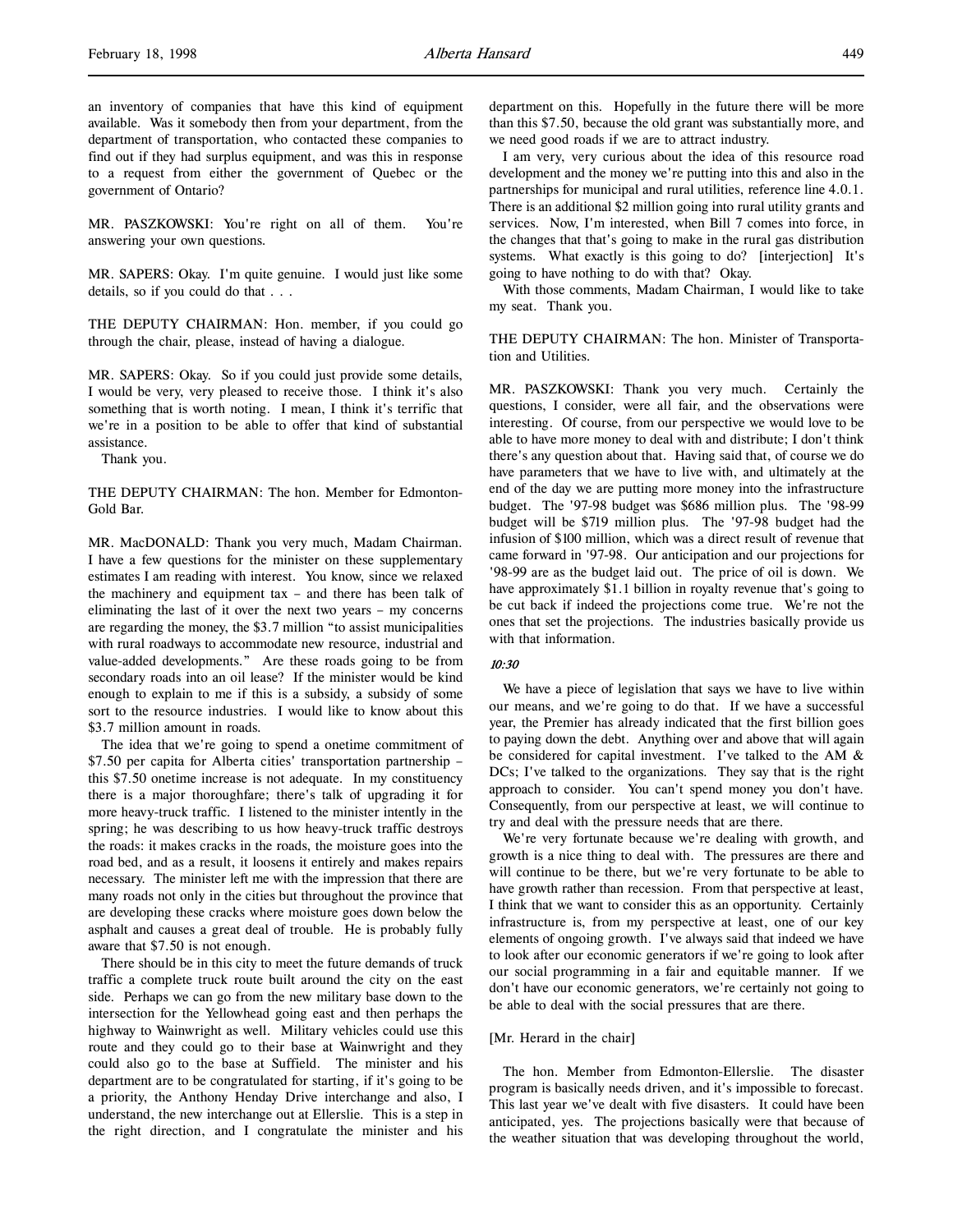there were going to be some inclement patterns throughout the world. We don't know where they're going to happen. Though we had five disasters this year, last year we had none. So I wouldn't want to be the one to try and project and forecast, and I would suggest that it's a bigger bet and a bigger gamble to anticipate a budgetary item for disasters. The Fort Chipewyan situation, for example: that's the first time in 200 years that we've had that situation, so how could you ever possibly budget for or anticipate something like that.

Calgary-Buffalo, the urban transportation partnership. Again, as far as Calgary is concerned, we are working with Calgary and will continue to work with Calgary. The '96-97 budget was \$21 million; the '97-98 budget, \$36 million: a pretty healthy boost really. No, \$7.50 per capita may not be exactly what is needed, but it's a start. We have to recognize that we've got to build.

Our key objective will continue to be to maintain what we've got in place. We have to. We simply cannot allow the infrastructure that is in place to deteriorate to the point where it's not functional and not useful. So that's going to be our number one objective.

Number two, we also have to deal with the growth. You're right; we have to deal with the growth. Calgary is a dynamic city, one that you obviously should be very proud of. We all are as well, because of the efforts that are coming about from Calgary. It's certainly our intention to work very closely with the councillors in Calgary and with the MLAs from Calgary to see that the infrastructure needs that are there will be adequately dealt with. That to me is a fair and responsible way of dealing with the situation.

We're not discounting anything that the councillors are saying, because indeed they have to deal with those pressures, and we understand that, as well as the MLAs. Ultimately, at the end of the day, we hope that we can work together and deal with the pressing issues that are there. Certainly, the city council is coming to meet with us to again identify their pressure points. That's the right way of dealing with it, and we plan on working with them very closely.

Edmonton-Glenora. I appreciate your approach. Again, disasters are a phenomenon. We've had five of them this year, five that we've had to deal with.

The \$l million to eastern Canada. We have an inventory of generators in Alberta, because, believe it or not, one of the high risks of Alberta is exactly the weather that happened in eastern Canada. We're on the side of the mountains. We could have a tremendous amount of precipitation. It could be a freezing rain type of thing. So we have a ready inventory of generators. We don't want to capitalize it into our budget. So we know where they're available. We anticipated that there would be a request within three days. There was a request. Within the fourth day we had the material moving to eastern Canada, and I was particularly proud of our people in the way they were able to respond.

The \$1 million we have to budget because we front-end the costs. It is our understanding, though, that we will get that money rebated, but in the meantime we have to pay for it. We front-end it. Hopefully that money will come back in next year's revenue. At this stage we've been given some assurance that will be the process that's coming forward. We didn't put any money into the Manitoba flood relief.

As far as putting it into the budget, that would be a wild-eyed guess. I don't think it really would be effective. Who wants to anticipate what the need is going to be for next year? I have no idea. Disasters are something that you don't manage. Disaster is something you don't predict. Otherwise you'd be able to manage them. I don't understand how we could possibly develop a budget for it that would be reasonable, that would be effective, that would indeed reflect the needs that may come forward.

Who would have ever anticipated the tornado in Edmonton, for example? Who would have ever anticipated the situation where the river to Fort Chipewyan hasn't frozen, for example? Those types of activities are just beyond. The grass fire in southern Alberta was the worst grass fire that's ever happened in the history of this province. These are . . . [interjections] We can, but it's a wild-eyed guess. Why would we do it that way? To me it's just not the proper way of doing it.

The Member for Edmonton-Gold Bar. Three point seven million dollars was advanced to the municipal district of Bonnyville and the county of St. Paul to help with their projects that are coming on-stream as far as industrial development is concerned, and two bridge rehabilitations on highway 63 within the community of Fort McMurray. That's where the \$3.7 million was spent.

Pressures on new roads. We've had 106,000 new vehicles on the road every year since 1993. That's the growth that's happening and the pressures that are coming about on our infrastructure in this province: 106,000 new vehicles per year since 1993. The growth is there, but that's exciting. That's really what we like to be able to deal with rather than the demise of those volumes.

Seven dollars and 50 cents per capita may not be the right number. I'm not going to stand here and say that was the Godgiven right number, but it's a start. And really at the end of the day that to me is critical and important.

Rural gas addition, \$2 million. All that'll do is go down the priority list and deal with more priorities. That's all it does. There won't be changes.

Thank you.

THE ACTING CHAIRMAN: Seeing no further questions, we will proceed to the supplementary estimates of the Department of Community Development. The hon. Minister of Community Development.

### Community Development

MRS. McCLELLAN: Thank you, Mr. Chairman. This is a relatively simple transfer. The funds are available from anticipated surpluses in the Alberta seniors' benefit program. Moving it to upgrade our computer system will certainly make our system more user friendly, which is what we all want, and will make it, certainly, more efficient for seniors.

With those comments, as I say, it's relatively simple. It's \$550,000. I would wait for the members' comments and questions.

Thank you.

THE ACTING CHAIRMAN: The hon. Member for Edmonton-Glengarry.

# 10:40

MR. BONNER: Yes. Thank you very much, Mr. Chairman. I just have few comments that I would like to address to the minister. Primarily when I looked at the supplementary estimates for 1996-97 and saw that we moved over \$375,000 at that time, when I see that \$60,000 had been initially set out for this, and then we have a supplementary estimate of \$555,000 – we have a total here of \$1,615,000. This seems to be an awful lot just to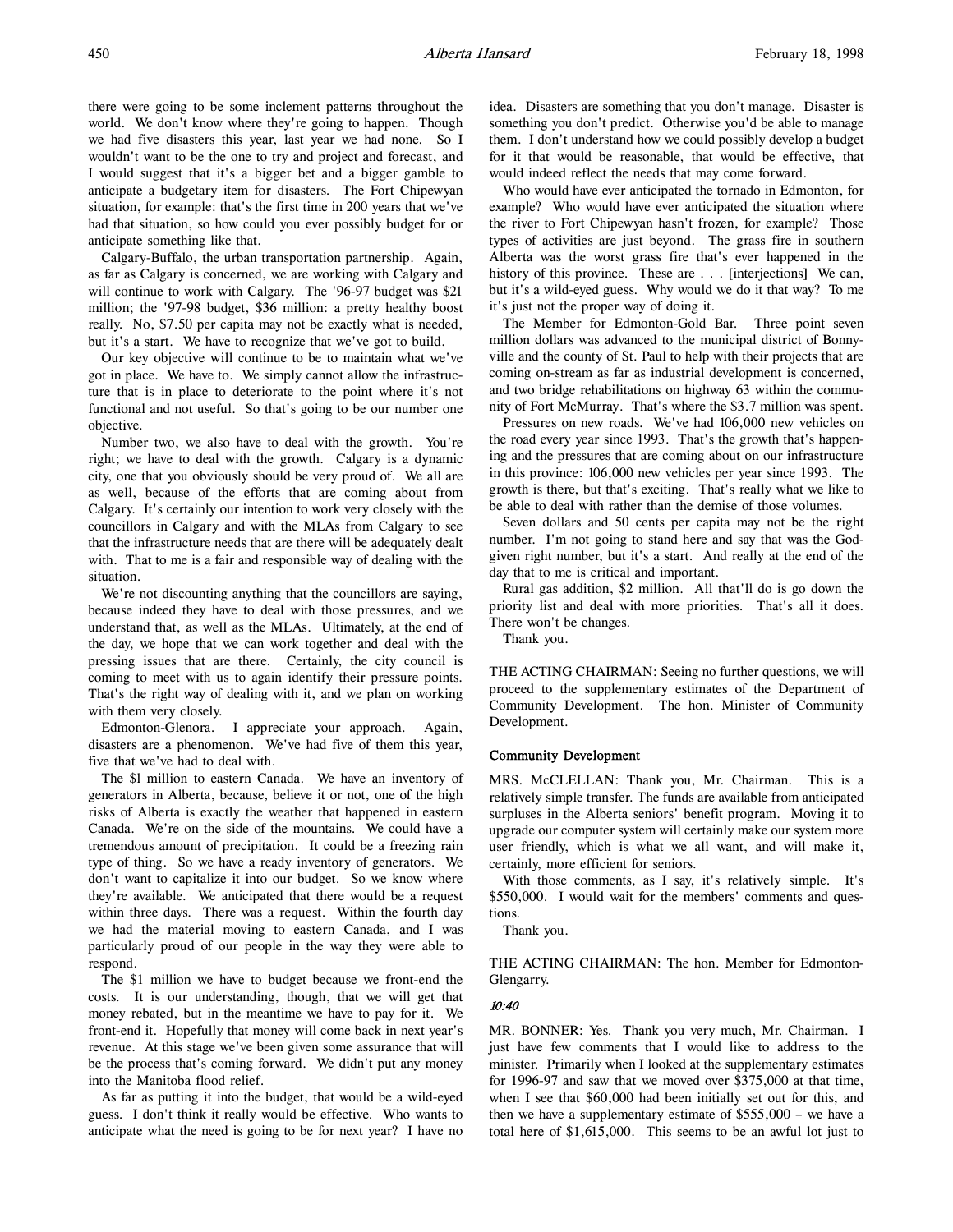upgrade. Did you find that the \$375,000 was not adequate? Did these moneys go for hardware or software? Were there other intrinsic problems that had to be straightened around? If you could clarify that, that would be very good.

Again, to look at \$555,000 in supplementary estimates, I don't understand why these were not involved in the original budget estimates. I think if you can answer those for me, Madam Minister, that would be good.

Thank you.

MRS. McCLELLAN: Mr. Chairman, I will answer. I appreciate the hon. member's questions, and I think what I can tell you is simply that we have been upgrading this system as we could afford to do it, recognizing that the majority of the dollars that we have in these programs go to meet seniors' needs.

This is a very complex program. We've been working hard to simplify it over the last couple of years, and we've made some changes that have resulted in it being far simpler for seniors to understand. I don't have to remind the hon. member that there are over 250,000 seniors in this province, and they are registered in this program. So you can understand the magnitude of the type of program that it requires to operate it.

We have been budgeting what we think are modest amounts to continue to upgrade it. These additional dollars will allow us to provide more upgrades to make sure that our billings with Alberta Health on the health premium subsidy are more accurate, areas like that. We're simply moving ahead faster with the upgrades than we might have been able to had we not had these excess dollars available.

THE ACTING CHAIRMAN: The hon. Member for Edmonton-Glenora.

MR. SAPERS: Thank you, Mr. Chairman. Madam Minister, I appreciate that. Your answers unfortunately didn't entirely anticipate my questions. I have two concerns. The first one has to do with where exactly from the operating budget the half million dollars came from. There were several concerns raised in previous years about the special needs assistance program, for example. [interjection] I think you should have an opportunity to say that on the record, because I still have a lineup of seniors in my constituency who are puzzled as to why their SNA applications are rejected. They want to know: is it because the programs are out of money or not? So I would hope that it didn't come from there.

The other question I have has to do with the controversy . . . [interjection] Mr. Chairman, I feel a weight has been lifted from my shoulders. The controversy came up about a year ago, I think, regarding the federal government Revenue Canada release of information to the Department of Community Development for the administration of the seniors' benefit. I'm just wondering whether or not any of the computer upgrades are either necessary because of those circumstances or will help prevent the inadvertent misuse of that Revenue Canada information. I know that this is part of a stepped project or a phased-in project, but I'm just wondering if this part of the project is going to address in any way the concerns raised because of the information-sharing agreement between Revenue Canada and the government of Alberta and if this will help make that information more secure.

MRS. McCLELLAN: None of this money comes from special needs. I'm pleased to say that we have been able to respond to

special needs in an appropriate fashion. For anyone who is having difficulty with their special-needs application, it is more a difficulty with perhaps information or eligibility than it is with dollars. We've been able to find enough money in our program. You would notice that when you look at our budget for this year, we are budgeting, indeed, higher in that area.

## [Mrs. Gordon in the chair]

I must say that is a program that has been very responsive to seniors, and I get a lot of letters. In fact, tonight I was just looking over some from seniors who say that this is a responsive program. It's really met what we had wanted it to achieve. It has taken a lot of weight off of seniors' shoulders if they have an emergency or a need – a roof leaking, plumbing failing, a furnace breaking down, some things that are high cost and just not easy to budget for – and it's been very responsive. It does come from unused funds in the seniors' benefit program, but it isn't because of any changes to the program. Simply, the demands on the program weren't quite as high as we anticipated they might be. As you would recognize, hon. member, new seniors come into that program all the time, and until they come into the program, you do not know what their level of affluence is or what their needs will be. So we have a few dollars more.

The discussions with seniors' groups and the federal government over access to information for their files does not directly affect this; however, I will say that this upgrade will allow us to capture changes in files much better, much quicker. We'll be able to do better checks on data accuracy, and that was something that was an area of concern. I would be remiss if I didn't pay tribute to the seniors, the Privacy Commissioner's office, and my department staff who worked diligently together to make sure all of those concerns were addressed to the seniors' satisfaction.

I'm pleased to say to the hon. members that this is some surplus money. It will allow us to deal with seniors much more efficiently. It will make our system much more user friendly, and if you recall from my assuming this responsibility, this was a commitment that I made to seniors, that we would improve communications, we would improve efficiency, we would make sure that they had storefront, face-to-face, courteous, efficient service. I think it is working, and this will just help us to improve that efficiency.

Thank you.

THE DEPUTY CHAIRMAN: We will have to go through these department by department.

Agreed to: Offices of the Legislative Assembly

Office of the Auditor General Operating Expense \$350,000

THE DEPUTY CHAIRMAN: Shall the vote be reported?

HON. MEMBERS: Agreed.

Agreed to: Advanced Education and Career Development Operating Expense  $$35,900,000$ 

THE DEPUTY CHAIRMAN: Shall the vote be reported?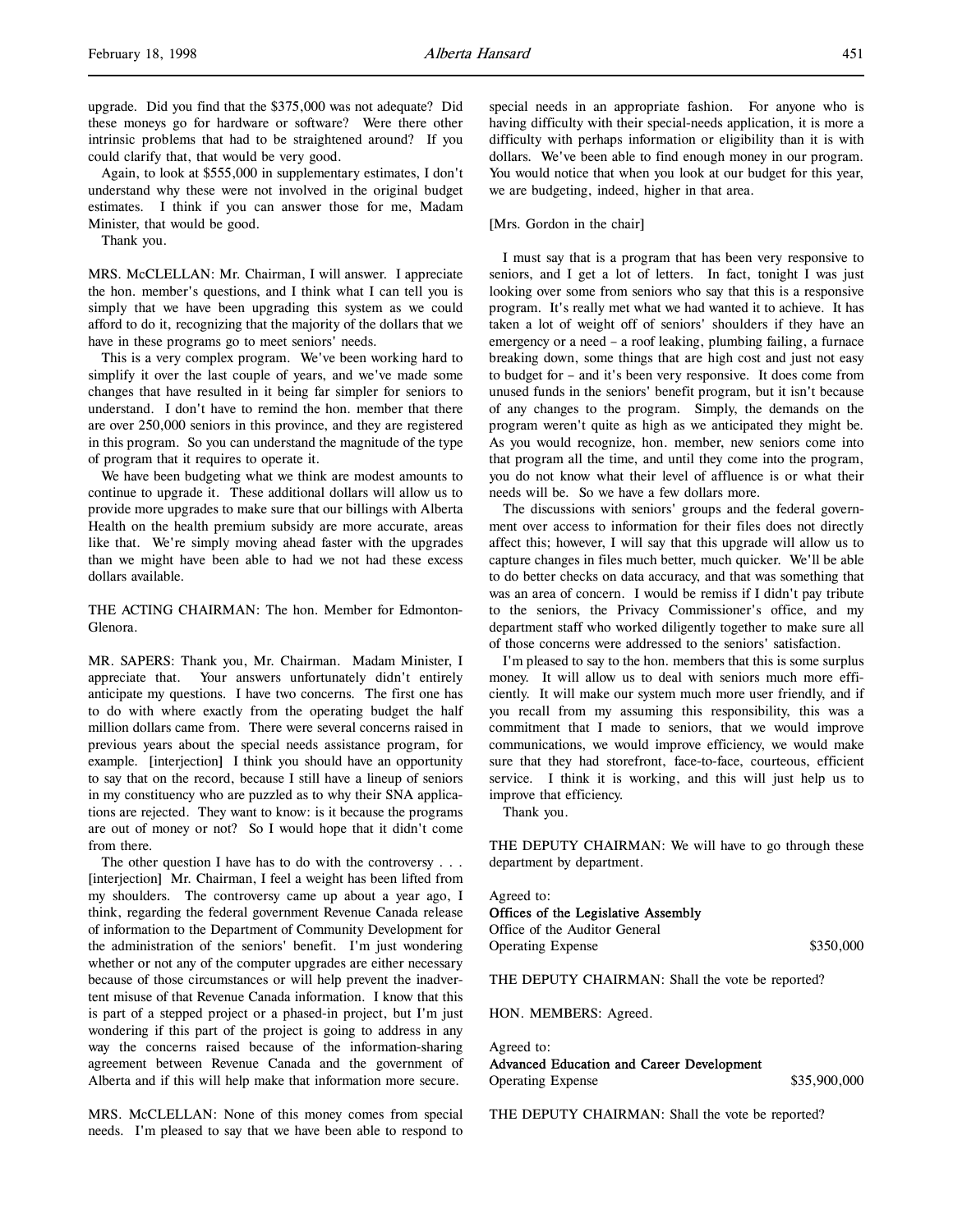| HON. MEMBERS: Agreed.                                                                                   |                              | Agreed to:<br>Public Works, Supply and Services                                                                                                                                            |                              |
|---------------------------------------------------------------------------------------------------------|------------------------------|--------------------------------------------------------------------------------------------------------------------------------------------------------------------------------------------|------------------------------|
| Agreed to:<br><b>Community Development</b>                                                              |                              | <b>Operating Expense</b><br>Capital Investment                                                                                                                                             | \$6,600,000<br>\$2,500,000   |
| Transferred to capital investment from<br>operating expense                                             | \$555,000                    | THE DEPUTY CHAIRMAN: Shall the vote be reported?                                                                                                                                           |                              |
| THE DEPUTY CHAIRMAN: Shall the vote be reported?                                                        |                              | HON. MEMBERS: Agreed.                                                                                                                                                                      |                              |
| HON. MEMBERS: Agreed.                                                                                   |                              | THE DEPUTY CHAIRMAN: Carried.                                                                                                                                                              |                              |
| Agreed to:<br>Education                                                                                 |                              | Agreed to:<br><b>Transportation and Utilities</b>                                                                                                                                          |                              |
| <b>Operating Expense</b><br>Nonbudgetary Disbursements                                                  | \$118,992,000<br>\$70,500,00 | <b>Operating Expense</b><br>Capital Investment                                                                                                                                             | \$134,762,000<br>\$1,000,000 |
| THE DEPUTY CHAIRMAN: Shall the vote be reported?                                                        |                              | THE DEPUTY CHAIRMAN: Shall the vote be reported?                                                                                                                                           |                              |
| HON. MEMBERS: Agreed.                                                                                   |                              | HON. MEMBERS: Agreed.                                                                                                                                                                      |                              |
| THE DEPUTY CHAIRMAN: Carried.                                                                           |                              | THE DEPUTY CHAIRMAN: Carried.                                                                                                                                                              |                              |
| Agreed to:<br>Family and Social Services<br>Transferred to capital investment<br>from operating expense | \$625,000                    | Agreed to:<br><b>Treasury</b><br>Nonbudgetary Disbursements                                                                                                                                | \$102,322,000                |
| THE DEPUTY CHAIRMAN: Shall the vote be reported?                                                        |                              | THE DEPUTY CHAIRMAN: Shall the vote be reported?                                                                                                                                           |                              |
| HON. MEMBERS: Agreed.                                                                                   |                              | HON. MEMBERS: Agreed.                                                                                                                                                                      |                              |
| 10:50                                                                                                   |                              | THE DEPUTY CHAIRMAN: Carried.                                                                                                                                                              |                              |
| THE DEPUTY CHAIRMAN: Carried.                                                                           |                              | 19. Mr. Havelock moved:                                                                                                                                                                    |                              |
| Agreed to:<br>Health                                                                                    |                              | Be it resolved that further consideration of the motion before<br>the Committee of Supply regarding subcommittees shall be<br>the first business of the committee and shall not be further |                              |
| <b>Operating Expense</b><br>Transferred to operating expense                                            | \$100,981,000                | postponed.                                                                                                                                                                                 |                              |
| from capital investment                                                                                 | \$3,500,000                  | THE DEPUTY CHAIRMAN: Having heard the motion by the                                                                                                                                        |                              |
| THE DEPUTY CHAIRMAN: Shall the vote be reported?                                                        |                              | Government House Leader, all those in favour of the motion<br>[interjections] Under Standing Order 21(1) it is nondebatable.                                                               |                              |
| HON. MEMBERS: Agreed.                                                                                   |                              | [Motion carried]                                                                                                                                                                           |                              |
| Agreed to:                                                                                              |                              | Subcommittees of Supply                                                                                                                                                                    |                              |
| <b>Intergovernmental and Aboriginal Affairs</b><br><b>Operating Expense</b>                             | \$10,000,000                 | Mr. Havelock moved:                                                                                                                                                                        |                              |
| THE DEPUTY CHAIRMAN: Shall the vote be reported?                                                        |                              | Be it resolved that:<br>1. Pursuant to Standing Order 57(1) four subcommittees of the                                                                                                      |                              |
| HON. MEMBERS: Agreed.                                                                                   |                              | Committee of Supply be established by the Committee of<br>Supply with the following names: subcommittee A, subcom-                                                                         |                              |
| THE DEPUTY CHAIRMAN: Opposed? Carried.                                                                  |                              | mittee B, subcommittee C, and subcommittee D.<br>2. The membership of the respective subcommittees be as<br>follows:                                                                       |                              |
| Agreed to:                                                                                              |                              | Subcommittee A: Mrs. Gordon, chairman; Mr. Severtson,                                                                                                                                      |                              |
| <b>Municipal Affairs</b><br>Nonbudgetary Disbursements                                                  | \$2,200,000                  | deputy chairman; Mr. Bonner; Mrs. Burgener; Mr. Cardinal;<br>Mr. Ducharme; Mr. Dunford; Mr. Friedel; Mr. Hierath; Mr.                                                                      |                              |
| THE DEPUTY CHAIRMAN: Shall the vote be reported?                                                        |                              | Hlady; Mr. Jacques; Mr. Johnson; Mr. Lougheed; Mr. Mar;<br>Dr. Massey; Dr. Oberg; Mrs. O'Neill; Dr. Pannu; Mr.                                                                             |                              |
| HON. MEMBERS: Agreed.                                                                                   |                              | Sapers; and Mr. Zwozdesky.<br>Subcommittee B: Mr. Tannas, chairman; Mrs. Laing, deputy                                                                                                     |                              |
| THE DEPUTY CHAIRMAN: Thank you. Carried.                                                                |                              | chairman; Ms Barrett; Ms Blakeman; Ms Calahasen; Mr.<br>Dickson; Mr. Doerksen; Mrs. Forsyth; Mrs. Fritz; Ms                                                                                |                              |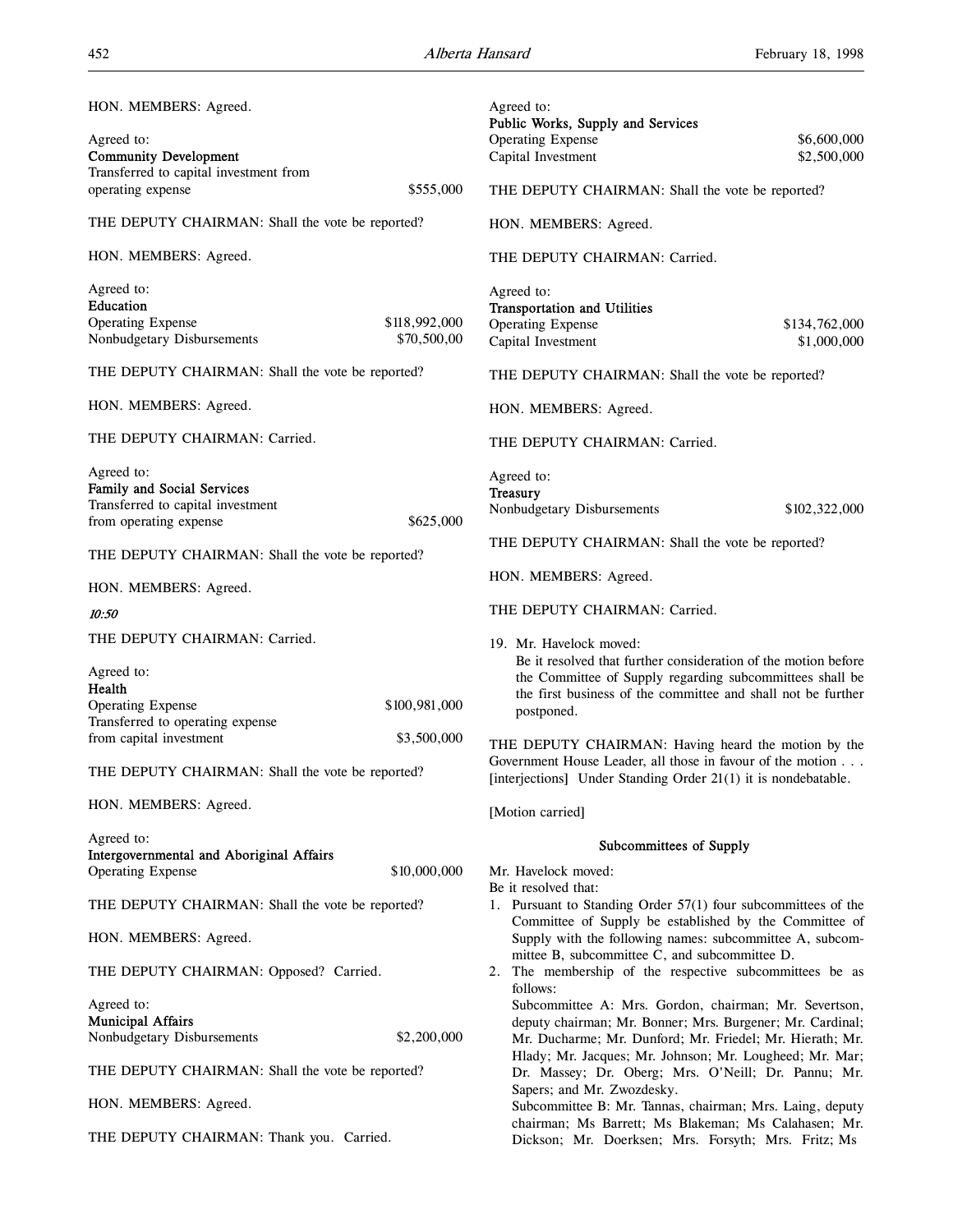Graham; Mr. Hancock; Mr. Havelock; Mr. Jonson; Ms Kryczka; Mrs. McClellan; Mr. Melchin; Ms Olsen; Mr. Paszkowski; Mrs. Sloan; and Mrs. Tarchuk.

Subcommittee C: Mr. Tannas, chairman; Mr. Fischer, deputy chairman; Ms Barrett; Mr. Cao; Mr. Clegg; Ms Evans; Mr. Gibbons; Mr. Klapstein; Mr. MacDonald; Mr. Marz; Mr. McFarland; Mr. Smith; Mrs. Soetaert; Mr. Stelmach; Mr. Stevens; Mr. Strang; Mr. Thurber; Mr. Trynchy; Mr. Woloshyn; and Mr. Zwozdesky.

Subcommittee D: Mrs. Gordon, chairman; Ms Haley, deputy chairman; Mr. Amery; Mrs. Black; Mr. Boutilier; Mr. Broda; Ms Carlson; Mr. Coutts; Mr. Herard; Mr. Langevin; Mr. Lund; Mr. Magnus; Dr. Pannu; Ms Paul; Mr. Pham; Mr. Sapers; Mr. Shariff; Dr. Taylor; Dr. West; and Mr. White.

3. The following portions of the main estimates of expenditure for the fiscal year ending March 31, 1999, unless previously designated by the Leader of the Opposition to be considered by the designated supply subcommittees, be referred to the subcommittees for their reports to the Committee of Supply as follows:

Subcommittee A: Advanced Education and Career Development; Education; and the Provincial Treasurer.

Subcommittee B: Community Development; Intergovernmental and Aboriginal Affairs; and Transportation and Utilities. Subcommittee C: Agriculture, Food and Rural Development;

Labour; and Public Works, Supply and Services.

Subcommittee D: Economic Development; Energy; and science, research, and information technology.

4. When the Committee of Supply is called to consider the main estimates it shall on the six calendar days after agreement on the motion establishing the subcommittees, excluding Thursdays designated by the Official Opposition, when main estimates are under consideration, resolve itself into two of the four subcommittees, both of which shall meet and report to the Committee of Supply.

[Debate adjourned February 18: Mr. Day]

THE DEPUTY CHAIRMAN: Debate on the motion can now proceed. The hon. Member for Edmonton-Glenora.

MR. SAPERS: Thank you. Madam Chairman, we've actually had some good experiences and some good progress here in the House tonight on the supplementary estimates, and we're flowing from that experience into this, which really is the antithesis of what we just did. We have a government that has talked about being open and accountable, and what do we have? We have a couple of motions that the government has already brought into effect. One is to put an adjournment motion on the Order Paper at almost the earliest time possible, and the second is to introduce a closure motion on a debate about how we are going to discuss the spending of \$14 billion. If my memory serves me correctly, we've only had mere minutes of debate on that motion to this point. The Government House Leader couldn't wait to introduce this closure motion and to take away the opportunity to fully debate I think the very legitimate concerns of the opposition in regard to the truncated opportunity for budget debate.

Now, if anybody is under the misapprehension that this is just political posturing or that this is just some tactic to use up time or just an opportunity for the debaters on the Official Opposition side to practise and hone their skills, let me assure the chair and the members of the Assembly that nothing could be further from the

truth. We would just as soon not take up time in this Assembly debating this kind of procedural point. We would much rather spend the time in this Assembly debating how we're going to spend 14 billion tax dollars. That is at least in part the job that we were all elected to do. When all of us knocked on doors and asked our constituents to support us, I am certain, as it happened during my campaign, that every member of this Assembly was asked at least once, if not several dozen times, how they were going to vote on one issue or another, how they were going to spend moneys, what their priorities were, how they felt about the government budget and the cuts to one department or another, and we promised each one of those constituents – we promised – that we were going to listen to their concerns, we were going to take them into account, we were going to raise them in debate, and we would reflect their views as we deliberated. We can't do that adequately under the process that the government is imposing on us.

It may be of interest particularly to the new members of this Assembly that it wasn't always this way, that we didn't always divide and conquer. We didn't always say to members: some of you are more equal than others. We didn't always say: yes, you can talk as much as you want as long as you're in a small room sort of out of public view; if you're superhuman, you can try to be two places at once. It wasn't always that way. It wasn't always the intent of the government to marginalize the private members in the budget process. In fact, previous versions of even this government were much more forthcoming.

Now, I don't know what it was, how beat up the government felt, or what exactly it was that tilted them over the edge . . .

#### MR. DICKSON: The change of House leaders.

MR. SAPERS: It could very well have been the change of House leaders, and I think that House leader is now the Provincial Treasurer. So maybe there's something to that, hon. member. But at some point this government decided that free and open debate, treating every private member equally, and inviting every private member to do their job and to represent their constituents to the best of their ability was no longer the standard operating process of the House. In fact, the practice was going to be to limit debate, truncate debate, do it in the dark, do it in corners; do not, do not at any cost, open up this process to the light of day. Do not at any cost allow every private member to come into this Assembly and freely and openly debate as long as was necessary the estimates of every government department.

I was visiting Ontario not so long ago, Madam Chairman. You may be interested to know that there were public advertisements on television, on radio, in the newspaper advertising the fact that the Ontario Legislature budget process was about to begin and inviting Ontarians to a series of prebudget public debates. I believe they were 12 days in total, 12 days in total where an all-party committee – that would kind of be like a standing committee in Alberta except of course that it was democratically constituted as opposed to really just a glorified caucus committee – was going to receive members of the public for days of public prestudy of the budget. Wow, what a good idea. It almost sounds like a Growth Summit – right? – except that it happens in the purview and in the context of a timehonoured parliamentary process that engages the public in debate about how tax dollars are going to be spent. [interjection] Absolutely, hon. Member for Calgary-Buffalo. It's an all-party committee. It represents and reflects the democratic makeup of the Ontario Assembly, and all members are invited. In fact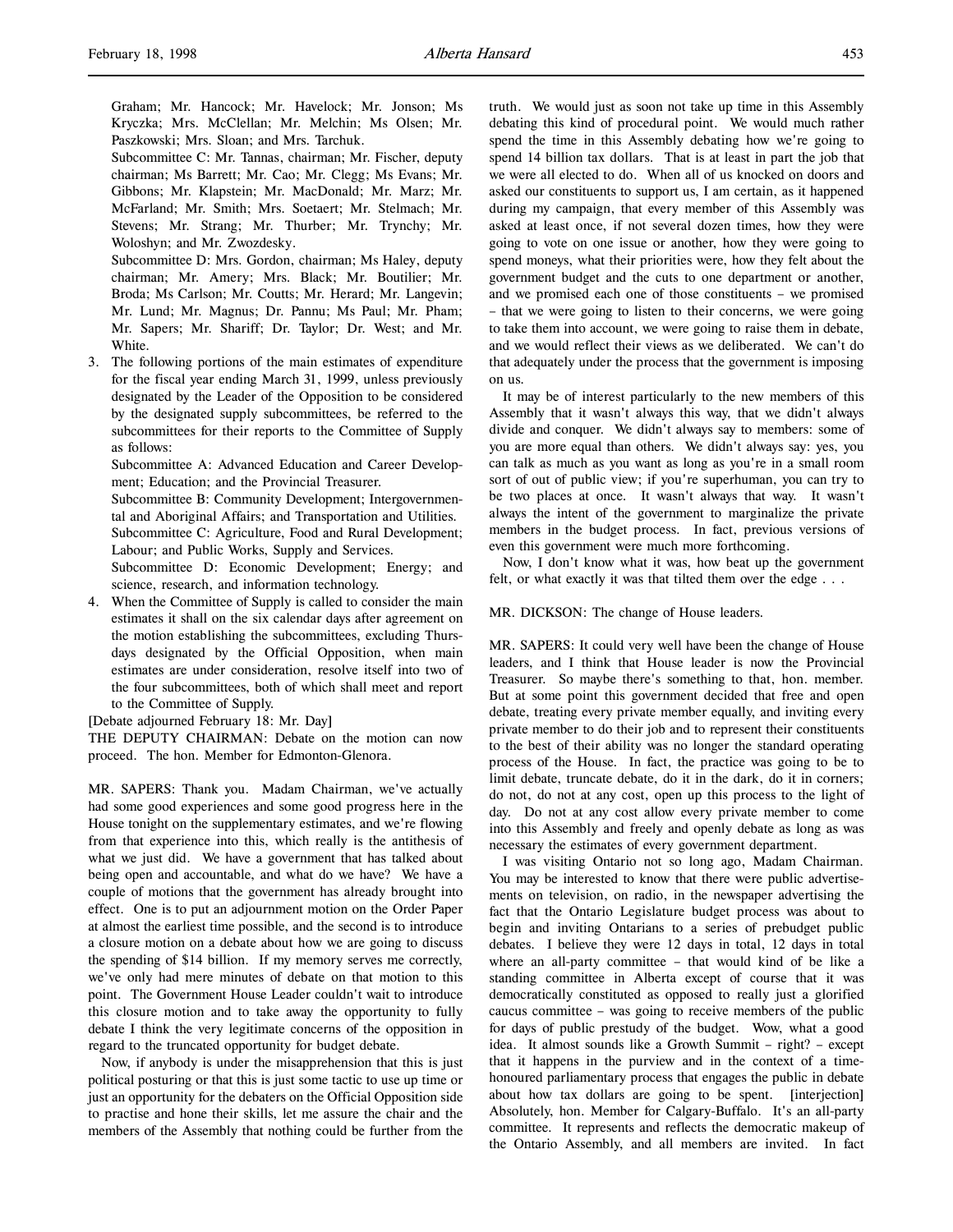they're encouraged, I'm told by the MPPs that I spoke to, to attend, and they're encouraged, Madam Chairman, to go back into their constituencies and invite their constituents to participate. And they're given prebudget study documents, not releases through paid-for infomercials, not sort of this triple play of first we'll do an infomercial and we'll have a fireside chat and then we'll  $\ldots$ 

# 11:00

### MS CARLSON: Leak the budget.

MR. SAPERS: Oh, yeah. We'll leak the budget. That's becoming a tradition.

No. Not doing it that way at all but actually being up front: issuing documents to the public, encouraging MPPs to go out and dialogue with their constituents. Then everything is recorded; everything is in public view. Then, only after they go through that prestudy period, they go into the Assembly. And you know what? They have hours and hours and hours of detailed, meaningful, important debate. This, Madam Chairman, is in the Mike Harris government in Ontario. You know, I'm told that Cousin Mike has borrowed from Uncle Ralph in how he approaches things. If it's good enough for Uncle Mike, I just wonder why it's not good enough for Uncle Ralph.

MS CARLSON: Do private members all participate in the debate?

MR. SAPERS: As much and as freely and as often as they care to.

Now, if people aren't persuaded by the Ontario experience, perhaps they would like to be illuminated regarding the British Columbia experience. In British Columbia, whose budget exceeds Alberta's by a few million dollars, give or take, they actually have not the 50 hours of budget debate that we will go through in this Assembly. No, no, not the 50 hours. Not even 75 hours. Not even 100 hours. Not even 200 hours. Not even five times as much. You know what they have? They have 500 hours. They have hours and hours and hours and hours and hours and hours and hours and hours and hours of debate because they believe it's important that no rock be left unturned. They believe that absolute disclosure is necessary. They believe in democracy. They believe in debate. They believe in political discourse. They believe in a legitimate give-and-take, pro and con. They believe it is important to be involved and engage in the currency of the process. That was a pun, Madam Chairman. They believe it's important that every possible question be asked and answered before they're called upon to commit to the spending of tax dollars.

Now, let's just zip back from this cross-country tour into Edmonton, into Alberta. What do we have? We have a government that wants to minimize the amount of time spent on estimates.

#### MS CARLSON: And why would they do that?

MR. SAPERS: I was just going to rhetorically ask that question. Why would they want to minimize the amount of time left to spend on estimates? Now, is it because for 22 years every time a Conservative government in the province of Alberta brought in a budget, it was a deficit budget and they don't want to be reminded about that? Or is it because ever since they stopped bringing in deficit budgets, they started bringing in hack-and-slash and cut-and-burn budgets and they don't want to have a lot of

discussion about that? Or is it because there just might be a nugget, that if you turn enough pages and you ask enough questions and you use a big enough magnifying glass, you'll find things like hidden, secret ATB loans or things like write-downs on Al-Pac subsidies or things like the addition error that was in the last version of the Treasurer's budget or maybe nondisclosure statements or maybe more evidence that the government doesn't like to do business through due diligence or maybe some other item that will embarrass this government?

Now, I get the feeling that if this government had its druthers, they would have absolutely no budget debate. What this government is headed towards is this: a process, paid for with tax dollars under the guise of standing policy committees, where Albertans line up, queue up to pitch ideas to the government. The government will receive them and politely hear whatever their requests are and then dismiss them, go in camera. They may either eat dinner and ignore the process or actually discuss what was presented and then decide amongst themselves that, yeah, this is a good idea or this isn't a good idea, that those people voted the right way or those people didn't vote the right way, so we'll pay for that or we won't pay for that. They'll say yes to that, and they'll make that decision by themselves. They'll write it down someplace, you know, on a napkin or on their cuff or something, and they'll put it aside. Then they'll go to the next standing policy committee meeting and the next standing policy committee meeting, but they won't ever come into the Legislature to debate these things.

Then the Premier will announce that he's going to have a TV speech. He'll gather up all those cribbed notes, you know, all those scraps of paper and napkins with all those budget commitments that the government caucus has made, and he'll announce to the TV audience – not on public TV so that there could actually be equal time for debate but on commercial TV, because he's paid for it. Once you've paid for something, you can get away with saying anything. He'll announce all of those things they've made the public commitments to, get the public thinking that they've actually been listened to, and totally sidestep and marginalize the Legislature.

Wait a minute. Did I say that that's what we were going to eventually get to? My mistake, Madam Chairman. We're there already. That's exactly the way it works in the province of Alberta in 1998. So what you have is a resentment from the government. How many times have I heard from members of the front bench and members of the government backbench: "Why do you guys even bother? We've already made all of the decisions. We talked about it in the SPC. We already made that decision. We brought it to caucus. Caucus already said we're going to do it." Or in the experience of the Minister of Advanced Education and Career Development: "Oops, maybe I didn't bring it to caucus yet. I forgot that step." So now you have executive decisions that even ignore the caucus. You know, we've got the minister saying there's going to be a tuition cap. Of course, that actually hasn't made it through the SPC.

So is this the next version, that we marginalize the Legislature and forget that there's an officially elected opposition? For those government members that are cocky enough to think that the opposition doesn't matter, just be reminded, government members, that more people voted against you than voted for you. It just so happens that the opposition vote was split because people in their rush to vote against the government just couldn't decide who could best represent them in defeating the government. But that being said, you know, I don't question democracy the way the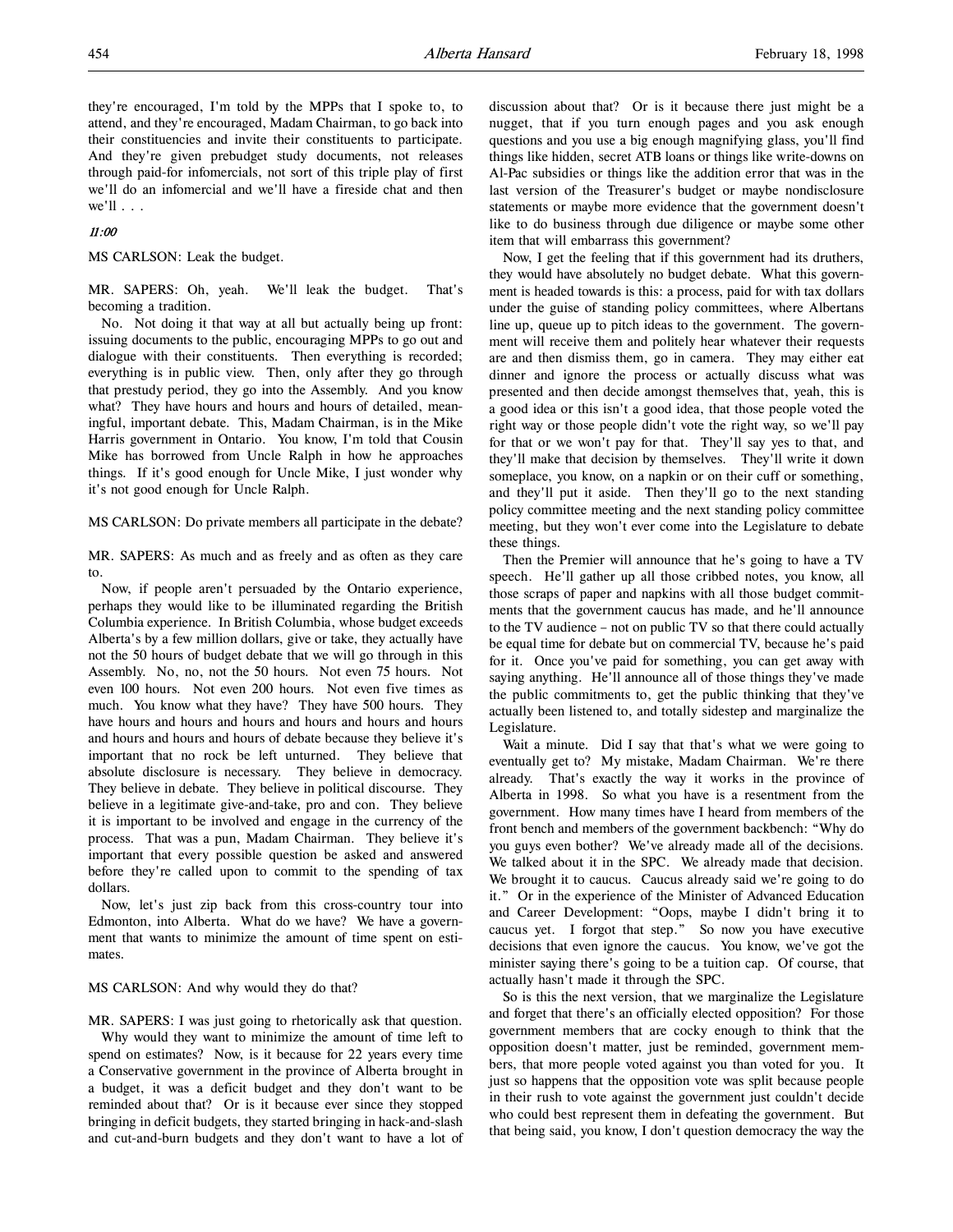government does, and you guys won. So you have the obligation to do the right thing. The right thing would be to respond to and respect the wishes of the people.

Even though you've now marginalized the Official Opposition and marginalized debate in the Legislature, you used to be at least complacent enough to think that it was your whole caucus, that it was the 63 of you that would get together and in secret plan and plot how you were going to spend tax dollars. Private members, if I can just talk over the heads of the members of the front bench for a minute to those few of you private members that are here, they're even marginalizing you. They're not even listening to you anymore, because they're going to make their decisions more and more by regulation. Just take a look at the form of the legislation that you're being asked to support. All the good stuff is left to the Lieutenant Government in Council.

So I guess the real story here is that there will be just a few men and women . . .

#### THE DEPUTY CHAIRMAN: Hon. member, relevancy.

MR. SAPERS: Oh, yes. There will be just a few men and women who will be called upon to actually deliberate the budget. What we will do in these committees will be largely irrelevant to the predetermination that those few men and women in cabinet have made, and I think that's very relevant. Now, if anybody questions the relevancy of that, then I will have to start again, because I have built a very logical and consistent case for how this government has ignored the democratic process and the role of the public in the spending of public dollars.

Now, was there another of my colleagues that was anxious to participate before?

THE DEPUTY CHAIRMAN: Hon. member, through the chair, please.

#### 11:10

MR. SAPERS: Well, Madam Chairman, I'm wondering if there was another member of the opposition who was anxious at this point. Yes? All right.

I will conclude, Madam Chairman, by saying the following. We have for several years now protested this device of the government to stifle debate on the budget. We have raised points of privilege, to no avail. We have used every procedural device that we know how, to no avail. We have used reasonable, logical, cogent debate in the House, to no avail. We have met in the corridors, we have met in the hallways, we have met on the beaches in fact – and the Government House Leader knows exactly to what I am referring – to discuss and to press this issue, to no avail.

I can only conclude that it's not because the government doesn't know that it's doing something wrong; it's because the government chooses to do something wrong. As long as the government continues to choose to ignore democracy, continues to choose to be arrogant and dismissive, I guess we will be forced every budget cycle to continue to stand in the Assembly and use the time that we should be using to discuss the budget estimates to discuss the arrogance of the government and this procedural manipulation that the government happened upon to make sure the budget doesn't receive the debate it deserves.

THE DEPUTY CHAIRMAN: The hon. Member for Edmonton-Ellerslie.

MS CARLSON: Thank you, Madam Chairman. I have to agree with everything that my colleague said here with regard to this motion that's before the House. Clearly there is not adequate time for us to properly debate the budget as it stands. The committee structure that we have, the inaccessibility that all of us have in terms of reviewing each minister's budget, and the process that has been established by this current House leader are absolutely appalling. It's an arrogant manner in which to run a government. It's a manner in which their own private members do not have adequate access to respond to the issues of the day. We see them in here chatting, playing with binoculars, doing all kinds of things except paying attention to the dollars this government is spending on behalf of the people of Alberta.

They have as much responsibility as we do to take a look at what's happening here, to scrutinize these budget line items, to ensure that the moneys are being spent effectively in the manner in which they should be. What do we have? Private members in debate who actively refuse to participate, who actively refuse on behalf of their constituents to scrutinize what's going on. They have no knowledge to bring back to their constituents in this regard. They have no participation at this level of debate. They just allow all the decisions to be made by a handful of people who make those decisions behind closed doors, away from the scrutiny of the general public, away from the scrutiny of their own private members, away from the scrutiny of the Official Opposition . . .

MR. SAPERS: Because they love power.

MS CARLSON: Absolutely. Madam Chairman, the reason they do that, like my colleague said, is because they love power. And power is the abuse of authority. It's a level of arrogance that is absolutely appalling in this province. [interjections] We hear the moans and groans from across the way, and we have two of the people who are very happy to sit in and make those decisions and do not want their activities scrutinized. That is a problem for all of the people in this province. For that reason alone, I'll never support this kind of motion, in addition to all those other reasons that I have talked about, that my colleagues have talked about in this House.

THE DEPUTY CHAIRMAN: The hon. Member for Calgary-Buffalo.

MR. DICKSON: Thanks very much, Madam Chairman. When I was listening to the Opposition House Leader a bit ago, I was put in mind of a woman who always brought great insight to issues of the day. Now, her day was 1776. The woman I'm referring to is Abigail Adams. Her husband would be better known as John Adams. Really what we're dealing with here is an abuse of power. What Abigail Adams, who was actually a prolific letter writer to her husband, John, had to say in 1762 was something that I think is very instructive to all of us this evening.

I am more and more convinced that man is a dangerous creature;

and that power, whether vested in many or a few, is ever grasping, and, like the grave, cries "Give, give."

I think what Abigail had to say in 1774 is of particular relevance as we deal with this very truncated kind of budget process that we have in front of us this evening.

I have to say that the government has heard at least some of the comments we've made around this issue before. I remember that when initially this was proposed, there were major concerns with the way Hansard operated because you couldn't find out what was said. Those many Albertans that find Hansard great reading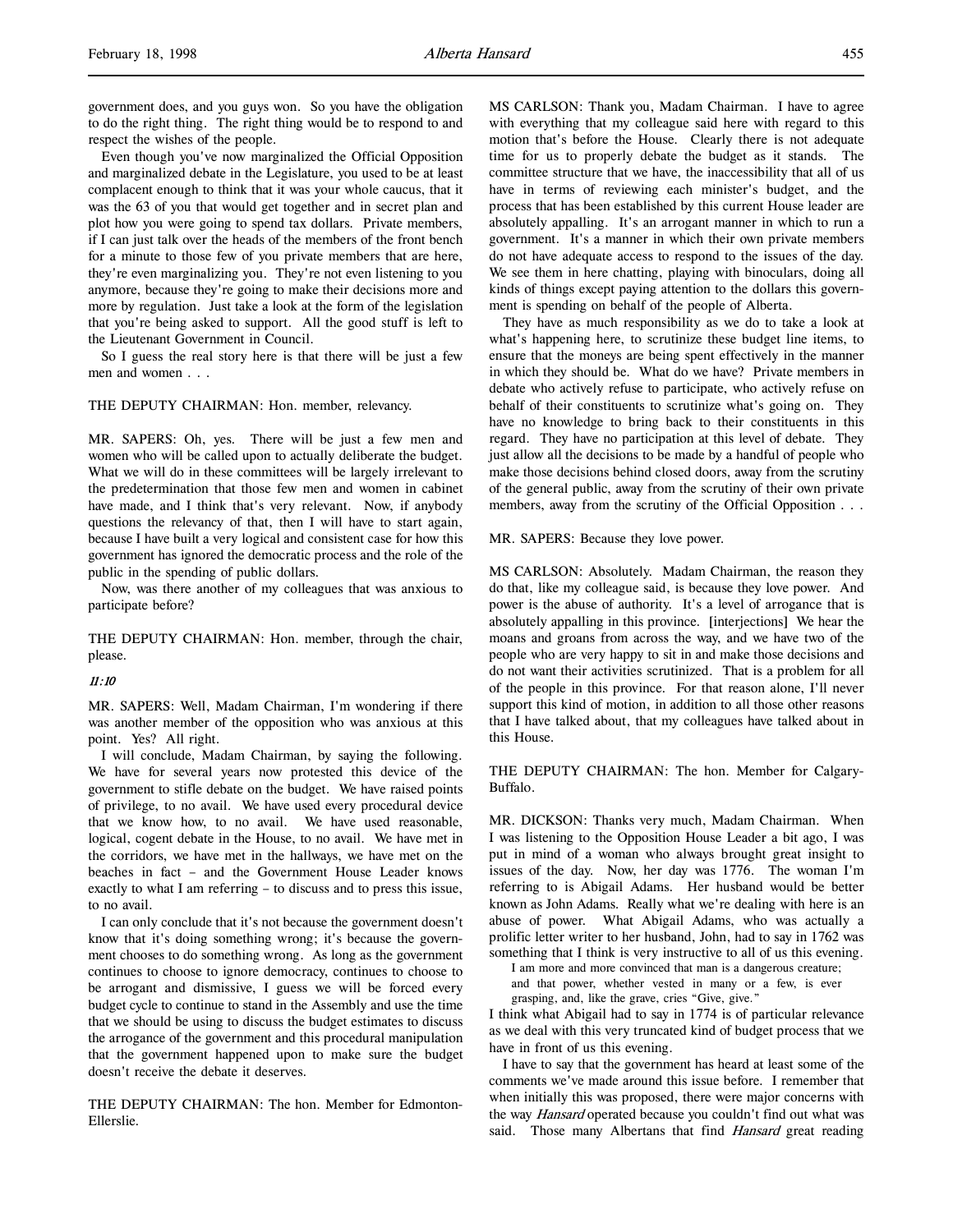material and one of the first things they're always rooting around for had enormous difficulty finding the flights of eloquence from the opposition leader and sometimes from members of the front bench, sometimes from the Health minister. But I'm pleased to note – and I think the government deserves some recognition in this respect – that Hansard has found a way of being able to provide more current renderings of budget debate in a way that's not only more accessible to members, which is important, but also to those many Albertans that scrutinize proceedings here and the comments made. Whether it's the MLA for Calgary-Fort or the MLA for Banff-Cochrane, in any of those constituencies it's important that they see what their members ask, raise, question when it comes to deliberating on the budget. So the *Hansard* problem, if it hasn't been absolutely eliminated, has been remedied substantially.

There are some other problems that are still outstanding, Madam Chairman, and let me just touch on a couple of those. The first one is the one that I think is perhaps most grievous and most serious. It's simply this, that a member can't be in two committees at the same time. Now, there's a problem we have, and it's this. The government will always say there's no problem whether you're in a particular subcommittee or not because there's a reporting mechanism after the committee deliberation that's always back in the Assembly Chamber, and that's the opportunity for anyone who didn't get a chance to participate in the smaller committee to come and raise those questions.

Well, Madam Chairman, I want to tell you with some regret that for at least three years I've not been able to get on the list in the smaller committee room, and I usually have a couple of points I want to ask. I rush down here, full of anticipation and excitement, into the main Chamber ready to ask that question on behalf of my constituents, and I find to my distress that there are typically five, six questioners ahead of me. There are other MLAs who also got shut out of the smaller committee process, so this is the place they come to raise the questions that are important to them, important to their constituents. What we find is that in one of those reporting periods we may be hearing from three or four departments. I think the reporting time is usually about an hour or an hour and half. Typically what happens is that it's gone with simply a couple of members speaking to each of the three or four departments.

The net effect of that, Madam Chairman, is simply this. What you've got is some members who wish to speak to a budget of a particular department who effectively are denied the opportunity to do that. Now, we're all organized as critics; at least in the opposition we have particular shadow responsibilities. We embrace that chance to question particular ministers, but we also are here in a larger representative role. I simply think it's not fair, it's not appropriate, and it's not right for this Assembly to tell any member: you have no forum; you will not have an opportunity to ask questions in a particular department. As I say, when we all are here representing tens of thousands of Albertans, they present myriad concerns and complaints and issues and in some cases kudos for ministers and departments, but they're simply not afforded the chance to be able to raise those.

# 11:20

Now, I think this process becomes even more important because what we've seen if we look at the context here – we all remember when the fall session was canceled. The Premier went around saying: we have no legislation that has to be passed. The Premier made, I think, a really fundamental error. He forgot there are two reasons we sit. One is to pass legislation, but the other one is to hold government accountable. It's been reported, Madam Chairman, that the Premier has suggested that as long as he's Premier, we'll never see another fall session.

So what it means now is that the opportunity, the time when Albertans through their elected MLAs can challenge ministers about policies, about expenditure of 16 billion tax dollars keeps on shrinking. This government is absolutely single-minded in its effort to reduce the time they have to spend answering questions. You know, I understand. If I were a minister, if I were the Minister of Health, I might be chagrined. I might be frustrated as question after question gets directed to me. Sometimes you might even get the same question a couple of times over. Maybe it's reworded slightly, and maybe it's almost identical. It may be the same question he got the year before and the year before that. I understand frustration with that.

I understand that there are people – and to use the example of Alberta Health, as large a bureaucracy as we have there, I don't know how many people are tasked to answer pesky MLA questions surrounding the budget and the program area and so on. I mean, I understand that that's a bit of a nuisance for ministers. I understand, as has been pointed out before, the frustration of government members having been through standing policy committees and caucus meetings, and some of them are lucky enough to attend cabinet meetings. They've worked on the budget for three months. They've had an opportunity to raise their concerns. They've told their constituents.

But let's spend a moment considering the far more limited opportunity of members who have also been duly elected but have either the advantage or disadvantage of not being part of the government caucus, who don't have those earlier kinds of inputs, don't have that opportunity or those forums to be able to raise concerns important to them relative to the budget. Ladies and gentlemen, through the Chairman, this is our only opportunity to do it. There's no alternative forum. There's no alternative opportunity. As the time the House sits continues to be compressed, that opportunity is correspondingly compressed.

Now, there may be those who think the current government has come as close to reaching a level of perfection as is humanly possible. There may be some who think there's simply no significant issue that isn't being satisfactorily addressed by this government. But, Madam Chairman, there are some Albertans who don't hold that view, and who's to say that their opinion or their concern relative to the budget process is less important than anybody else's?

Madam Chairman, I look at the Member for Calgary-Fort, a member whom I frequently encounter at different events in Calgary, a new MLA thanks to the March 11, 1997, election. I know from my discussions with that member that he's anxious to represent his constituents in Calgary-Fort as well as he can. I know that he wants to have opportunities to test ministers when he has a constituent who has a concern relative to a budget. I know that he wants a chance to be able to grill the minister. He may do it gently, he may do it roughly, but he wants that opportunity. I respect the right of that member and I respect the right of every member to be able to do that, because that's an essential element of our responsibility, of our job description if you like. But what's really at stake here is a substantial reduction in the ambit of what all MLAs are entitled and in fact privileged to be able to do.

So the problem with *Hansard* has improved. The other problem, though, remains, that issue of inadequate opportunity for scrutiny of a very substantial provincial budget. Madam Chairman, I don't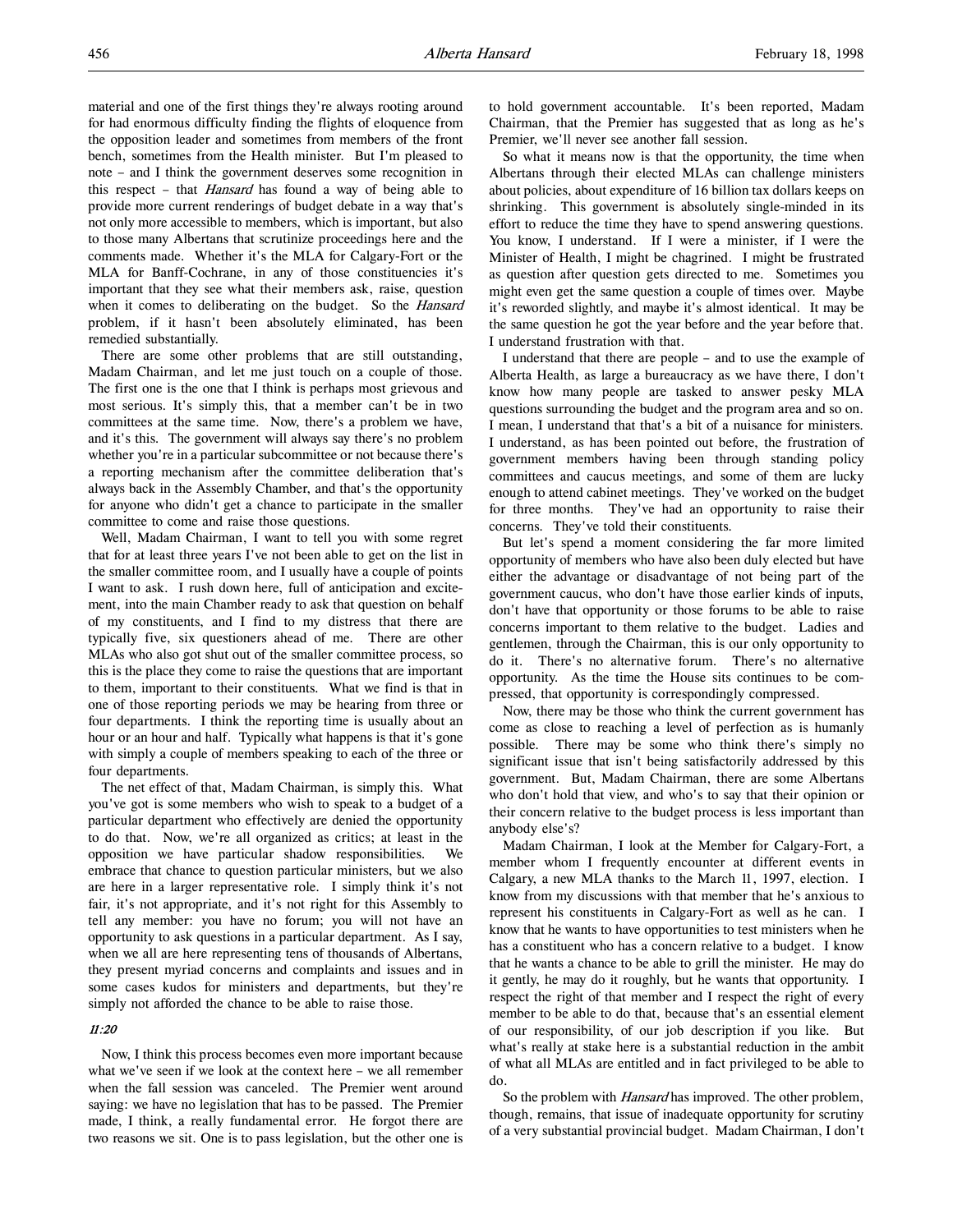It strikes me that with the intelligence and the goodwill that exists in this Assembly, reasonable men and women ought to be able to sit down and say: we've got to be able to find a budget process that works not just for cabinet ministers, not for the table officers. We have to be able to find a budget process that represents a reasonable compromise, something that addresses those particular situations and needs that opposition members have, an equally legitimate role, as any other member on the government side. We have to be able to find a process to do it. I guess I don't quite understand why we go through this. There's a lot of talk about the need for reform, yet we come back in here for another budget session and the same problem exists. So I wonder whether we haven't talked loudly enough, whether we haven't talked long enough.

MS CARLSON: They don't care. That's the problem.

MR. DICKSON: There's been a suggestion that the government doesn't care. You know, I've had a chance to work with government members, some since 1992 and the rest since 1993, or many of them. I think those members want the budget process to work too, and whether it's acknowledged expressly or not, I think they understand the legitimacy of the role of opposition. Many of those members have said to me in a moment of candour that they appreciate the value of opposition. I don't want to embarrass any members in the government caucus, but a number of them have said that they understand the value of an opposition. In fact, some of them have even said they were glad that this question was asked or that issue was raised, that minister was challenged. So I may take issue. There may be those who think that government doesn't care. I think members are interested in a better system. I guess I'm inviting those members now, in this debate, to stand in their places and offer their advice and suggestions in terms of how we could better configure this budget process.

You know, the MLA for Bonnyville-Cold Lake has had experience in a community that's shown some real leadership in a municipal fashion in terms of being able to meet the needs of people in the Bonnyville, Cold Lake, Grand Centre area. I guess we don't have all those communities still independent. But I know that member is a rational member who understands that there's always a solution to every problem. I want to invite the Member for Bonnyville-Cold Lake to stand, Madam Chairman, before we finish this debate and offer his advice, because we all bring life experiences. The member from Edson is a member with extensive municipal experience. He knows how to get things done. He's dealt with budgets before. He understands the role of scrutiny, and he understands why it's important that the people who write the budget shouldn't come in here and get a rubber stamp but in fact should be tested and challenged. He understands that everybody on a municipal council should get a fair opportunity to challenge elements of a budget, just as all MLAs ought to have a fair opportunity to challenge the budget. I think that member from Edson understands the fundamental

problem we've got with the motion that's on the table. So I think he's probably got some good experience and some good advice to share with members who were wrestling with this.

## 11:30

Maybe something constructive and positive can come from this. Instead of a sort of mindless exchange of views that neither side hears, maybe we have an opportunity tonight to start some momentum. Maybe we have an opportunity to initiate a process that's going to address some of the concerns that opposition members have.

As a mediator in an earlier incarnation, Madam Chairman, there was opportunity to try and find some kind of win/win solution. I guess I'm encouraging the Government House Leader to consider working a little harder to find a win/win solution when it comes to budget review. If he were able to apply that energy – we've seen the kind of gusto he's brought to his job as Justice minister. The judiciary in this province are probably fascinated with the enthusiasm and the vigour with which the new Justice minister has thrown himself into his reform of the judicial system. Many of them make candid observations to me. They remark about the alacrity with which he's moved to remedy problems he's identified in our judicial system. Well, he has an opportunity to show that same kind of enthusiasm and pioneering spirit, that same kind of activism that he's applied to our court system. He's got the chance to apply it to another one of our grand institutions; namely, the Legislative Assembly.

Madam Chairman, I hope members will take up my invitation and that we'll hear from those members from Edson and Bonnyville before the end of the debate.

Thank you very much.

THE DEPUTY CHAIRMAN: The hon. Member for Edmonton-Mill Woods.

DR. MASSEY: Thank you, Madam Chairman. I, too, would like to oppose the motion and the use of the subcommittees as they have been designed by the government for us to scrutinize the budget.

I'd like to start with a look at closure itself. It was my understanding that closure was rather a special instrument, a special tool that governments had, and that it would be only used on very special occasions. In matters of emergency where time was going to be a difficulty and action had to be taken, when the government itself was threatened by the inaction of the House, closure might then be evoked.

It comes as quite a surprise to find that since 1993, when we were elected, closure is used on a regular basis by the government to manage the ordinary affairs of the House. I think most citizens in the province would be very surprised and somewhat disappointed to think that a tool that is supposed to be in place for very special occasions and to help solve very particular problems is being used as frequently as it is. [interjection] Put a sock in it.

I think the use of closure is reflective of an attitude, a perspective on democracy, that I find disturbing. It's exemplified in a number of different ways in the House. I think we saw it earlier this afternoon, when the Minister of Advanced Education and Career Development became very exercised when a member from the New Democratic opposition took some time to explain the reasons why he wanted some particular information on studies done on tuition. The minister was outraged that that opposition member should stand and speak and make clear his reasons for wanting that information.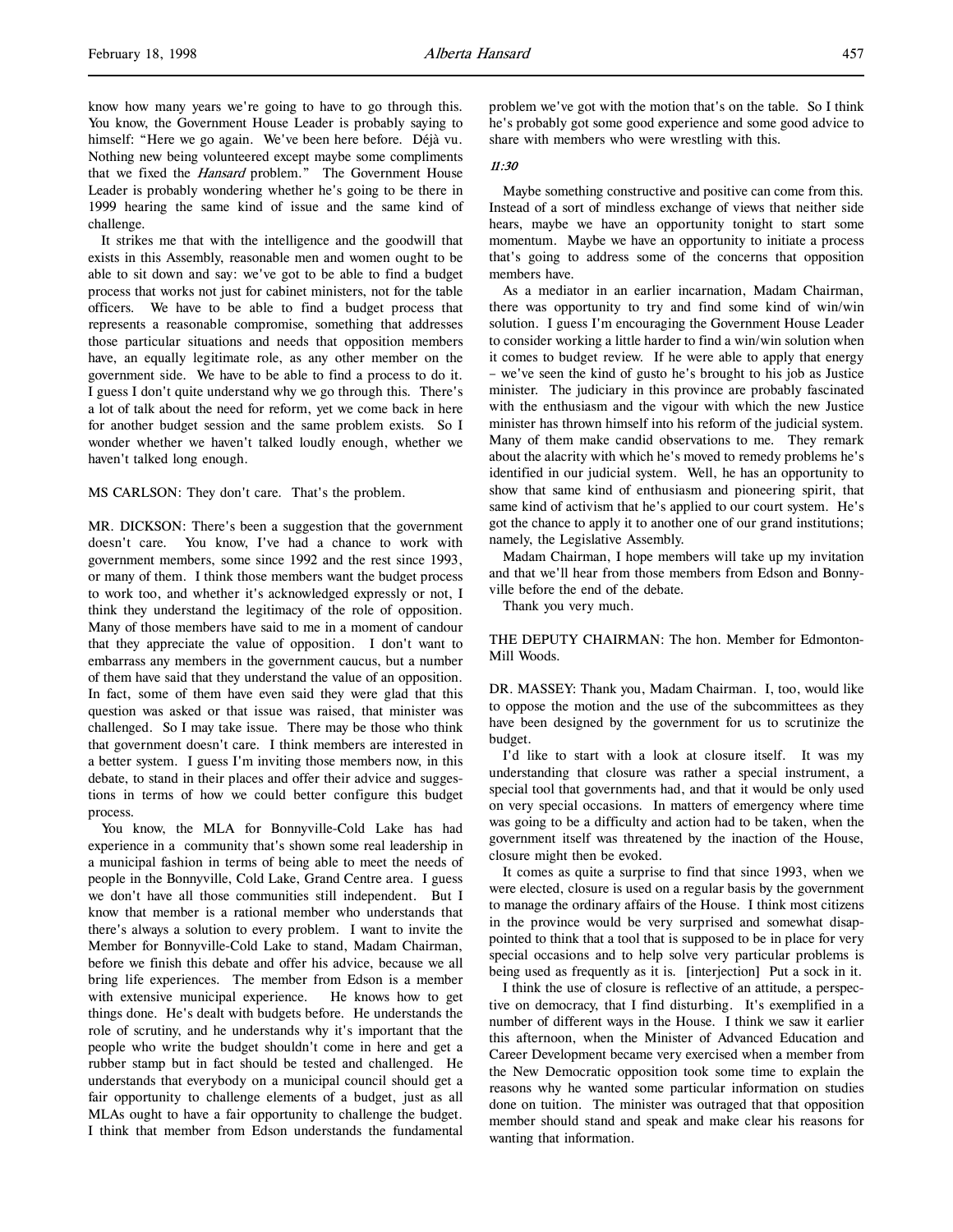I think we see it in the calling of "question" at the outset of speeches. We'll stand to address a bill, to address a motion or motion for a return, and immediately from across the aisle will come calls for the question. The impression being left is that any kind of debate is unnecessary and is somehow or other thwarting the rule of the government and the working of this House.

I think we see it in the canceling of the fall session: again, the notion that somehow or other business of the government goes on and what is done in this House is an impediment to that and an unnecessary step in running the affairs of this province. We all heard from constituents who wanted to know exactly what we were doing when we weren't attending to the affairs of the government in this Assembly.

I think we see it again in the number of times that government members raise the cost of sitting here and debating it. That's rather an interesting argument, because as they will sit and resent spending an hour of debate or 20 minutes of debate here, they saw no such concern when a year ago they brought us back for two days to call an election, and then brought us back again and presented exactly the same budget.

So the arguments about cost . . .

THE DEPUTY CHAIRMAN: Hon. member, I would remind you about relevancy and the motion that we have before us.

DR. MASSEY: I think I am being relevant, Madam Chairman. I think if you look at a closure motion in place with some of the other actions of the government, it portrays a perspective on democracy that we'll find disturbing.

If you look at the budget announcements – the budget being announced across the province by five or six ministers at five or six different times. Again, along with closure, a view of democracy that happens in this House is, if not irrelevant, at least unimportant.

We see it in the speeches that we heard from government members in the Speech from the Throne and in some of the candidates going up to the last election, and the notion that you have to be a government member, preferably in cabinet, if your constituents are going to be served.

All of these items, I think, Madam Chairman, closure sort of focuses on and draws attention to what can only be held as a very low regard for government, for this House, and particularly for the role of the opposition.

I compare the budget committees and the work we do in those committees with my municipal experience and the kind of minimal information we're given in the estimates documents themselves. The health care document earlier this evening: 61 lines and \$1,600,000 weighing on each line of that explanation, yet we're going to be denied the kind of time that those kinds of documents warrant and the kind of scrutiny that those kinds of documents warrant.

Again, I go back to comparing that to my municipal experience and look at the time as school board members we spent on very much smaller budgets, \$360 million worth of budget, which would take up to six to eight weeks of committee meetings, of total board scrutiny, of going out to the community with those documents: an entirely different responsibility or notion of what it means to be a responsible, elected official and accounting for the kinds of moneys that you're going to be spending from the public purse.

Madam Chairman, the closure motion is a bad motion, and I hope that the House will see fit to defeat it.

THE DEPUTY CHAIRMAN: The hon. Member for Medicine Hat.

## 11:40

MR. RENNER: Thank you, Madam Chairman. It's a pleasure for me to rise and speak to this motion. Actually, Madam Chairman, I'm rising to match the challenge that was offered by the Member for Calgary-Buffalo. He indicated that members from this side of the House rarely participated in debate, so I thought that I would take the opportunity to get involved in the debate at this point in time.

I want to discuss the motion at hand and dispel some of the myths we've heard coming from the other side. The gist of this motion, Madam Chairman, is to divide this House into four committees: A, B, C, and D. The purpose of those four committees is to deal with the estimates for various departments. Now, the opposition is playing this as some kind of attack on democracy. What the opposition is saying is that it diminishes their role as an MLA because they won't be able to fully participate and fully be able to represent their constituents in the upcoming discussions and debates.

I really do have a couple of concerns with that theory. The first one is that, like our side, it's noted that from time to time there is less than 100 percent attendance in this House, and that's fine. Members of this Assembly have many functions that they need to perform other than dealing with the business at hand in this House. But by separating and dealing with two different departments at the same time, I would submit that it does not diminish the ability for members to represent their constituencies. In fact, Madam Chairman, I would submit that it actually enhances the ability for members to represent their constituencies.

A member can be involved, particularly members of the opposition – and I acknowledge that the majority of the members of the opposition live right here in the capital city. Someone such as myself, who unfortunately lives 600 kilometres from the capital, and it's a five-hour trip for me to go home and attend a constituency function and five hours back – it makes it rather difficult for me to get home and attend a very important constituency function in the evening. On the other hand, the people in Medicine Hat understand that logistically it's really not possible for me to get home and visit with them on a night when the House is in session. On the other hand, I do sympathize with the members of the opposition, because I'm not so sure that there is that understanding on the part of their constituents. If there is an important constituency function on in the city of Edmonton, even though the House is in session, oftentimes I expect that they probably are expected by their constituents to attend that function. So of necessity it is not possible for those members to be here in attendance every night of the budget discussion.

Well, Madam Chairman, I think that by dividing up the House the way we have and creating the four different committees to consider estimates, in fact that member can on one night represent his constituents outside of this House. The next night that same member could be in this House and participate not in the discussion on one different department but in fact two different departments. It's not at all difficult for members to participate in the discussion that's going on here in the Assembly, present their questions, present the concerns of their constituents, and then excuse him or herself, go up to Room 512, and deal with the discussion of an entirely different department. Two departments in one evening. Under the old system, unfortunately, that member would only be able to deal with one department. One department.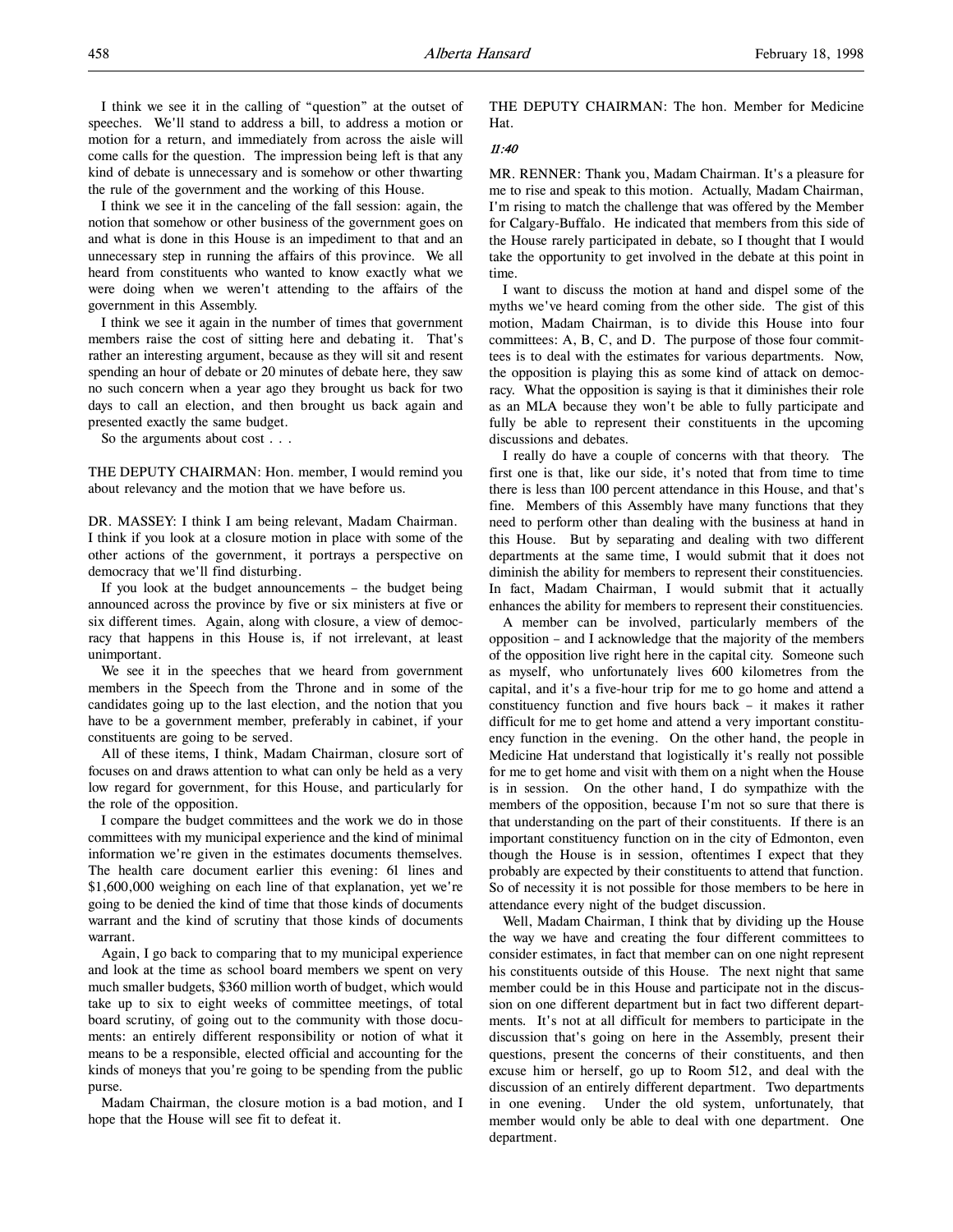The other concern that I have I think is an important concern, because the members constantly refer to being able to ask questions of ministers, to hold the minister accountable for his budget. Madam Chairman, I have spent the last – how long have I been here? It seems like forever. I think it's only about five years. I have been through this process now five times, and I'm here to tell you that rarely if ever do members of the opposition merely stand up and ask questions. Invariably they stand up and make a 20-minute speech that might include two questions. I would submit that if they would ask the two questions and sit down, they would more than adequately have been able to serve their constituents, and all members of the House would have an opportunity to ask questions. When we're dealing with estimates . . . Is there a point of order?

THE DEPUTY CHAIRMAN: I might suggest to the hon. Member for Medicine Hat: relevance.

MR. RENNER: Well, Madam Chairman, it is relevant because I am discussing the question at hand. The question at hand is that the committee divide itself into four subcommittees to consider the estimates of this Assembly. By doing so, I submit that the members of this Assembly have a better opportunity to represent their constituents. They can deal with two different departments in one evening; that's the other discussion.

Now, the other thing that I would like to talk about: the member from Calgary-Buffalo brought it up. He suggested that there must be a better way to deal with this. He challenged the Government House Leader to come up with a better way. Well, again, I would like to address that challenge. I agree; I think there is a better way. Frankly, I think that better way would be to structure the discussion that we have in this House on estimates in a very similar manner to the way we structure the discussion in designated subcommittees of supply.

I have participated in those designated subcommittees of supply on numerous occasions, and I think that both government members and opposition members come out of those meetings feeling that is the better way of dealing with it. Everybody gets to deal with their questions. You ask three questions; the minister responds. Next person asks three questions; the minister responds. I think that is a far better way. If the member is looking for a different way to deal with estimates, I would submit and I would suggest that is a far better way. It's a much more efficient system. It's much less confrontational. We don't have members standing up and making political speeches. They stand up and they ask perfectly legitimate questions and receive perfectly legitimate answers to those questions.

So, Madam Chairman, the member from Calgary-Buffalo wants some suggestions on how the process could be improved. There's a suggestion, hon. member. Why don't we consider that suggestion?

The House leader is bribing me over there. What are we offering?

MR. SAPERS: A little Hershey bar.

MR. RENNER: It takes more than a Hershey bar, hon. member. I'm trying to lose weight. Haven't you noticed I have lost a little? Madam Chairman, I want to deal with the subject at hand.

AN HON. MEMBER: It's your weight.

MR. RENNER: It's not my weight. We're not talking about my weight.

We're talking about the fact that the opposition has taken an opportunity to deal with what is really very much and has become very much a fundamental way this Assembly does its business. The opposition has taken an opportunity to force the Government House Leader to take this issue to closure. The opposition made it very clear that this motion was not going to be dealt with in a timely manner. If we're going to deal with our estimates in a timely manner, there was no opportunity for the Government House Leader other than to bring forward a closure motion.

The difficulty with closure motions is that everyone who wants to participate unfortunately sometimes doesn't have that opportunity. I think that the opposition must admit that to some extent they really are . . . [interjection]

THE DEPUTY CHAIRMAN: Hon. Member for Edmonton-Glenora, we are not talking about food here. Please allow the hon. member to carry on.

### 11:50

MR. RENNER: The Member for Edmonton-Glenora should be listening because this is very important to him. I am saying that the member, by forcing the Government House Leader to bring closure on this motion, is really the victim of his own demise, Madam Chairman. We could have dealt with this.

THE DEPUTY CHAIRMAN: The hon. Member for Edmonton-Glenora.

# Point of Order Imputing Motives

MR. SAPERS: Thank you. I am rising according to Standing Orders 23(h), 23(i), and 23(j), Madam Chairman. The hon. Member for Medicine Hat has accused me of forcing the Government House Leader to do nasty things like closure. He's accused me of having the power over the Government House Leader to force him to manipulate the government's agenda to subvert democracy. This is one of the most offensive suggestions that I have ever heard in this Assembly. I want that Member for Medicine Hat to apologize not just to me but to the Government House Leader, whom he has impugned with the suggestion that he is under my control, that I have the ability to reach into his mind and twist it to do things against his will. That is just wrong, and I want those words rejected.

THE DEPUTY CHAIRMAN: Hon. member, you do not have a point of order. Let's carry on with this debate and look at the time of night. I heard you at one point here offering the hon. Member for Medicine Hat food. Food is not what we're talking about here; we're talking about subcommittees A, B, C, and D. Let's move on with this debate and conclude it.

MR. HAVELOCK: Madam Chairman, could I just clarify for the House that I have not done any nasty things?

THE DEPUTY CHAIRMAN: Well, that point would be debatable too, but that will be another debate on another day. The hon. Member for Medicine Hat.

MR. RENNER: Thank you, Madam Chairman. I'm glad that you made your ruling so quickly, but on the other hand, I would have cherished the opportunity to respond to that point of order, but I won't take the House's time to deal with that now.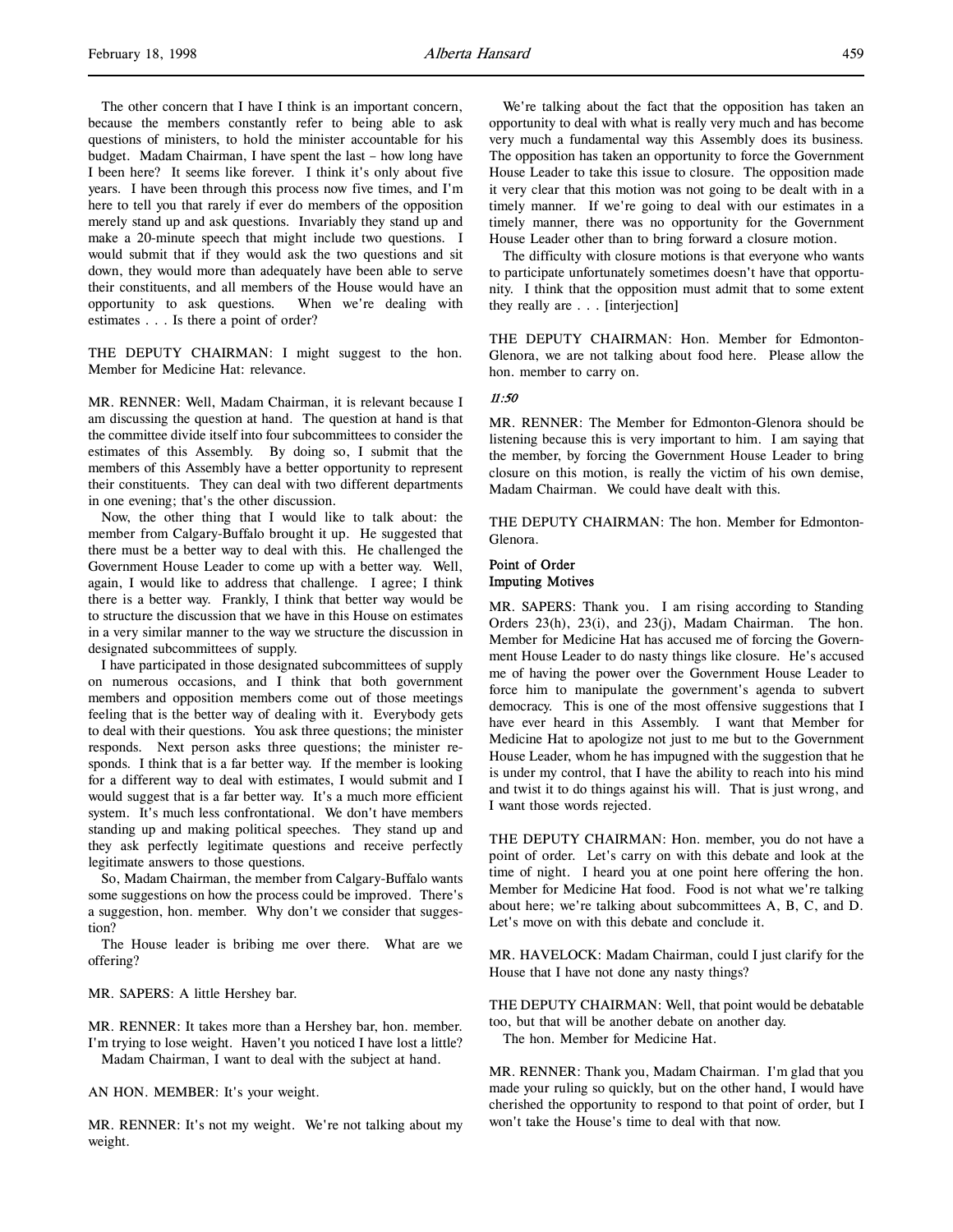### Debate Continued

MR. RENNER: What I'm saying is that this process of dealing with estimates through subcommittees is nothing new. This is, I believe, the fourth time that this House has dealt with it. So here we are, fourth time around dealing with all the same arguments, the same questions, standing here at 5 to 12 at night so that we can vote on a motion at 12 o'clock.

It would appear that the member opposite doesn't quite understand the rules. He's talking about subverting the rules of democracy. Well, the fact of the matter is that there's no subversion of the rules here. Closure is something that is within our Standing Orders. If it was a subversion of democracy, frankly, I don't think it would be within our Standing Orders. Madam Chairman, I want to put it on record that I see the process that we're in right now as very much supportive of democracy. We are allowing all members of this House to fully participate in the debate regarding the estimates. It doesn't take a genius to understand that if every member in this House during debate on the estimates stands up and makes a 20-minute speech, there is simply not enough time for all members to participate.

What we have done is divide the House into four different subcommittees. We also need to point out that all members are entitled to participate in the discussion in any of those subcommittees. No members are excluded. If any hon. member happens to find his or her name on subcommittee A, that does not exclude that member in any way whatsoever from participating in the debate and asking those important questions that are coming from his or her constituency during the committee. So there is ample opportunity.

On the other hand, by having two different departments being discussed at the same time, I think that the level of the confrontational attitude that we often see during these discussions is lowered a notch. Frankly, I find it much easier to participate as a member of this Assembly when we're dealing with what is usually a smaller group of people. It think it gives ample opportunity for members to participate. There are no members that are excluded from any of the discussions, and should members be required to deal with other business, other than business of this House, on certain evenings, then they have the opportunity of participating in the estimate discussion for two different departments.

So, Madam Chairman, I really don't understand why we're here at midnight trying to settle a discussion that is really one of common sense. [interjection] Sometimes I agree with you, hon. minister. Sometimes I agree with you. But the fact of the matter is that we need to deal with this in a reasonable, timely manner, and we are doing that. [interjections]

You know, it is extremely difficult to put together some kind of an argument that is logical and leads from one to the other when there's constant heckling going on from the other side of the House, constant time outs going on from the other side of the House. The fact of the matter is that maybe now members of the opposition have a little bit of a feeling of what it's like to be on this side of the House, wanting to deal with other business and seeing what amounts to little more than a filibuster going on on the other side of the House.

Now, Madam Chairman, I want to get back to the motion, because I freely admit I have been wandering from time to time a little bit away from the motion. I do apologize. I shouldn't have allowed the discussion in the room to dissuade my logic on this.

We are discussing subcommittees A, B, C, and D, and the opposition is claiming that this is somehow a subversion of democracy. The gist of my argument, one final time, is that this is not a subversion of democracy. This is in fact entitling members to fully participate. Madam Chairman, I suggest that you put the question at this point in time.

THE DEPUTY CHAIRMAN: Due notice having been given by the hon. Government House Leader under Standing Order 21 and pursuant to the motion agreed to this evening under Standing Order 21(2), which states that "all questions . . . must be decided in order to conclude . . . debate," I must now put the question.

[Motion as amended carried]

THE DEPUTY CHAIRMAN: Government House Leader.

MR. HAVELOCK: Thank you, Madam Chairman. I move that the motion establishing the subcommittees as amended be reported when the committee rises and reports.

[Motion carried]

THE DEPUTY CHAIRMAN: The hon. Government House Leader.

MR. HAVELOCK: Yes, Madam Chairman. I move that the committee rise and report.

[Motion carried]

# 12:00

[Mr. Herard in the chair]

THE ACTING SPEAKER: The hon. Member for Lacombe-Stettler.

MRS. GORDON: Thank you, Mr. Speaker. The Committee of Supply has had under consideration certain resolutions of the supplementary estimates of the general revenue fund for the fiscal year ending March 31, 1998, reports the approval of the following estimates, and requests leave to sit again.

Legislative Assembly: \$350,000 Office of the Auditor General operating expense.

Advanced Education and Career Development: \$35,900,000 operating expense.

Community Development: \$555,000 transferred to capital investment from the operating expense.

Education: \$118,992,000 operating expense, \$70,500,000 nonbudgetary disbursements.

Family and Social Services: \$625,000 transferred to capital investment from operating expense.

Health: \$100,981,000 operating expense, \$3,500,000 transferred to operating expense from capital investment.

Intergovernmental and Aboriginal Affairs: \$10,000,000 operating expense.

Municipal Affairs: \$2,200,000 nonbudgetary disbursements.

Public Works, Supply and Services: \$6,600,000 operating expense, \$2,500,000 capital expense.

Transportation and Utilities: \$134,762,000 operating expense, \$1,000,000 capital investment.

Treasury: \$102,322,000 nonbudgetary disbursements.

Mr. Speaker, I wish to table copies of a resolution agreed to in Committee of Supply on this date for the official records of the Assembly.